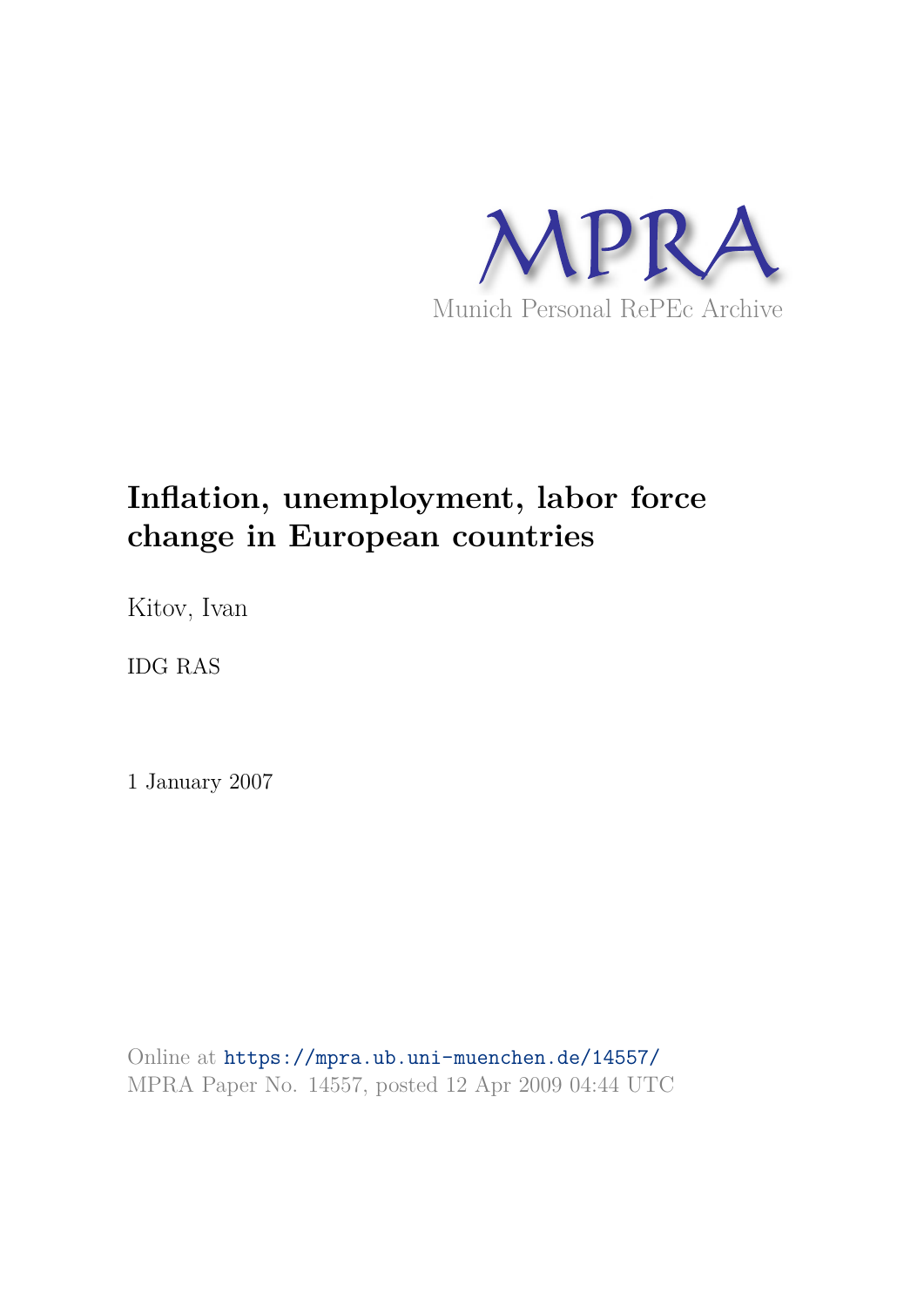## **Inflation, unemployment, labor force change in European countries**  Ivan O. Kitov

## **Abstract**

Linear relationships between inflation, unemployment, and labor force are obtained for two European countries - Austria and France. The best fit models of inflation as a linear and lagged function of labor force change rate and unemployment explain more than 90% of observed variation  $(R^2>0.9)$ . Labor force projections for Austria provide a forecast of decreasing inflation for the next ten years. In France, inflation lags by four years behind labor force change and unemployment allowing for an exact prediction at a four-year horizon. Standard error of such a prediction is lower than 1%. The results confirm those obtained for the USA and Japan and provide strong evidences in favor of the concept of labor force growth as the only driving force behind unemployment and inflation.

#### **Introduction**

Current discussions around the Phillips curve are even more active and extensive than 30 year ago with a full set of models exploring various assumptions on real forces behind inflation. There is no unique and comprehensive model, however, which is able to explain all observations relevant to inflation in developed countries.

 There are three principal ways to follow in the discussion on sources of inflation. The first way is to continue the investigation of inflation in the framework of the Phillips curve (PC). The second way is to admit that there is no real driving force behind inflation except unpredictable exogenous shocks of unknown origin such as productivity or supply shocks in modern real business cycle (RBC) models. The third way is to abolish the current paradigm and to use a different mechanism driving inflation and unemployment together, which is based on natural first principles (theoretical foundations) and validated by observations (empirical foundations). This paper adds to the development of the third concept using labor force change as the driving force behind both inflation and unemployment.

 Conventional economists running along the first wide avenue are numerous and represent a good part of the theoretical power elaborating monetary policies of central banks in developed countries. In fact, the Phillips curve allows for a feasible monetary policy because of the assumption that there is an interaction between monetary controllable impulses or exogenous shocks and variables describing real economy such as real GDP, output gap, marginal cost, labor cost share, etc. (Unemployment is missing in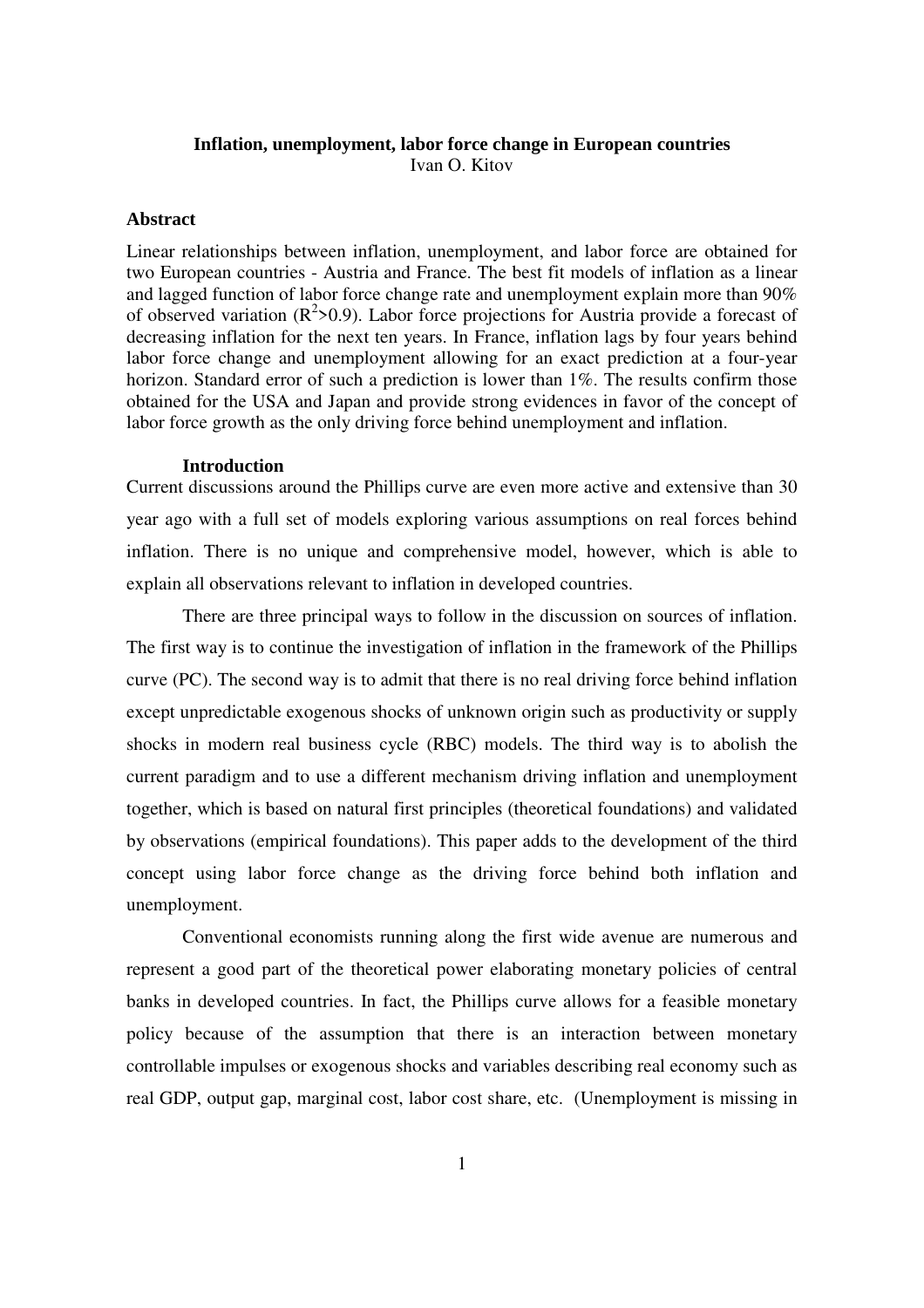this list of the variables associated with real economy because, according to our concept, it does not belong to the list). In the absence of such an interaction, no monetary policy is necessary with inflation completely reflecting money growth in developed economies, as mentioned in the Robert Lucas' Nobel Prize Lecture (Lucas, 1995). The money supply is an arbitrary choice of central banks, which does not influence any real economic variable. In the framework of the conventional Phillips curves, however, inflation is not neutral relative to the performance of real economies and central banks have to balance smoothing of price fluctuations and losses in real economic growth. These are only assumptions, however, not confirmed by empirical evidences to the extent adopted in hard sciences. Statistical inferences supporting the PC assumptions are not objective links or trade-offs between involved economic variables but non-zero correlation. See, for example, Ang *et al*. (2005), Ball (2000), Ball and Mankiw (2002), Ball *et al*. (2005), Stock and Watson (1999, 2002a, 2002b, 2003, 2005), Gali and Gertler (1999), Gali, Gertler, and Lopez-Salido (2001, 2005), Sbordone (2002, 2005), Rasche and Williams (2005), Piger and Rasche (2006), among others, where the statistical character of the links between inflation and many other economic and financial parameters is the primary objective. These authors have successfully found that functional dependencies between inflation and studied parameters unpredictably vary through time.

 Despite similar outcomes sought under the PC approach one can distinguish several "schools of thought" elaborating various approaches both empirical and theoretical. There is a large group of economists who adopted numerous techniques of econometrics, which link inflation to own lagged values and some measures of real activity, which differ from unemployment as originally introduced by A.W. Phillips. In the simplest approximation, a NAIRU concept has been elaborated by Gordon (1988, 1998), Steiger, Stock, and Watson (1997a, 1997b), Ball and Mankiw (2002), among many others, in order to improve the original model. More complicated econometric PC models include hundreds of variables related to real activity aggregated in few indices, as presented by Marcellino *et al.* (2001), Stock and Watson (1999, 2002a, 2002b, 2003), Ang *et al*. (2005), Canova (2002), Hubrich (2005).

Another conventional approach is associated with the accelerationist or "expectation augmented" Phillips curve allowing only for backward-looking expectations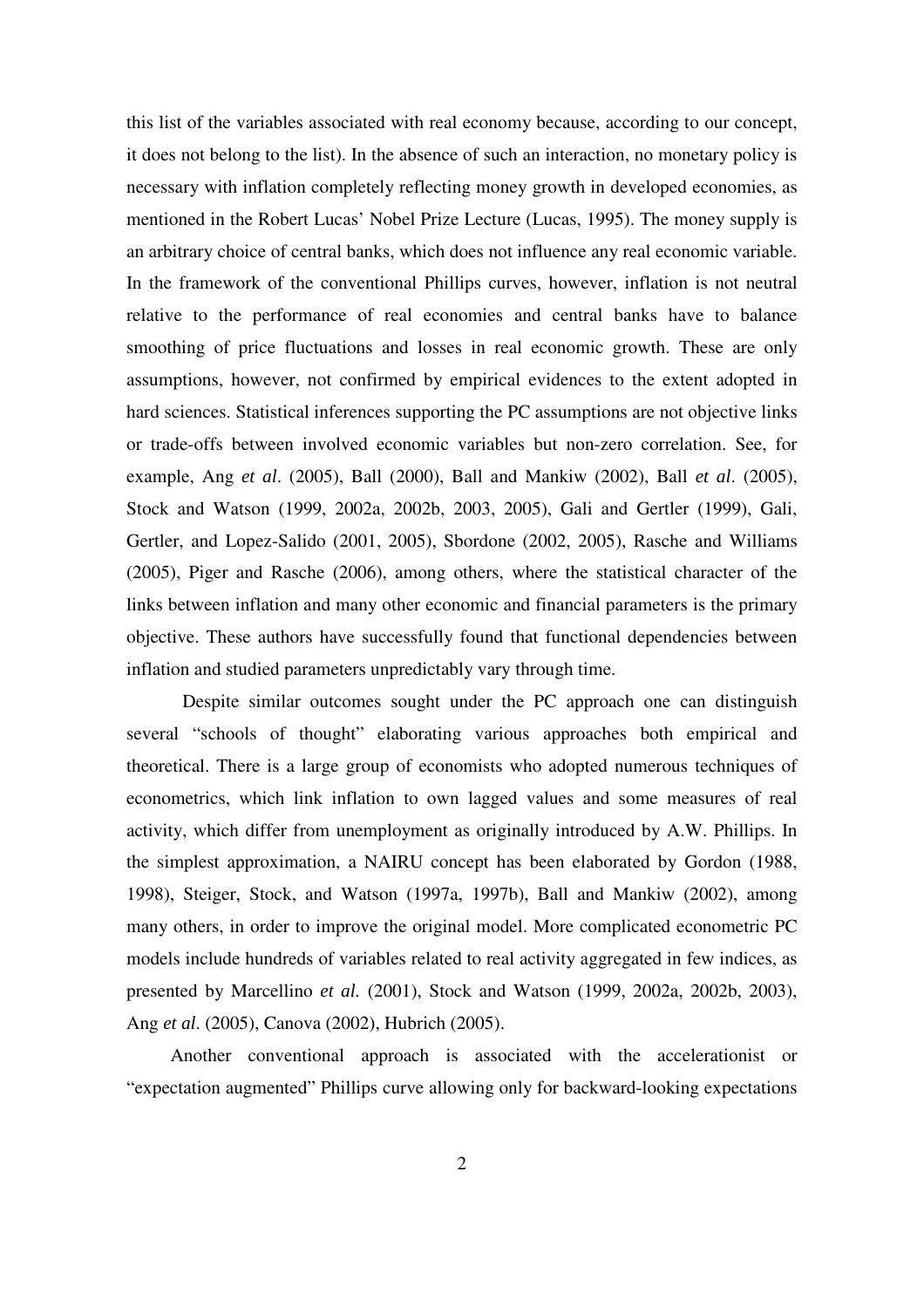(Friedman 1968, Phelps 1967). Despite the Lucas (1976) and Sargent (1971) critique and failure to predict actual observations in the USA and other developed countries during the 1970s and 1980s, the model has survived and is often used by central bankers in the elaboration of actual monetary policy (Rudd and Whelan, 2005).

Fast growing in number and evolving in theoretical diversity is the group related to the New Keynesian Phillips Curve (NKPC) based on rational expectations not on lagged inflation. The expectations are usually modeled by a random price adjustment process, and thus intrinsically related to real marginal cost. In the most recent models developed by Gali and Gertler (1999), Gali, Gertler, and Lopez-Salido (2001, 2005), Sbordone (2002, 2005), among others, unit labor marginal cost is used as a marginal cost proxy. A hybrid model including lagged and future inflation values, various parameters related to real activity, and exogenous shocks, monetary and price ones, is also considered as an alternative to the pure cases of conventional PC or NKPC models with various degree of success (Rudd and Whelan, 2005).

 One can also distinguish a group of economists applying a modern behavioral approach in order to explain the price adjustment process - Akerlof (2002), Mankiw (2001), Mankiw and Reis (2002), Ball *et al.* (2005), among others. In this framework, sticky prices used by the NKPC group are replaced with "sticky" information. This makes individual decisions on price change, i.e. on overall inflation when aggregated over the whole economy, to be imperfect due to imperfectness in processing of available information. Effectively, it means that the inflation expectations resulted from the imperfect information processing are not "rational" and do not meet axiomatic requirements of rational expectations used by the NKPC.

 In practice, the conventional explanation of the price inflation lacks empirical justification extended beyond autoregressive properties of inflation itself and is also theoretically challenged by modern growth models insisting on independence of real economic performance on monetary issues, as introduced by Kydland and Prescott (1982). The real business cycle theory implies that variations in real economies are almost completely described by exogenous shocks in productivity and supply. Money is absent in RBC models or artificially introduced in some of them Gavine and Kydland (1996), Prescott (2004). Numerous econometric studies confirm the RBC assumption on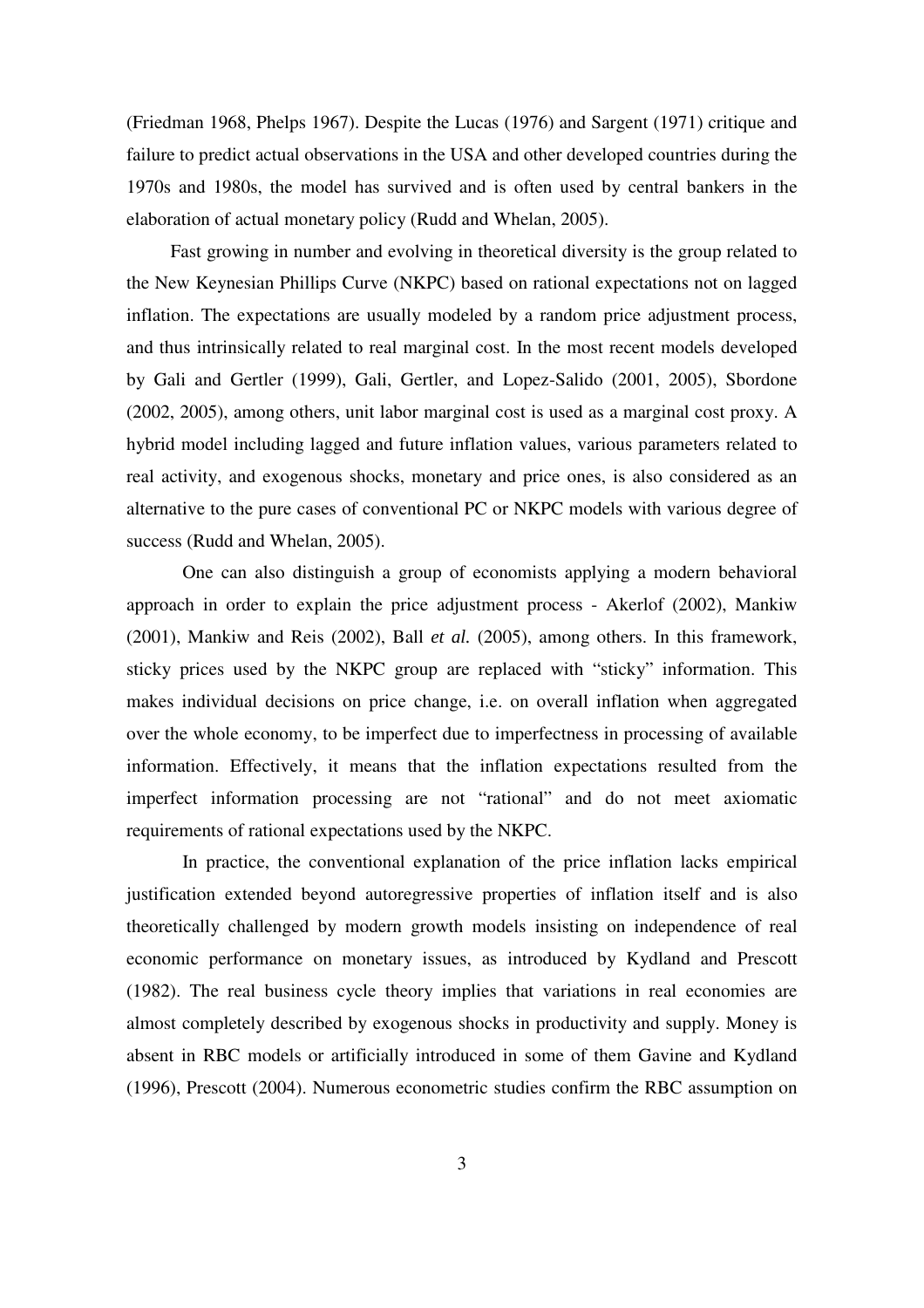money neutrality by statistical inferences: Atkeson and Ohanian (2002), Piger and Rasche (2005), Rasche and Williams (2005), among many others, have found that AR models explain evolution of inflation almost completely, with a marginal improvement from usage of real economic variables being only a statistical and transient one.

A study of inflation and unemployment as economic variables driven solely by labor force change has been carried out by Kitov (2006a, 2006b, 2006c) for the two largest economies – the USA and Japan. The study has revealed linear relationships between inflation, unemployment and labor force. In the USA, the linear relationships are also characterized by time lags with the change in labor force leading inflation and unemployment by two and five years, respectively. In Japan, labor force change, unemployment and inflation evolve synchronously. The revealed linear link allows a partial inflation control and provides clear foundations for a reasonable economic policy related to inflation and unemployment.

In this paper, the same approach linking inflation and unemployment to labor force change is applied to Austria and France. The reminder of the paper is organized in four sections. Section 1 briefly presents data sources and the model. Data on inflation, unemployment, and labor force for European countries is available from various sources. This diversity creates a number of problems but allows for an indirect estimation of the uncertainty related to various data series.

Section 2 is devoted to Austria as a country with elaborated statistics providing long time series with changing definitions and procedures. The changes are well documented and clear in corresponding curves. The importance of information on definitions and procedures for a successful modelling is illustrated and discussed.

Inflation and unemployment in France are considered in Section 3. The country represents an economy with a size in between those of the USA and Austria. The case of France is of a large importance for our concept because of the outstanding changes related to the rules of the European Monetary Union fixing allowed inflation to figures near 2%. The limitation violates the partition of labor force change into inflation and unemployment, which was natural for France and observed since the 1960s. An elevated unemployment is observed as a response to the fast growth in labor force started in 1996 and the fixed inflation. Section 4 discusses principal findings of the study and concludes.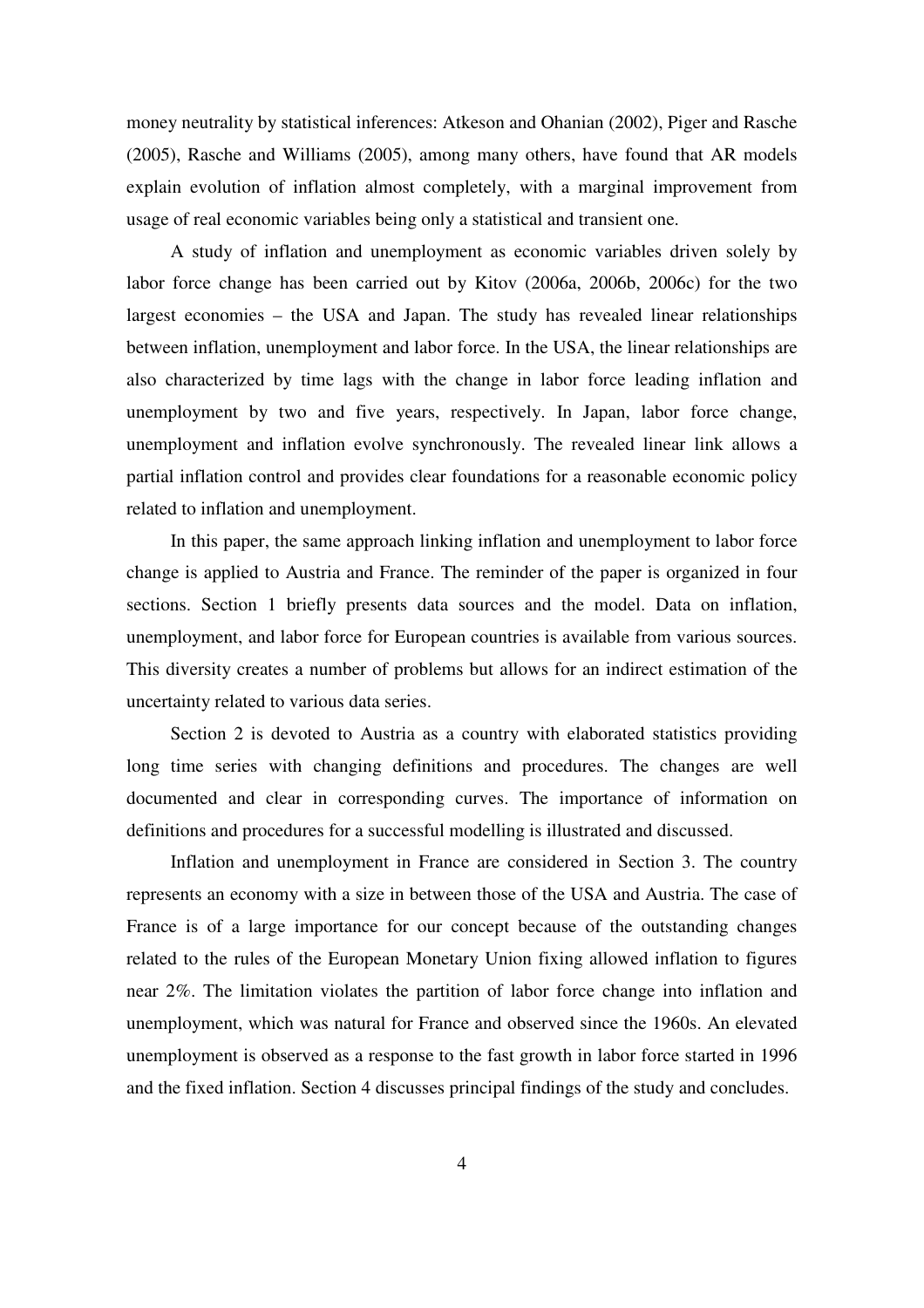## **1. Data sources and the model**

The principal source of information relevant to the study is the OECD database (http://www.oecd.org/scripts/cde) which provides comprehensive data sets on labor force, unemployment, working age population, and participation rate. National statistical sources are used for obtaining original data on inflation (CPI and GDP deflator) and corroborative data on unemployment and labor force. As a rule, the data are available at the Eurostat web-site (http://epp.eurostat.cec.eu.int). An extended set of data on economic and population variables in Austria is obtained by the courtesy of Austrian national Bank employees $^1$ .

In some cases, readings associated with the same variable but obtained from different sources do not coincide. This is due to different approaches and definitions applied by corresponding agencies. Diversity of definitions is accompanied by a degree of uncertainty related to corresponding measurements. For example, figures related to labor force are usually obtained in surveys covering population samples of various sizes: from 0.2 per cent to 3.3 per cent of total population (Eurostat, 2002). The uncertainty associated with such measurements cannot be easily estimated but certainly affects reliability of the inflation/labor force linear relationship (Kitov, 2006a, 2006c).

When using the term "accuracy" we refer not to the absolute difference between measured and actual values but to some estimated uncertainty of measurements. This uncertainty might be roughly approximated by variations in a given parameter between consequent surveys or between different agencies. For example, the US Census Bureau (2002) gives a very low measurement related uncertainty for the annual population estimates. At the same time, some micro-surveys conducted after decennial censuses indicate the presence of deviations from the census enumerated values as large as 5 per cent in some age groups (West and Robinson, 1999). Such errors are far above those guarantied by pure statistical approach used in the evaluation of survey/census results. Therefore, one can consider the uncertainty of several percent as the one characterizing the population estimates during and between censuses, at least in some age groups. Survey reported uncertainties are just a formal statistical estimate of the internal

 $\overline{a}$ 

 $<sup>1</sup>$  The author thanks Dr. Gnan from the OeNB for providing an extensive data set for Austria.</sup>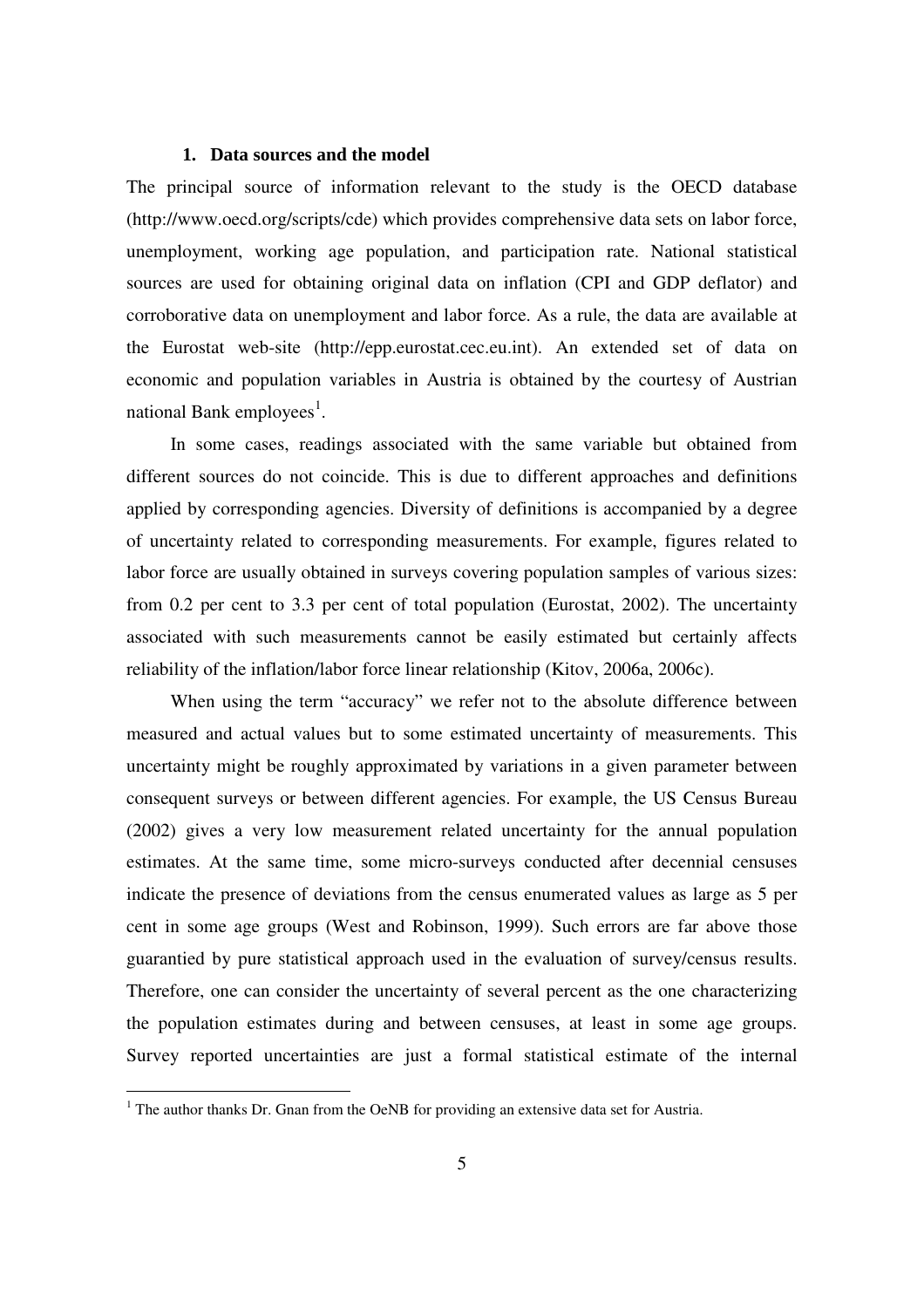consistency of the measurements. (It is worth noting that population related variables could be potentially measured exactly because they are countable not measurable). In any case, the discrepancy between model predicted values and corresponding measurements has to be considered in the framework of measurements uncertainty.

The model, which we test in the study, links inflation and unemployment to labor force change rate. It is important to use the rate of growth not increment as a predictor in order to match dimension of inflation and unemployment, which are defined as rates as well. An implicit assumption of the model is that inflation and unemployment do not depend directly on parameters describing real economic activity (Kitov, 2006a). Moreover, inflation does not depend on its own previous and/or future values because it is completely controlled by a variable of different nature.

As defined in Kitov (2006a), inflation and unemployment are linear and potentially lagged functions of labor force:

$$
\pi(t) = A_1 dLF(t - t_1)/LF(t - t_1) + A_2 \tag{1}
$$

$$
UE(t)=B_1dLF(t-t_2)/LF(t-t_2)+B_2
$$
\n<sup>(2)</sup>

where  $\pi(t)$  is the inflation at time *t* (represented by some standard measure such as GDP deflator or CPI), *UE(t)* is the unemployment at time *t* (which is also potentially represented by various measures),  $LF(t)$  is the labor force at time *t*,  $t_1$  and  $t_2$  are the time lags between the inflation, unemployment, and labor force, respectively, *A1, B1, A2*, and *B2* are country specific coefficients, which have to be determined empirically. The coefficients may vary through time for a given country as different measures (or definitions) of the studied variables are used.

 Linear relationships (1) and (2) define inflation and unemployment separately. These variables are two indivisible features of a unique process, however. The process is the labor force growth, which is accommodated in real economies though two channels. The first channel is the increase in employment and corresponding change in personal income distribution (PID). All persons obtaining new paid jobs or their equivalents presumably change their incomes to some higher levels. There is an ultimate empirical fact, however, that the US PID does not change with time in relative terms, i.e. when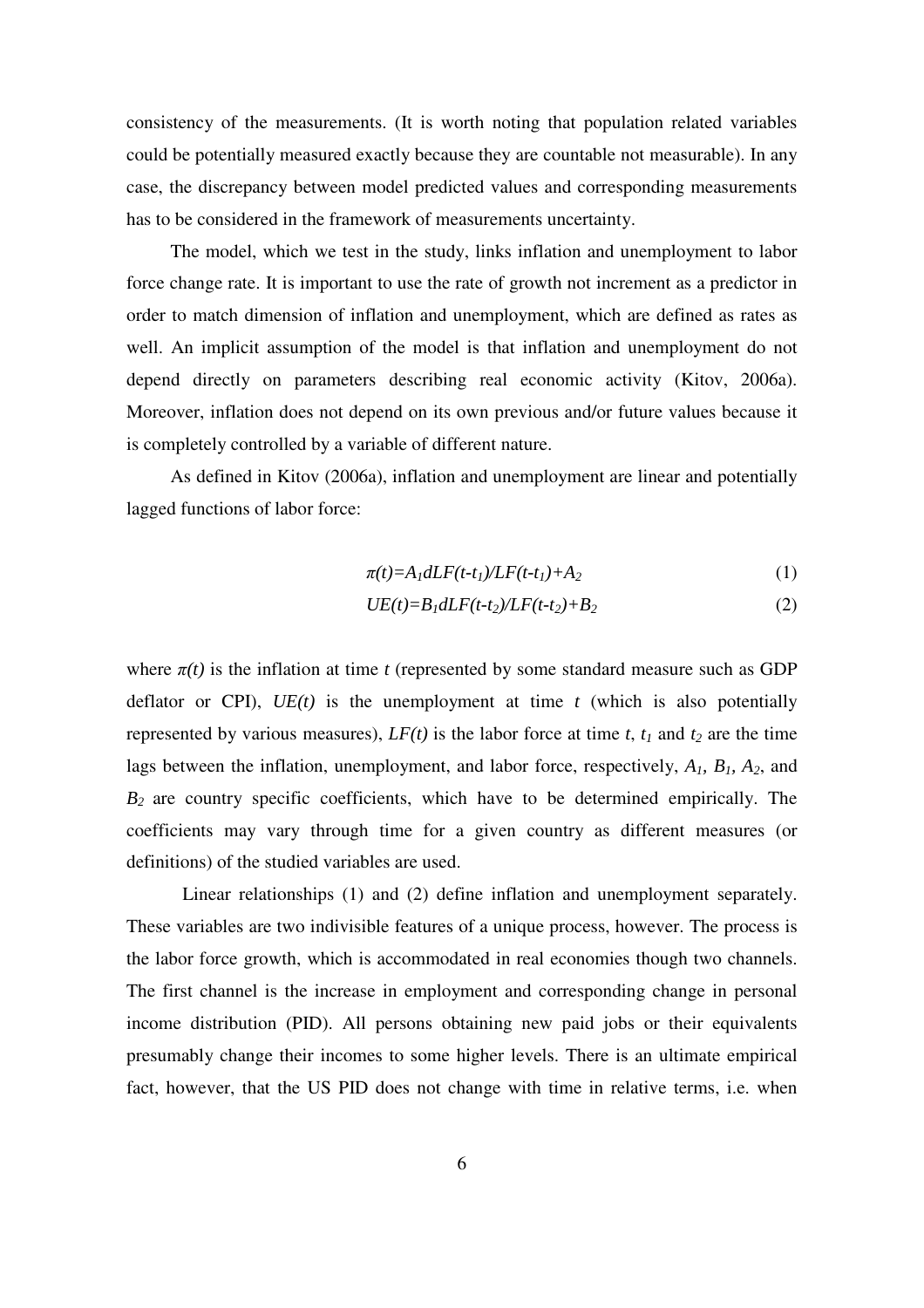normalized to the total population and total income (Kitov, 2005b). The increasing number of people at higher income levels, as related to the new paid jobs, leads to a certain disturbance in the PID. This over-concentration (or over-pressure) of population in some income bins above its neutral value must be compensated by such an extension in corresponding income scale, which returns the PID to its original density. Related stretching of the income scale is called inflation (Kitov, 2006a). The mechanism responsible for the compensation and the income scale stretching, obviously, has some positive relaxation time, which effectively separates in time the source of inflation, i.e. the labor force change, and the reaction, i.e. the inflation.

 The second channel is related to those persons in the labor force who failed to obtain a new paid job. These people do not leave the labor force but join unemployment. Supposedly, they do not change corresponding PID because they do not change their incomes. Therefore, total labor force change equals unemployment change plus employment change, the latter process expressed through lagged inflation. In the case of a "natural" behavior of an economic system, which is defined as a stable balance of socio-economic forces in corresponding society, the partition of labor force growth between unemployment and inflation is retained through time and the linear relationships hold separately. There is always a possibility, however, to fix one of the two dependent variables. For example, central banks are able to fix inflation rate by monetary means. Such a violation of the natural economic behavior would undoubtedly distort the partition of the labor force change – the portion previously accommodated by inflation would be redirected to unemployment. To account for this effect one should to use a generalized relationship as represented by the sum of relationships (1) and (2):

$$
\pi(t) + UE(t) = A_1 dLF(t - t_1) / LF(t - t_1) + B_1 dLF(t - t_2) / LF(t - t_2) + A_2 + B_2
$$
\n(3)

Equation (3) balances labor force change, inflation and unemployment, the latter two variables potentially lagging by different times behind the labor force change. The importance of this generalized relationship is demonstrated in this paper on the example of France.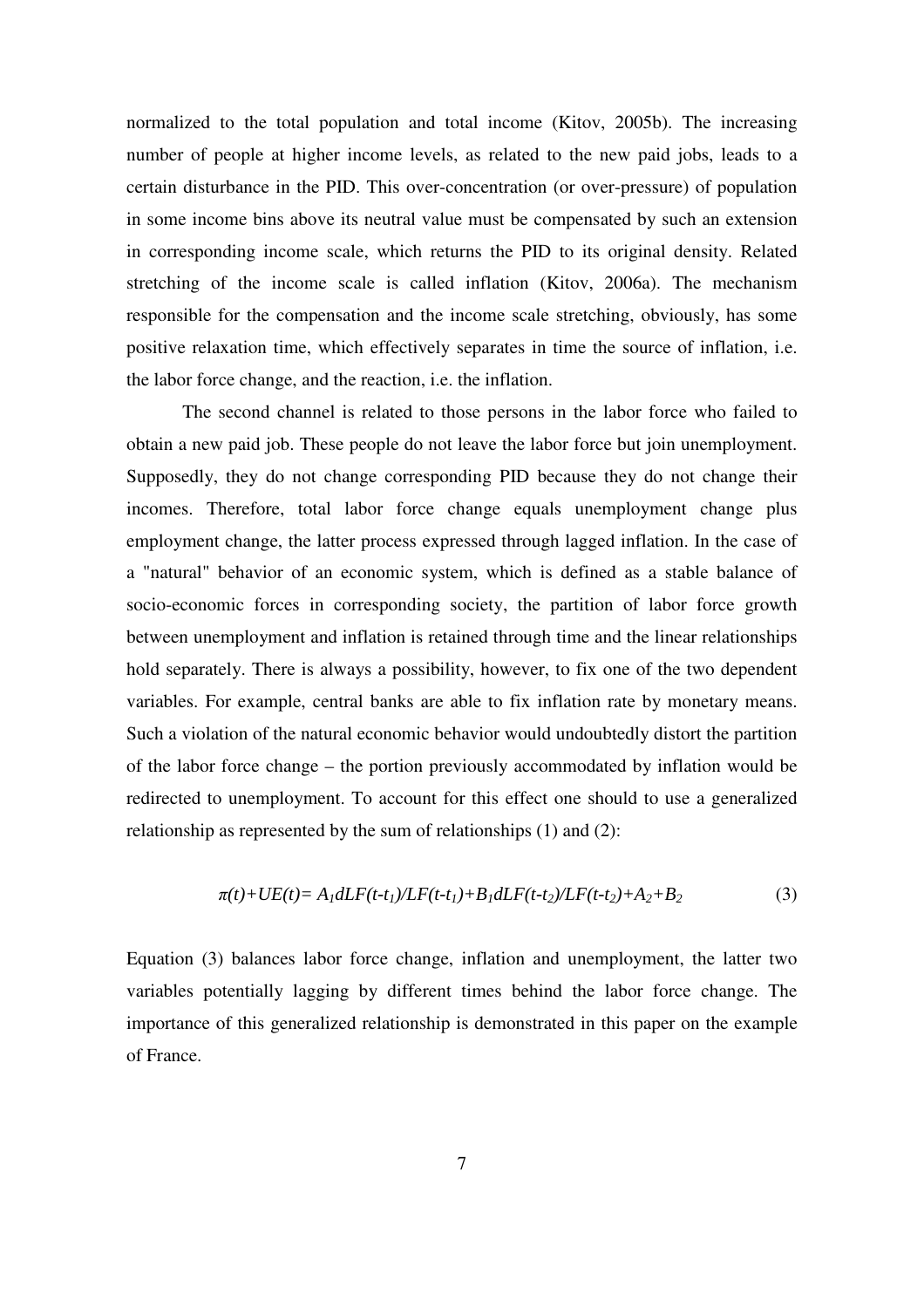For the USA, there has been no need so far to apply relationship (3) because corresponding monetary policies and other potential sources of disturbance do not change the natural partition of labor force change, as observed since the late 1950s. Coefficients in relationships (1) and (2) specific for the USA are as follows:  $A_1=4$ ,  $A_2=-0.03$ ,  $t_1=2$ years (GDP deflator as a measure of inflation),  $B_1 = 2.1$ ,  $B_2 = -0.023$ ,  $t_2 = 5$  years.

For Japan,  $A_1=1.77$ ,  $A_2=-0.003$ ,  $t_1=0$  years (GDP deflator as a measure of inflation) (Kitov, 2006b). The labor force change rate measured in Japan is negative since 1999 and corresponding measures of inflation, GDP deflator and CPI, are negative as well. There is no indication of any recovery to positive figures any time soon if to consider the decrease in working age population and participation rate as observed in Japan from 1999.

The formal statistical assessment of the linear relationships carried out by Kitov (2006d) for the USA indicates that root mean square forecasting error (RMSFE) at a twoyear horizon for the period between 1965 and 2002 is only 0.8%. This value is superior to that obtained with any other inflation model by almost a factor of 2, as presented by Stocks and Watson (1999, 2005), Atkeson and Ohanian (2001), Ang *et al.* (2005), Marcellino *et al.* (2005). When the entire period is split into two segments before and after 1983, the forecasting superiority is retained with RMSFE of 1.0% for the first (1965-1983) and 0.5% for the second (1983-2002) sub- period. In a majority of inflation models, the turning point in 1983 is dictated by inability to describe inflation process with one set of defining parameters. Therefore, special discussions are devoted to statistical, economic, and/or financial justification of the split and the change in parameters (see Stock and Watson, 2005). Our model denies the existence of any change in the US inflation behavior around 1983 or in any other point after 1960. Every inflation reading is completely defined by the labor force change occurred two years before.

The linear relationships between inflation, unemployment, and labor force change perform excellent for the two largest world economies during a long period. These relationships are expected to be successful for other developed economies with similar socio-economic organization. European countries provide a variety of features related to inflation and unemployment as one can conclude from the economic statistics provided by OCED and Eurostat. This diversity includes periods of very high inflation accompanied by high unemployment, periods of low inflation and unemployment, and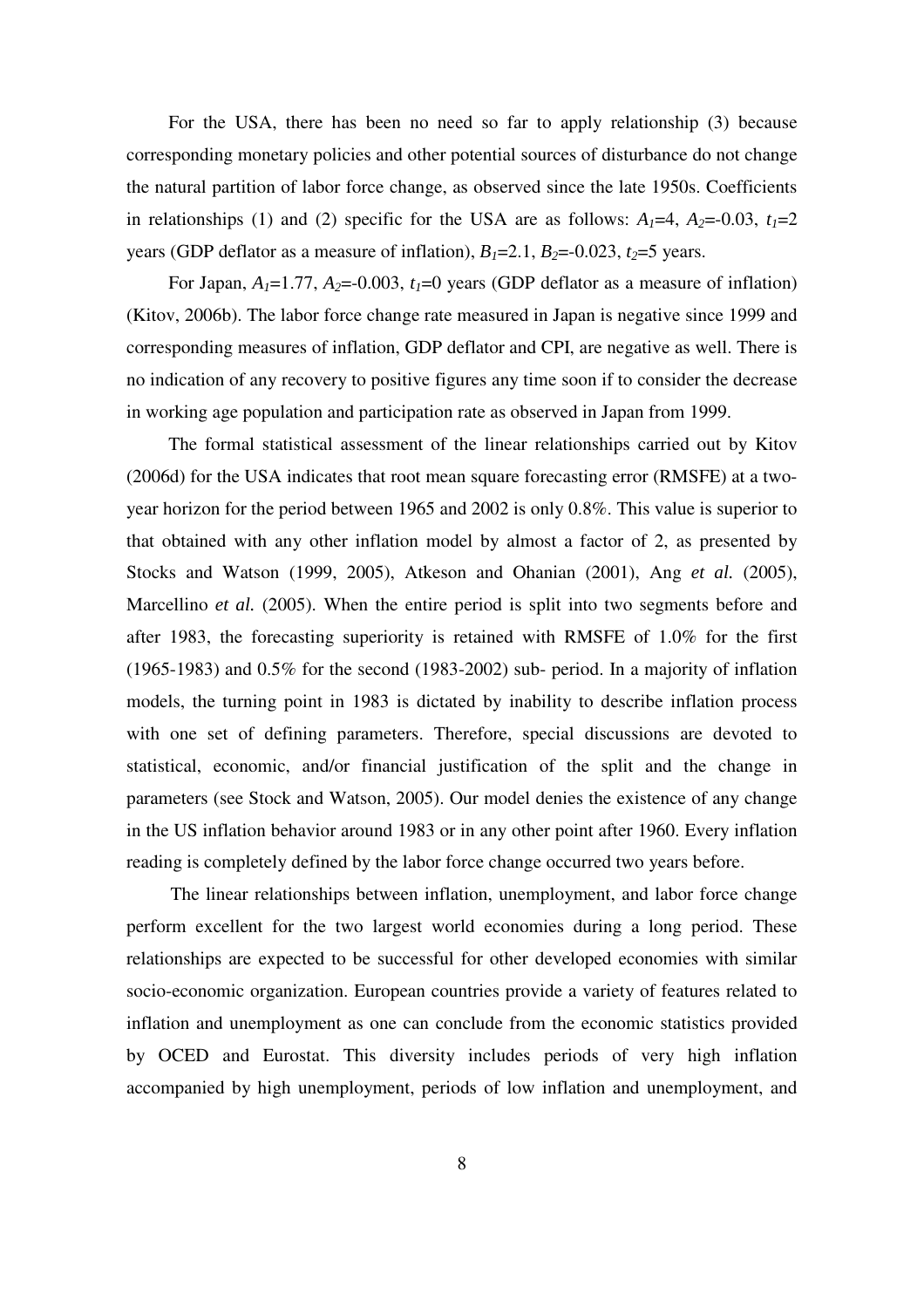other combinations complicated by transition periods. It is a big challenge for any theory of inflation to explain these empirical facts.

Currently, the diversity resulted in a well-recognized and thoroughly discussed failure of conventional economics to provide a consistent and reliable description covering the past 50 years and all developed countries. As a consequence, the current monetary policy of the European Central Bank is based mainly on invalidated assumptions and subjective opinions of economists and central bankers, but not on a robust model predicting inflation behavior under different conditions. In the USA, the current (and historical!) practice aimed at inflation control, as implemented by the Federal Open Market Committee, definitely, has no visible influence on the observed inflation, if labor force change is the driving force.

## **2. Austria**

The first country to examine is Austria. It provides an example of a small economy in terms of working age population. At the same time, the Austrian economy is characterized by a long history of measurements and availability of time series and descriptive information relevant to the concept under study.

Austria has been demonstrating an excellent economic performance since 1950 and is characterized by an average per capita GDP annual increment of \$467 (Geary-Khamis PPP - The Groningen Growth and Development Center and Conference Board, 2006) for the period between 1950 and 2005. This value is very close to that for the USA (\$480) and Japan (\$485) (Kitov, 2006e). Such a good performance distinguishes Austria from a raw of relatively weak performances of larger European economies such as France (\$406), the UK (\$378), Italy (\$405), and Sweden (\$381) during the same period.

It was discussed in Kitov (2006a, 2006b, 2006d) that data quality is the principal characteristic defining the success of any attempt of modelling inflation and unemployment as a function of labor force change. There are two main sources of uncertainty in the data related to our study. The first source is associated with measurement errors. It is a more important issue for the accuracy of labor force surveys, which usually provide original data on unemployment and labor force. In the surveys, measurement accuracy depends on sampling and nonsampling errors. The former is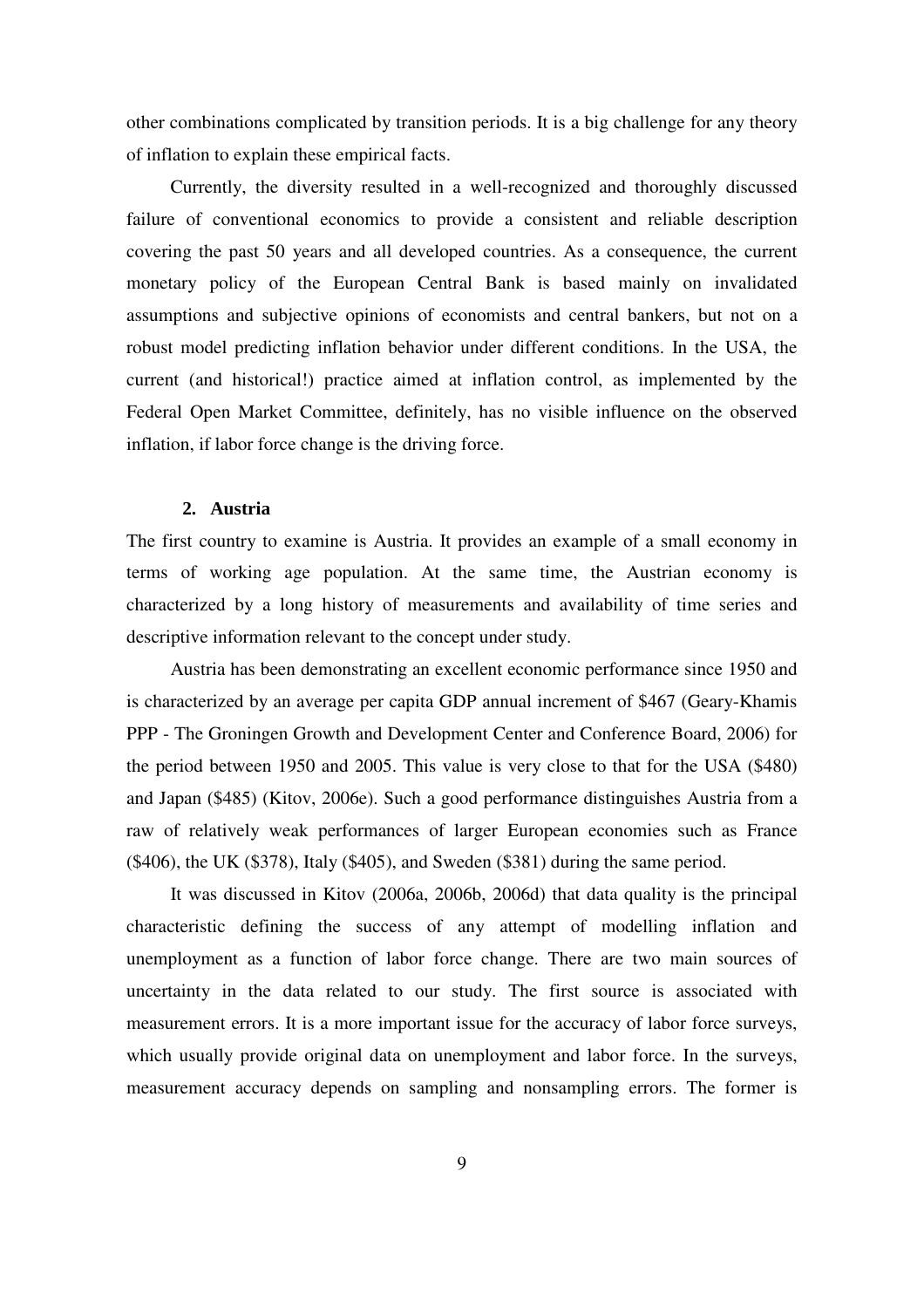estimated using population coverage and some standard statistical principles, and the latter is more difficult to evaluate (CB, 2002).

The second source of uncertainty is important for both labor force, including unemployment as a constituent part, and inflation measurements and is associated with variations in definitions given to these economic variables. The definitions are often revised and modified, sometimes dramatically, as one can judge from the description given by the OECD (2005). When applied to labor force, such revisions introduce severe breaks in corresponding time series associated with the change in units of measurements. (In physics, it would have been practically impossible to obtain any reliable empirical relationship if measurement units had varied in such uncontrollable way as in economics.) Moreover, European countries have implemented the changes at different times creating asynchronous breaks. Modifications of methodologies and procedures related to inflation measurements are accompanied by introduction of new measures such as harmonized index of consumer prices (Eurostat, 2006a). The latter index has replaced the old CPI definition in official statistics of European countries.

Therefore, we start with a detailed description of the data obtained for Austria. We use six sources providing annual readings for CPI, GDP deflator, population estimates, unemployment rate, participation rate, and labor force level: Eurostat, OECD, AMS (Arbeitsmarktservice) Österreich (http://www.ams.or.at), HSV (Hauptverband der Sozialversicherungtraeger) Österreich (http://www.hsv.or.at), Statistik Austria (http://www.statistik.at), and the Österreichische Nationalbank (ÖNB – http://www.oenb.at). These sources estimate the same variables in different ways. Comparison of equivalent (by title) time series allows a quantitative evaluation of differences between them. The main purpose of such a cross-examination is twofold: 1) demonstration of the discrepancy between the series as a quantitative measure of the uncertainty in corresponding parameters and 2) determination of the degree of similarity between the series. The estimated uncertainty puts a strong constraint on the level of confidence related to statistical estimates using the data sets. One cannot trust any statistical inference with a confidence level higher than allowed by the uncertainty. On the other hand, equivalent time series obtained according to various definitions (procedures, methodologies, samples, etc.) of the same parameter represent different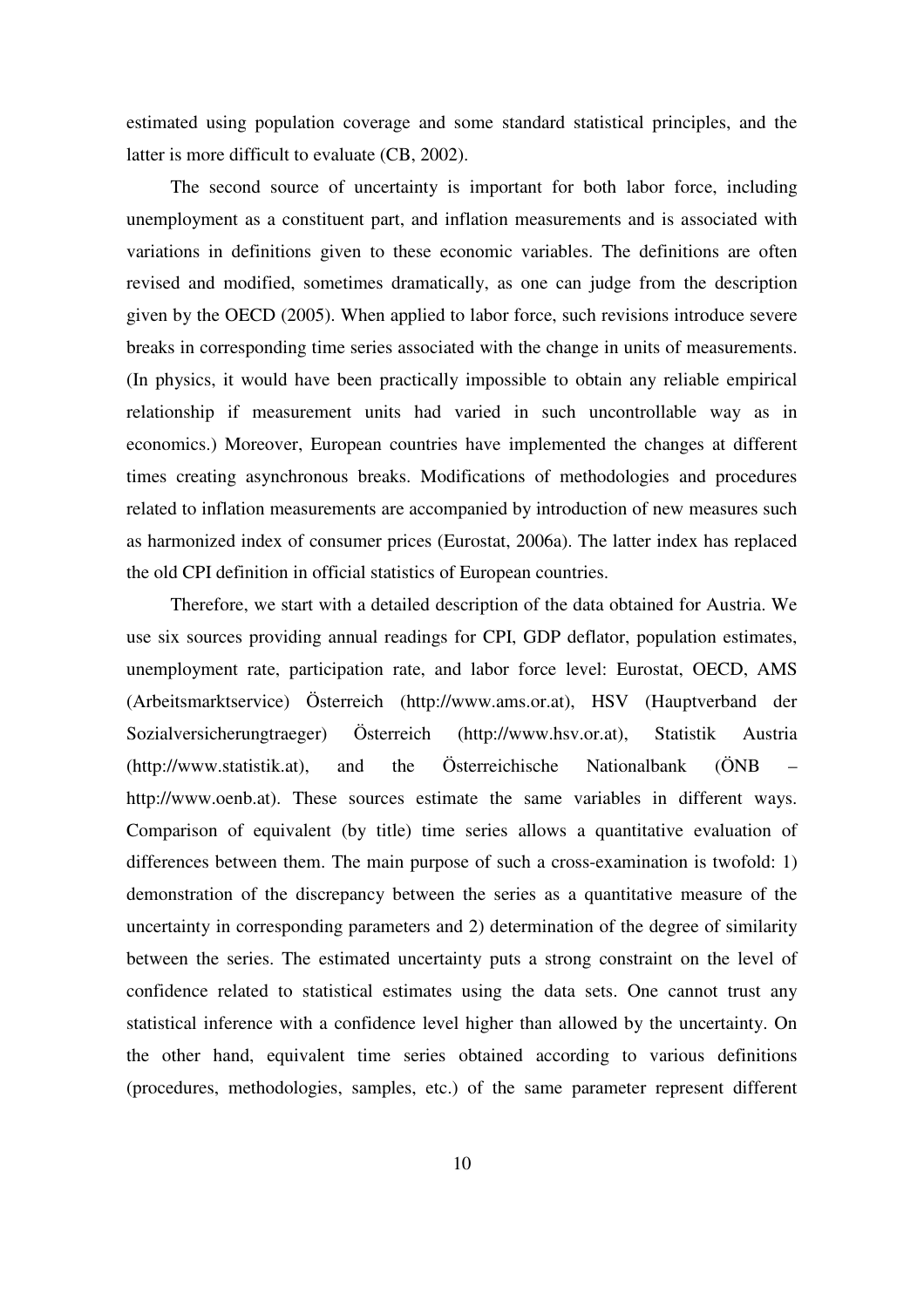portions of some actual value of the parameter. For example, various definitions of employment are aimed at obtaining the number of those persons who work for pay or profit. The persons are the only source of goods and services sold for money. The definitions are designed in a way for corresponding estimates to approach the actual value. If consistent and successful, the definitions always provide close to constant and different estimates of the portions of the actual value. Thus, the estimates are scalable one can easily compute values according to all definitions having only one of them. In this sense, various definitions and related estimates are exchangeable in the framework of the linear relationship between inflation, unemployment, and labor force.

Three different definitions of inflation rate are presented in Figure 1: CPI and GDP deflator as obtained using prices expressed in national currency (national accounts - NAC), and GDP deflator estimated using the Austrian shilling/Euro exchange rate (Euro accounts - EUR). The latter variable is characterized by the largest variations. The curves corresponding to the inflation measurements represented by the NAC CPI and NAC GDP deflator are closer (correlation coefficient of 0.92 for the period between 1961 and 2004), but differ in amplitude and timing of principal changes. There are periods of an almost total coincidence, however. The EUR GDP deflator series is characterized by correlation coefficients 0.86 and 0.82 as obtained for the NAC GDP deflator and CPI, respectively. Therefore, one can expect a better exchangeability between the NAC CPI and NAC GDP deflator than that in the two other combinations. Since the middle 1970s, inflation in Austria has a definition-independent tendency to decrease. The last 25 years are characterized by annual inflation rates below 5% for the NAC representations.

Standard labor force surveys conducted in Europe cover small portions of total population (Eurostat, 2006b). Levels of labor force and unemployment are estimated using specific weights (population controls) for every person in the survey to compute the portion of population with the same characteristics as the person has. Population controls or population portions in predefined age-sex-race bins are primarily obtained during censuses, which theoretically cover entire population. Between censuses, i.e. during postcensal periods, estimated figures are used as obtained by the population components change: births, deaths, net migration, as, for example, reported by the US Census Bureau (2002). Because of low accuracy of postcensal estimates, every new census reveals some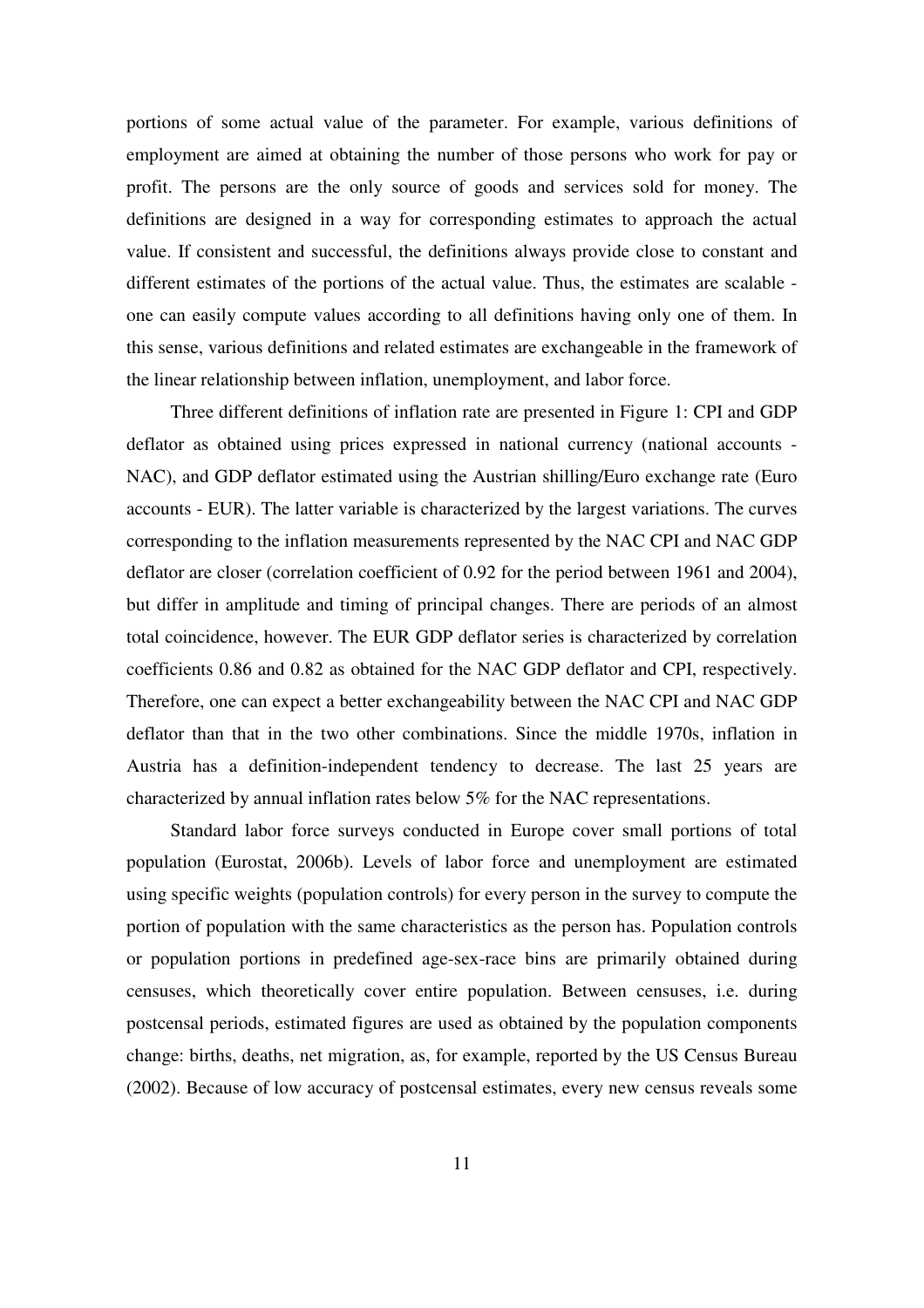"error of the closure", i.e. the difference between pre-estimated and census enumerated values. To adjust to new population figures, the difference is proportionally distributed over the years between the censuses; similar to the procedures applied by the US Census Bureau (2004). Such population revisions may be as large as several percent. Thus, when using some current figures of labor force and unemployment, one has to bear in mind that the figures are prone to further revisions according to the censuses to come.

Figure 2 illustrates the differences in population revision procedures between OECD and Statistik Austria (NAC): two curves represent the rate of change in the population of 15 years of age and over in Austria. Between 1960 and 1983, the curves coincide since OECD uses the national definition. After 1983, the curves diverge, with the OECD curve being almost everywhere above that corresponding to the national approach. There are three distinct spikes in the OECD curve: between 1990 and 1993 and in 2002, which are related to population revisions. As explained by OECD (2005), "From 1992, data are annual averages. Prior to 1992, data are mid-year estimates obtained by averaging official estimates at 31 December for two consecutive years". And - "From 2002, data are in line with the 2001 census". The 2002 revision impulsively compensates the difference between OECD and Statistik Austria accumulated during the previous 20 years: the populations in 1982 and 2002 coincide. Such step adjustments are observed in the USA population data as well (Kitov, 2006a). They introduce a significant deterioration in statistical estimates, but are easily removed by a simple redistribution as demonstrated by Kitov (2006d). Sometimes such step adjustments are confused with actual changes in the economic variables under stud. One has to be careful to distinguish between actual changes and artificial corrections usually associated with the years of census or large revisions in definitions.

The national estimates in Figure 2 are visually smoother indicating some measures applied to distribute the errors of the closure and other adjustments over the entire period. In average, the population over 15 years of age in Austria has been changing slowly so far – at an annual rate below  $0.5\%$  - with occasional jumps to  $0.7\%$  - 1.0%. Such weak but steady growth supports, however, a gradual increase in labor force and prevents deflationary periods.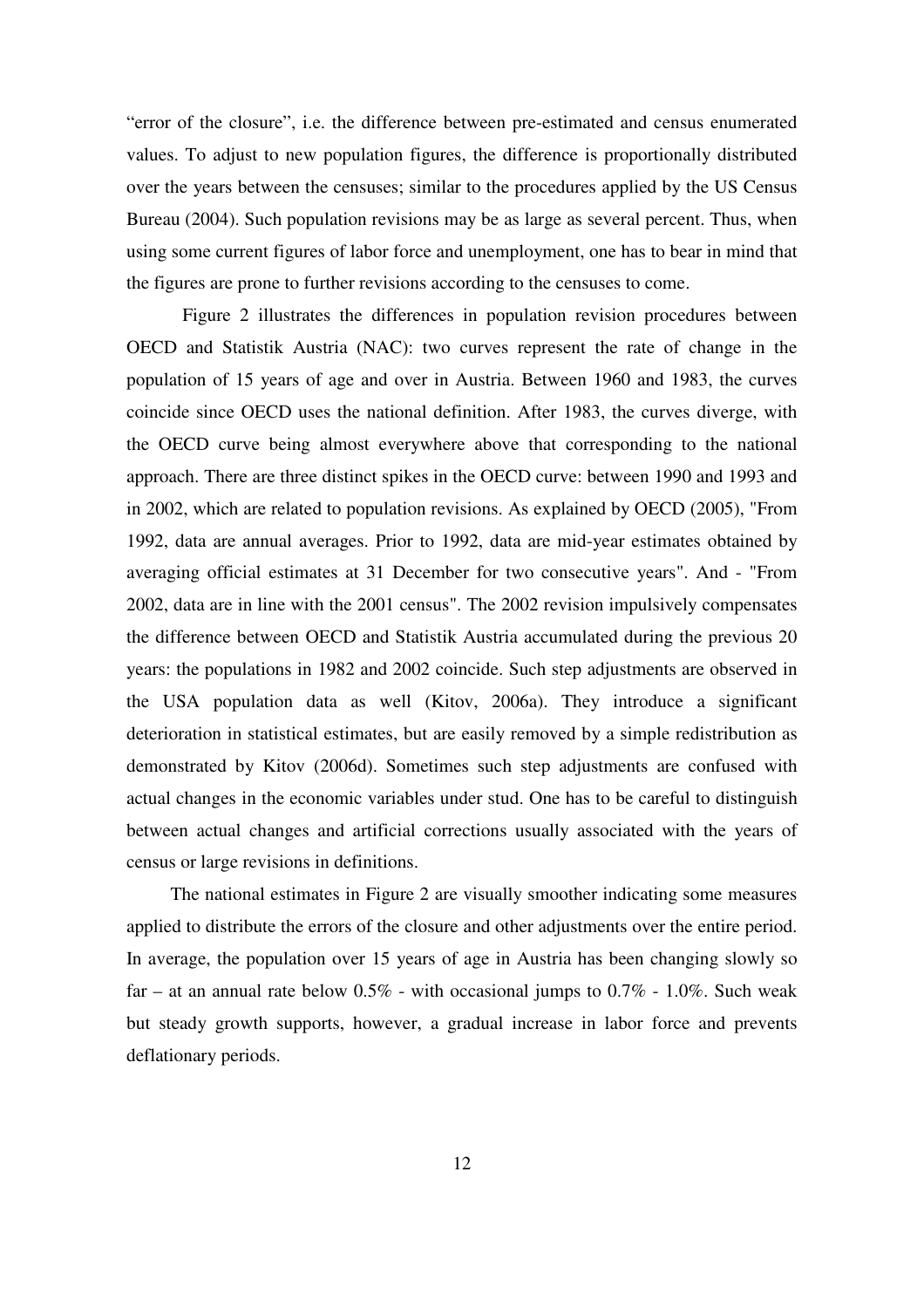The level of labor force can be represented as a product of total population and corresponding participation rate (LFPR) both taken in some predefined age range. There is no conventional definition concerning the age range, however. Popular is an open range above 15 years of age and that between 15 and 64 years. The OECD series using the former definition is presented in Figure 3. OeNB (2005) provides another measure of LFPR - "the fraction of the working-age population that is employed or seeking employment", also presented in Figure 3. The curves have been evolving more or less synchronously, with the OECD curve well above that reported by the OeNB.

The LFPR is responsible for a substantial part of the labor force total change:  $\sim 8\%$ increase from 1976 to 1996, i.e. 0.4% per year. The current LFPR value of about 59%, as reported by the OECD, is historically high. One can hardly expect a further increase in LFPR. A decrease is more probable, as some other developed countries demonstrate.

The rate of labor force growth was very low in Austria during the last 10 years, as Figure 4 demonstrates. There are three labor force time series displayed, as estimated by the OECD, Eurostat, and NAC. The Eurostat series is represented by civilian labor force. Prior to 1994, armed forces were included in the civilian labor force (CLF), in services. The NAC readings include the estimates of employment made according to the HSV definition and those of unemployment level made by AMS (Statistik Austria, 2005). Both agencies base their estimates on administrative records. Thus, their approach has been undergoing weaker changes in definitions and procedures since the 1960s compared to that adopted by the OECD and Eurostat.

The curves in Figure 4 have inherited the features, which are demonstrated by corresponding working age populations in Figure 2. The OECD curve is characterized by several spikes of artificial character, as discussed above. The Eurostat curve is similar to that reported by the OECD with minor deviations probably associated with differences between LF and CLF. The NAC LF curve is smoother. It demonstrates a period of a slow growth with a high volatility in the 1970s, a period with an elevated growth with a high volatility between 1981 and 1995, and again a slow growth period with a low volatility during the last ten years (from 1995 to 2005). The second period is characterized by significant changes in the labor force definition - both for employment and unemployment (OECD, 2005):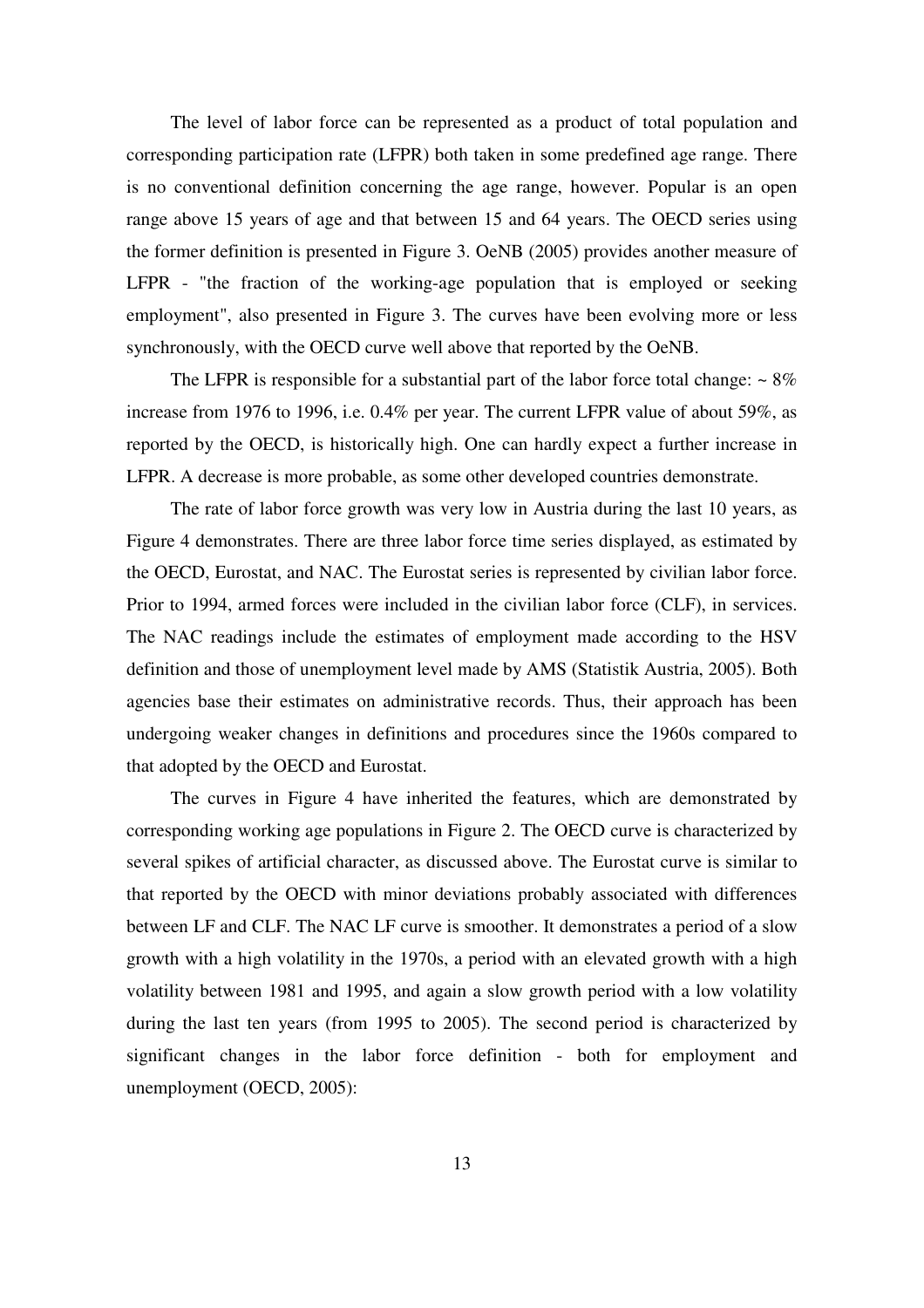- "In 1982, re-weighting of the sample was made, due to an underestimation of persons aged 15 to 29 years.
- In 1984, the sample was revised and a change occurred in the classification of women on maternity leave**:** they were classified as unemployed before 1984 and as employed thereafter.
- In 1987, a change occurred in the definition of the unemployed where non-registered jobseekers were classified as unemployed if they had been seeking work in the last four weeks and if they were available for work within four weeks. In previous surveys, the unemployment concept excluded most unemployed persons not previously employed and most persons re-entering the labor market.
- Employment data from 1994 are compatible with ILO guidelines and the time criterion applied to classify persons as employed is reduced to 1 hour. "

Therefore, one can expect some measurable changes in the units of the labor force measurements during the period between 1982 and 1987 and in 1994. The latter change is potentially the largest since the time criterion dropped from 13 hours, as had been defined in 1974, to 1 hour. For the sake of consistency in definitions and procedures, the NAC labor force is used as a predictor in this study. The OECD labor force time series is also used in few cases to illustrate that the definitions provide similar results. For the labor force series, quantitative statistical estimates of similarity (such as correlation) are worthless due to the spikes in the OECD time series.

There are three curves associated with unemployment estimates for Austria shown in Figure 5, as defined by the national statistics approach (AMS), Eurostat, and OECD. It is illustrative to trace changes in the definitions used by the institutions over time. Currently, OECD and Eurostat use very similar approaches. There was a period between 1977 and 1983 when OECD adopted the national definition, which was different from the one used by Eurostat. During a short period between 1973 and 1977, the three time series were very close to each other. A major change in all three series occurred between 1982 1987 according to the changes in definitions, as described above. Therefore, the unemployment curves in Figure 5 are characterized by two distinct branches: a low (~2%) unemployment period between 1960 and 1982 and a period of an elevated unemployment (~4% for the OECD and Eurostat, and ~6.5% for the AMS) since 1983.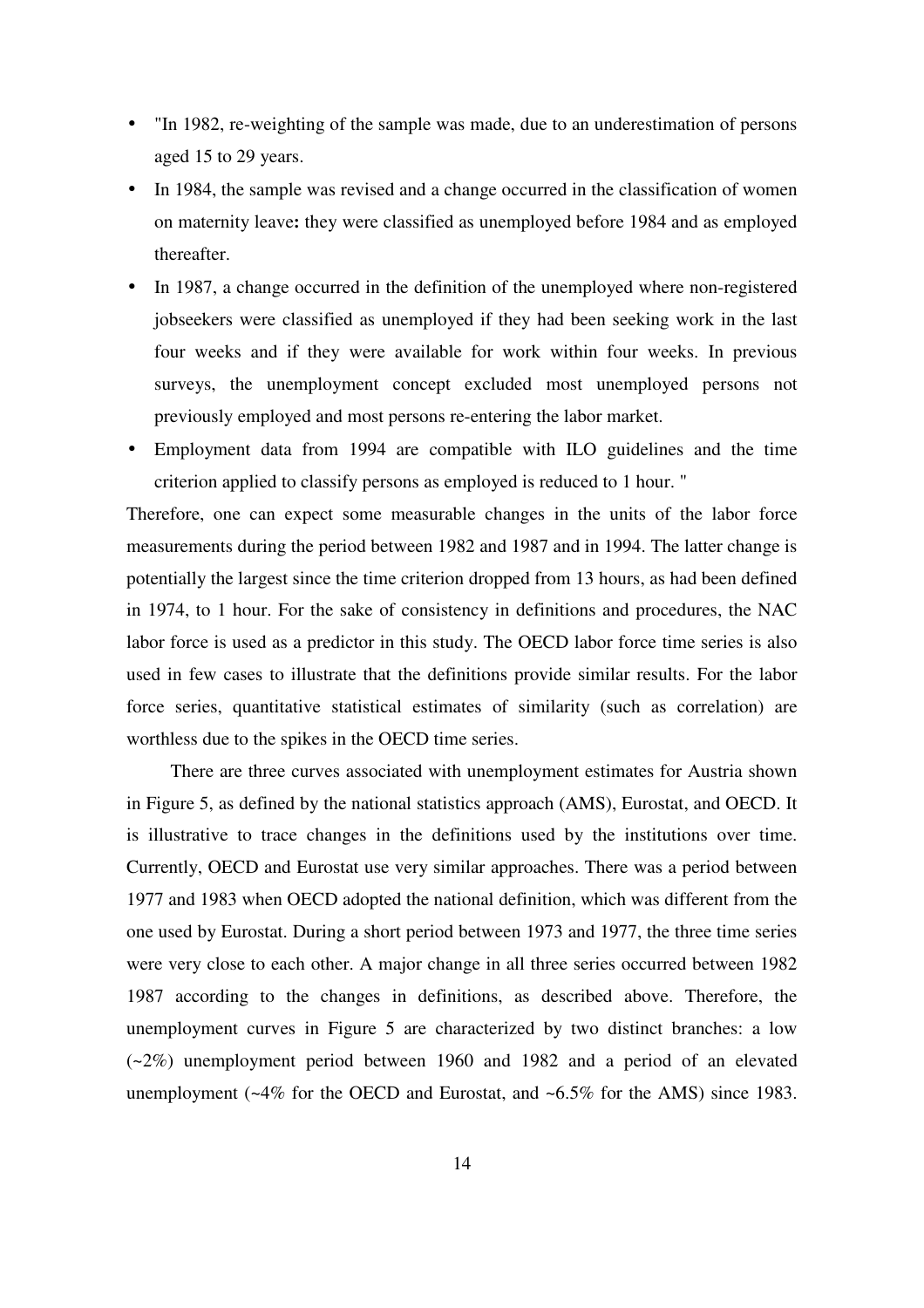The switches between various definitions, as adopted by the OECD, also do not facilitate obtaining of a unique relationship between labor force change and unemployment. The AMS definition based on administrative records might be the most consistent among the three, but it definitely differs from the definition recommended by the International Labor Organization, as adopted in European countries (Statistik Austria, 2005). We use the national and OECD time series to represent unemployment in the linear relationship linking it to labor force.

The above discussion explains why one cannot model the whole period by a unique linear relationship. There was a period of substantial changes in units of measurement between 1982 and 1987. Therefore, we model the Austrian unemployment (*UE*) during the periods before 1982 and after 1986 separately. The period between 1982 and 1987 is hardly to be matched by a linear relationship. Results of the modeling are presented in Figure 6, where the AMS unemployment curve is matched by the following relationships:

$$
UE(t)=0.35 * dLF(t)/LF(t)+0.0260 (t<1982)
$$
\n(4)

$$
UE(t)=0.70* dLF(t)/LF(t)+0.0705 (t>1986)
$$
\n(5)

The NAC labor force time series is used for the prediction with no time lead ahead of the unemployment. The absence of any lag might be presumed as a natural behavior of labor force and unemployment as one of the labor force components, but labor force change in the US leads unemployment by 5 years. Hence, processes behind labor force change and unemployment growth are different. Coefficients in relationships (4) and (5) provide the best visible fit between the observed and predicted curves. From the Figure and the relationships, one can conclude that there was a step change in the unemployment average level from approximately 0.03 during the years before 1982 to 0.07 for the period after 1986. In addition, the linear coefficient has doubled indicating a higher sensitivity of the unemployment to the labor force change under the new definitions introduced between 1982 and 1987.

The annual OECD unemployment readings presented in Figure 7 vary by less than 1%, if to exclude a short period between 1980 and 1983, when changes in definitions resulted in a step-like unemployment increase. Duration of this period of changing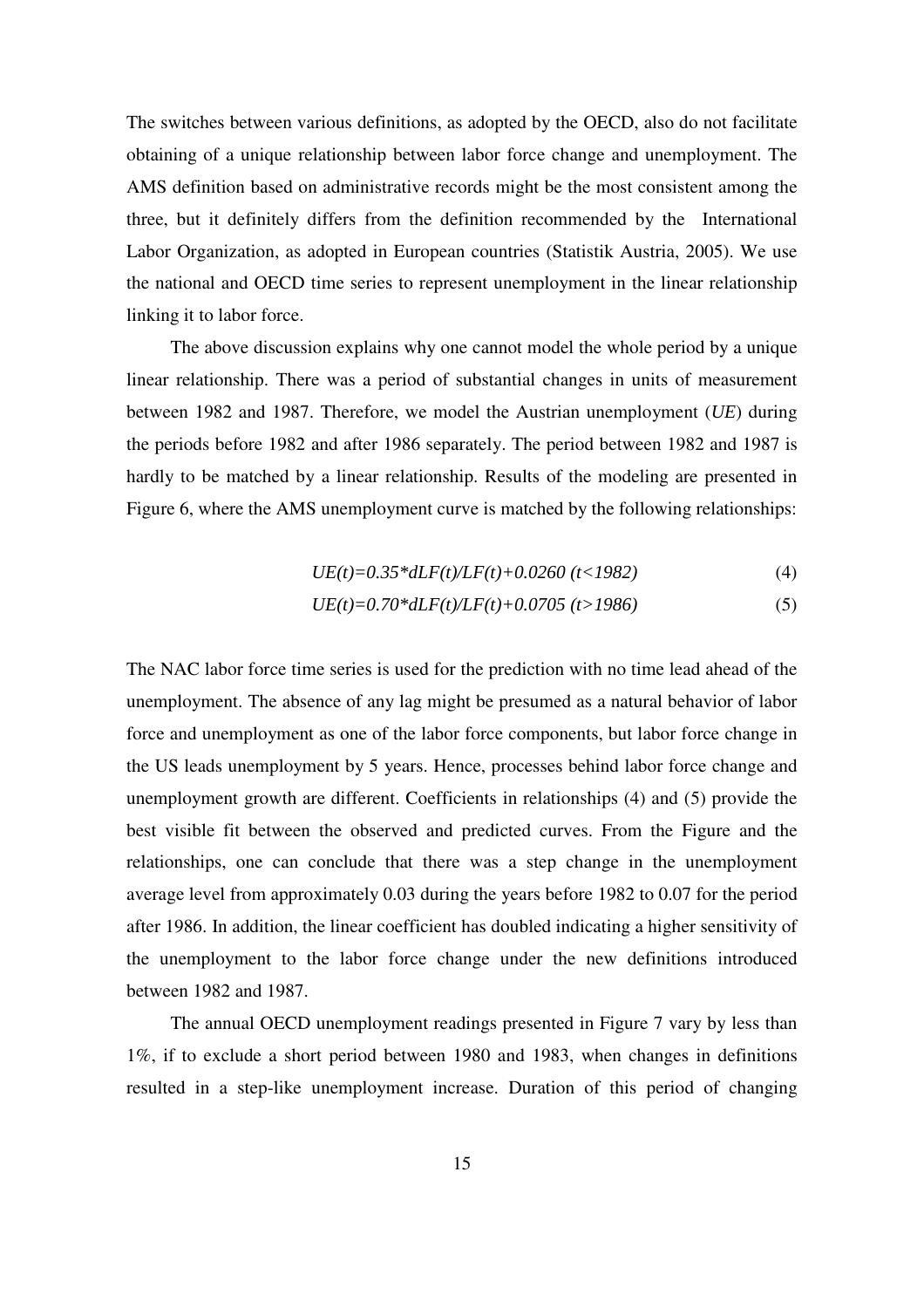definitions is different from that related to the NAC unemployment according to the timing of the changes as adopted by AMS and OECD. This jump in the unemployment rate from 2% to 4% during the two years between 1981 and 1983 is not well modeled. Otherwise, the following relationships are used to match the observed unemployment readings:

$$
UE(t)=0.35 * dLF(t)/LF(t)+0.0405 (t \ge 1983)
$$
\n
$$
(6)
$$

$$
UE(t)=0.30*dLF(t)/LF(t)+0.020 (t\leq1980)
$$
\n(7)

For the period before 1980, the NAC labor force readings are used, and the OECD labor force is used after 1981. We combined the labor force data sets in order to demonstrate their exchangeability in the description of the unemployment. Cumulative curves in the lower panel of Figure 7 illustrate the quality of the overall match between the measured and predicted values. The cumulative curves are very sensitive to the intercepts in relationships (6) and (7) as they are summed through time. Therefore, the intercepts 0.0405 and 0.020 are significant to the last digits. Potential variation in the linear coefficients in (6) and (7) is not so well resolved.

Amplitude of the variations in the unemployment during the entire period except the short period between 1980 and 1983 is so low that makes the prediction according to (6) and (7) of a limited reliability. To obtain a more reliable prediction, the unemployment has to undergo an actual (not definition related) change at an annual rate of several percent, what would have been a big surprise for Austria with its stable socioeconomic conditions and demographic structure. The agreement observed between the cumulative curves also is not statistically significant since it just reflects the unchanging unemployment and labor force growth rates during the two separately modeled periods.

These results can be interpreted, however, as an indication of a weak dependence of the unemployment on the labor force change. The latter is transmitted only by one third into the unemployment as the linear coefficients 0.30 and 0.35 indicate. These transmission coefficients are an order of magnitude smaller than that for the USA (Kitov, 2006a). The difference is of a potential importance because labor force participation rate and unemployment in both countries are close.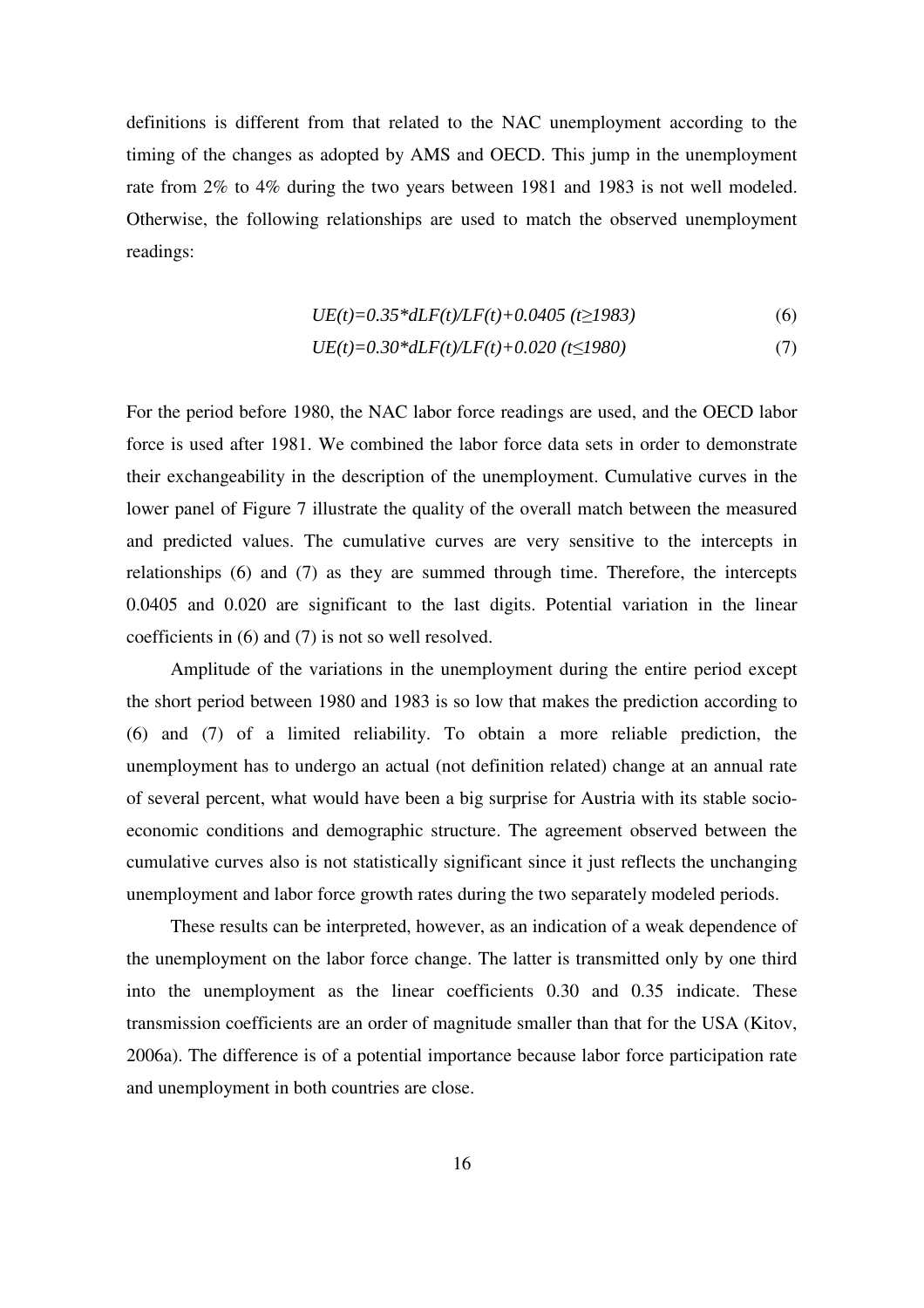Table 1 consistently lists results of linear regression analysis carried out in the study for various measures of unemployment and inflation with labor force as a predictor, as obtained for Austria. First row of the Table presents standard deviation (stdev) as obtained for the OECD readings of unemployment in Austria during the period between 1983 and 2003. The standard deviation is 0.0036. Second and third rows present regression coefficients with their standard errors,  $R^2$ , and stdev as obtained for the OECD unemployment between 1983 and 2003 with a predictor computed by relationship (6) with the OECD labor force readings. (A linear regression analysis for the whole period between 1969 and 2003 would be meaningless because of the artificial change in the predicted curve around 1982.) For the annual *UE* readings after 1983,  $R^2$  is very low (0.11) and stdev=0.0035, i.e. marginally lower than stdev for the *UE* series itself. For the cumulative curves during the same period,  $R^2$ =0.999 and stdev=0.007. Therefore, relationships (4) through (7) are accurate one but not reliable. In fact, only large and synchronized in time and amplitude actual changes can provide a more reliable evidence for the model. Inflation in Austria provides a variable with higher fluctuations to predict.

Figure 8 depicts observed and predicted, annual and cumulative, inflation values in Austria for the period between 1960 and 2003. As mentioned above, there was a significant change in the labor force (employment and unemployment separately) statistics in the 1980s. Thus, the two different periods are described by two different linear relationships without any time lag between variables. The GDP deflator, as determined by the national statistics approach, represents inflation. Labor force is also taken according to the NAC (AMS+HSV) definition. The relationships predicting inflation are as follows:

$$
\pi(t) = 2.0 * dLF(t)/LF(t) + 0.033 \quad (1960 \le t \le 1985)
$$
\n(8)

$$
\pi(t) = 1.25 * dLF(t)/LF(t) + 0.0075 \ (t \ge 1986)
$$
\n<sup>(9)</sup>

Coefficients in the relationships are obtained by fitting the cumulative curves over the entire period, with 1986 being the point where relationship (8) is replaced by relationship (9). Ratio of the linear coefficients in (8) and (9) is 2/1.25=1.6 and the intercept dropped from 0.033 to 0.0075. The change in the linear coefficients is consistent with the changes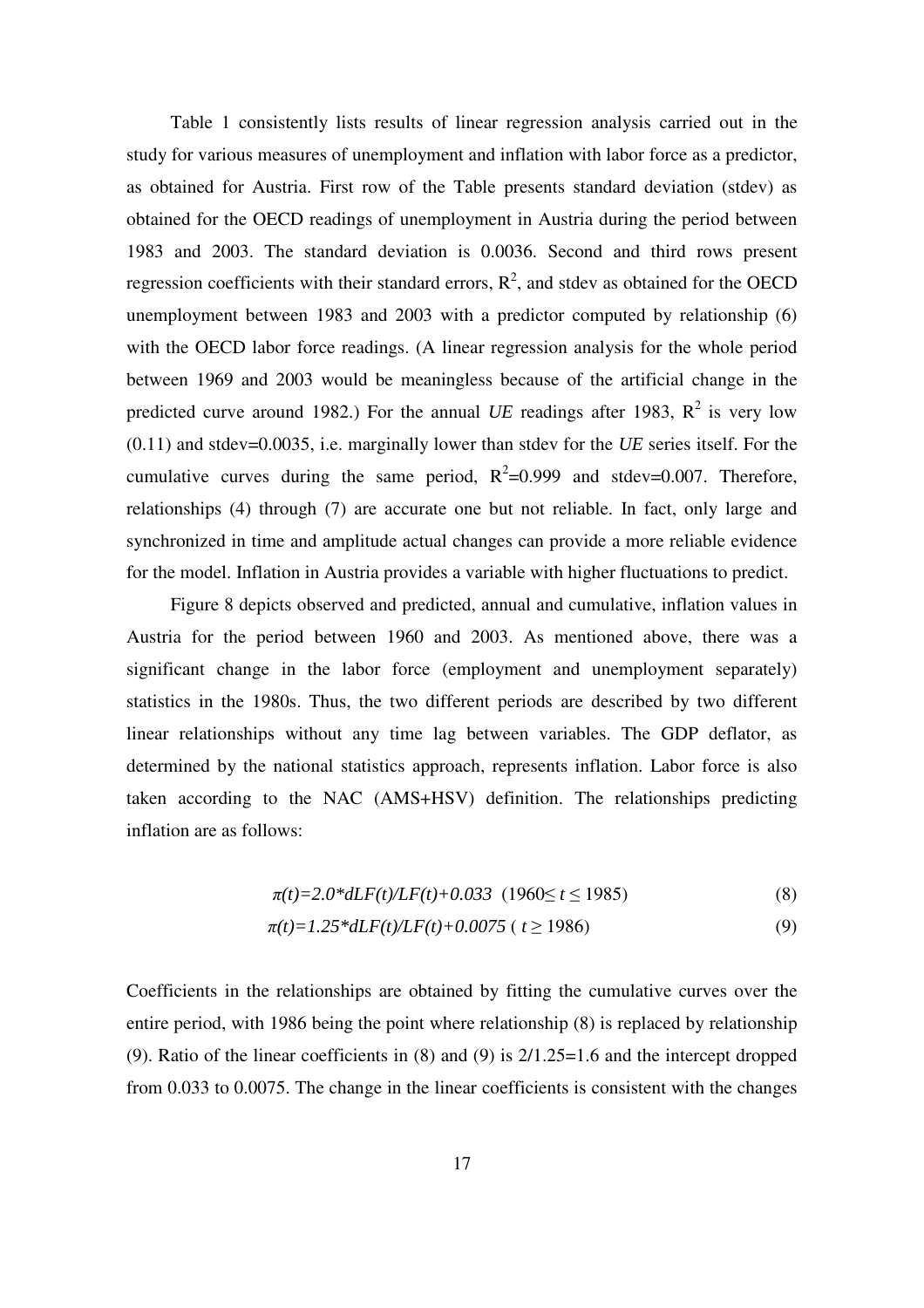in the definition of labor force in between 1982 and 1987 – gradually more and more persons were counted in as employed and unemployed with a substantial increase in the labor force level. The increase resulted in corresponding growth in annual increments and the decrease in the linear coefficient (or sensitivity) in relationship (9). Thus, the sensitivity of the inflation to the new measure of labor force (or new units of measurement) in Austria decreased. This does not mean that the observed inflation path has changed, but, if to use relationship (8) for the second period, the inflation would be overestimated, as shown in Figure 8. The deviation between the two predicted curves after 1986 demonstrates the importance of the changes in definition for quantitative modeling of economic parameters.

The two predicted curves are in a good agreement with the actual inflation readings within relevant periods. A prominent feature is an almost complete coincidence between 1968 and 1975, when the highest changes in the inflation rate were observed: from 0.027 in 1968 to 0.095 in 1973, and back to 0.056 in 1975. Conventional inflation models, including the Phillips curve, the NKPC or any other model using autoregressive properties of inflation, fail to describe such a dynamic behavior as a rule. They require introduction of some artificial, i.e. based on various invalidated assumptions, features such as structural breaks. Another opportunity used in conventional models is to split corresponding time series into two segments before and after such inflation peak, as was observed in Austria in 1973. Our model describes the whole period without any difficulty and the best description of the inflation is achieved during the period of the largest changes. This provides the best evidence of an adequate modeling by relationship (8).

Similar conclusion is valid for the period after 1987, where an excellent timing and amplitude correspondence is observed between the measured inflation and that predicted according relationship (9). In addition, there is a transition period between 1982 and 1987, where neither of relationships (8) and (9) is expected to be accurate due to the reported changes in the labor force definition.

A quantitative measure of the agreement between the observed and predicted curves is provided by a linear regression analysis. Table 1 lists standard deviation for the NAC GDP deflator time series between 1965 and 2003, stdev=0.022 (2.2%). The inflation computed according to (8) and (9) is used as a predictor and results in  $R^2$  = 0.81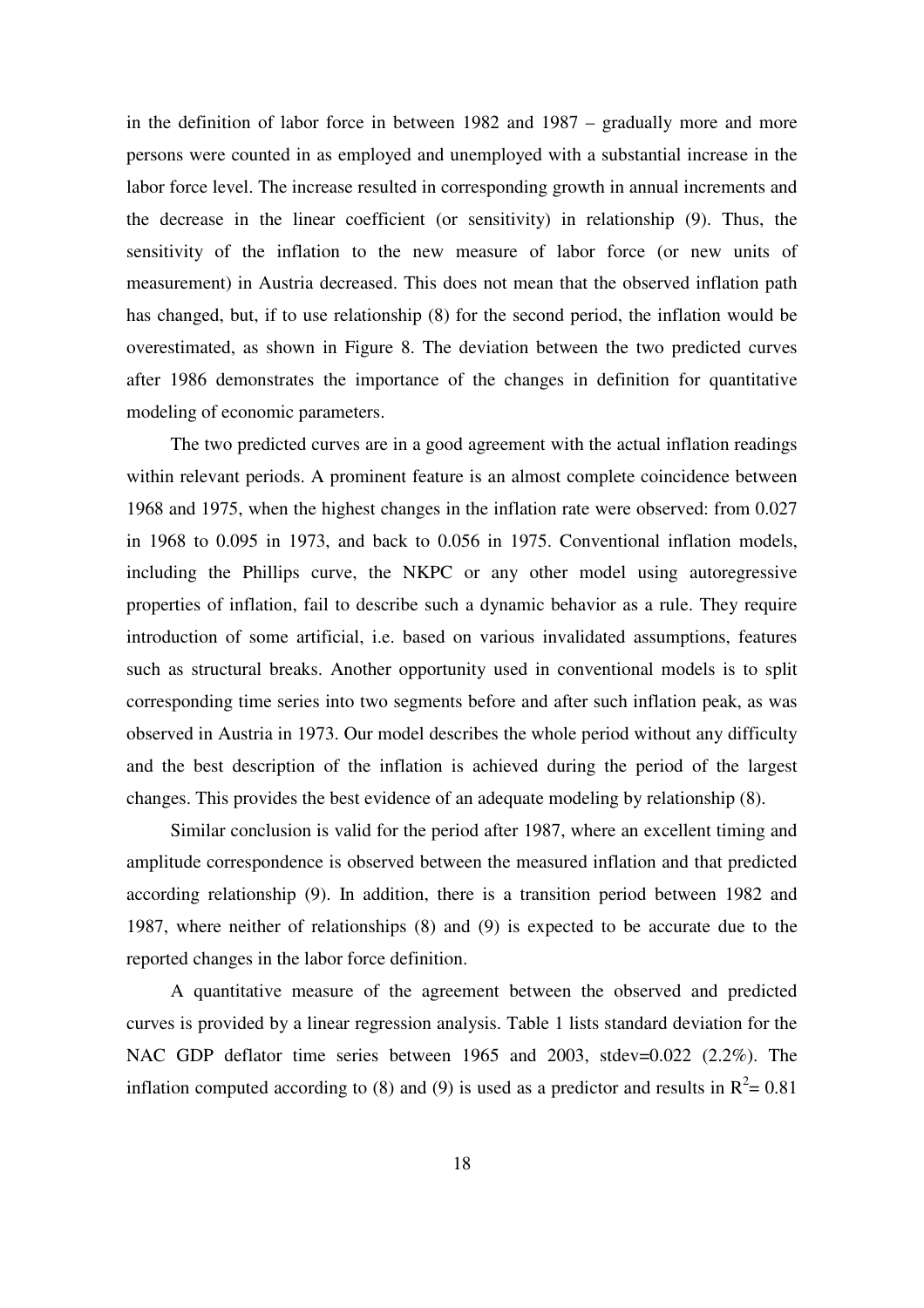and stdev=0.01 (1%). Hence, the prediction based on the labor force explains 81% of variation in the original inflation series. Standard deviation could be considered as an equivalent of root mean square forecasting error (RMSFE) – for "in-sample" forecasts in the case of Austria. For the USA,  $R^2$ =0.62 and stdev=0.014 for the original annual readings of GDP deflator and labor force covering the same period (Kitov, 2006d). Perhaps, the Austrian labor force and inflation measurements are characterized by a higher accuracy.

A number of simple measures is proposed by Kitov (2006d) in order to improve the quality of labor force measurements and to obtain more reliable statistical estimates. Due to the lack of information on quantitative characteristics of the revisions applied to the Austrian labor force series, similar to that available for the USA, we cannot correct for probable step revisions. Thus, a natural next step is to apply a moving average technique. A two-year moving average suppresses the noise associated with the labor force measurements and also removes the shift in timing between the inflation and labor force readings - by definition, annual values of labor force correspond rather to July than to December. Averaging over two years effectively moves the center of the measurement period to December. Table 1 represents the results of a linear regression when two-year moving average is applied to the labor force and inflation. Averaging of the labor force solely before usage in relationships (8) and (9), results in  $R^2$ =0.85 and stdev=0.009. When both variables are averaged in two-year windows,  $R^2$ =0.88 and stdev=0.007. These results quantitatively evidence an excellent predictive power of relationship (8) and (9) over the entire period between 1965 and 2003. If to recall that the period between 1983 and 1986 is poorly modeled due to the turbulence in the labor force definitions, one can expect that further improvements in the accuracy of the labor force measurements are possible, which might lead to a higher confidence as presented by statistical estimates.

Regression of the cumulative curves is characterized by  $R^2=0.999$  and stdev=0.0011. Thus, one can precisely replace the inflation cumulative curve or, in other words, inflation index with that obtained from the labor force measurements. This substitution is a reciprocal one– it is possible to exactly estimate the total increase in the labor force between 1965 and 2003 by measuring the GDP inflation.

Currently, inflation is Austria, as represented by the NAC GDP deflator, is close to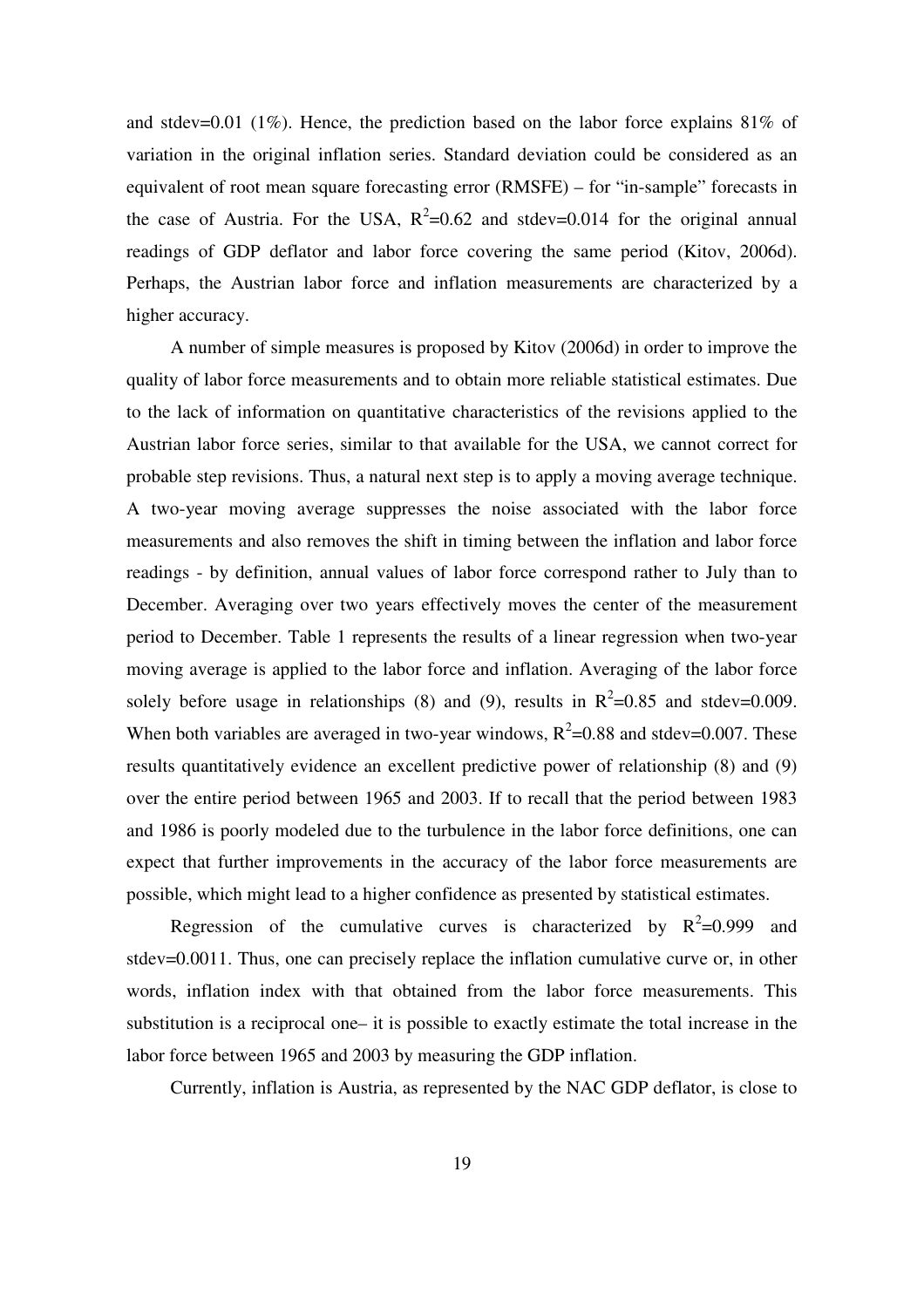2%, as explicitly defined by the monetary policy adopted by the European System of Central Banks (ECB, 2004) and correspondingly by the Austrian National Bank (OeNB, 2005). The inflation obeys the revealed dependence on the labor force change as well. Hence, the new monetary policy oriented to price stability does not disturb the relationship describing the last 40 years of the Austrian inflation.

Linear relationship (9) obtained for the current period implies that one per cent of the labor force change produces inflation of  $2\% = 1.25\% + 0.75\%$ , where 0.75% is the persistent inflation level, i.e. the inflation existing even when no labor force change is observed. Thus, an annual change in labor force of  $+1\%$  produces the OeNB's target inflation.

Obviously, labor force change in Austria is affected not only by the OeNB's monetary policy. There are demographic, social, political, economic processes behind the change. Therefore, it is probable that the labor force will change in future in a way not matching the target inflation. In the case of a decrease in the labor force, a deflationary period is probable starting from -0.6% annual labor force change rate, as relationship (9) defines: 1.25\*(-0.006) +0.0075=0.

Labor force participation rate is stable in Austria during the last ten years and close to 59% (the OECD definition). If this tendency holds in future, the labor force will be defined by the level of the population of 15 years of age and above. Statistics Austria (2006) provides a good population projection and corresponding approximation for this variable as a sum of the population aged between 15 and 60 years and that above 60 years as presented separately:

| Year | From 15 to 60 years of age | $>60$ years of age | Total |
|------|----------------------------|--------------------|-------|
| 2004 | 5059                       | 1789               | 6848  |
| 2010 | 5112                       | 1928               | 7040  |
| 2015 | 5120                       | 2053               | 7173  |

The population above 15 years of age will grow by 2.8% between 2004 and 2010 and by another 1.9% during the following five years. The mean growth rate of 0.4% per year provides a 1.2% inflation growth rate during the next ten years. The value is below the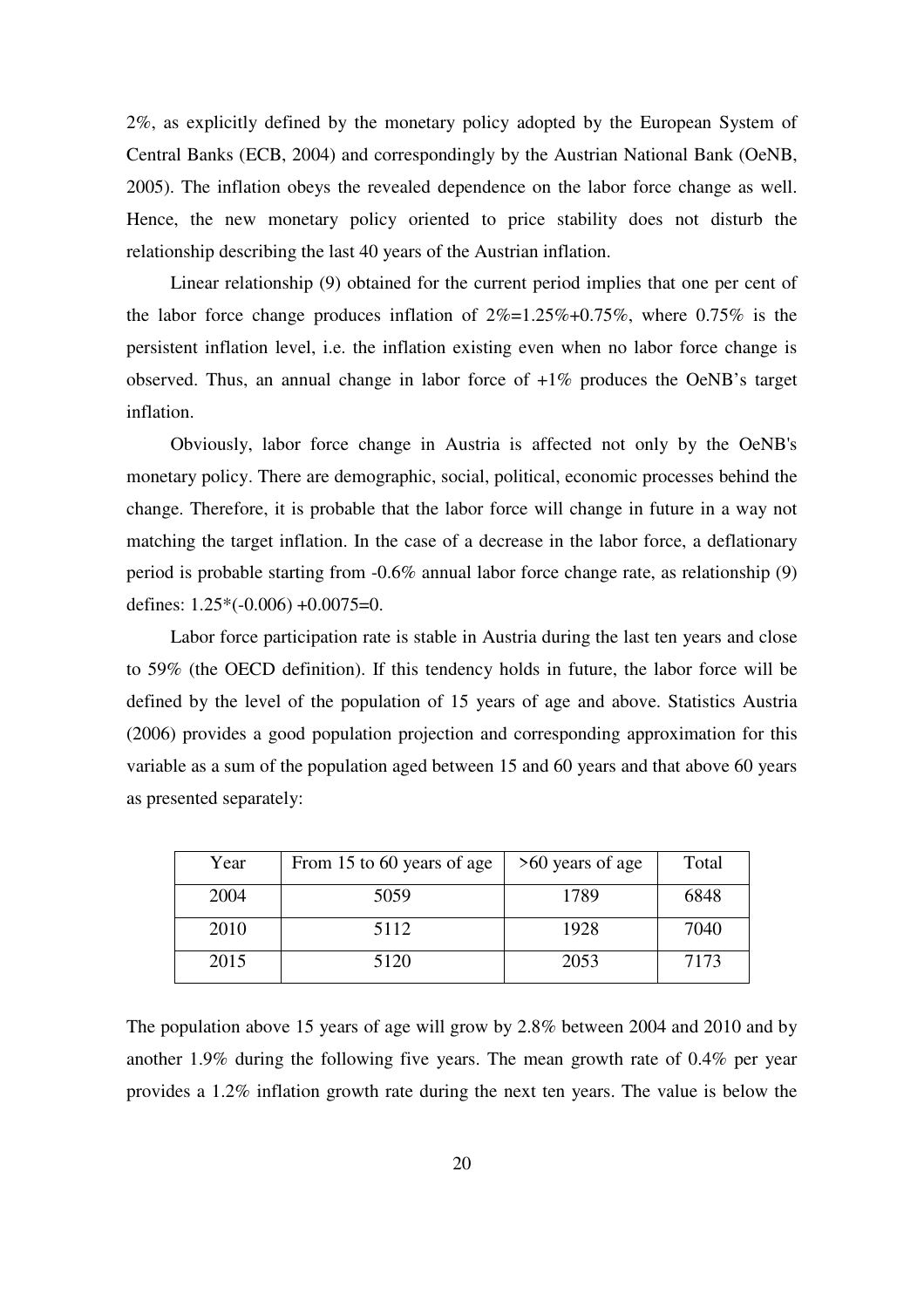2% target and the Austrian monetary authorities have to provide an approximately 0.8% average annual growth in the participation rate, i.e. from 59% in 2005 to 67% in 2015. Otherwise, the target inflation rate will not be matched.

Figures 9 and 10 show the results of a similar analysis for the other two measures of inflation: the NAC CPI and the GDP deflator calculated at the exchange rate to Euro. The NAC CPI readings are very close to those obtained for the NAC GDP deflator. Therefore, coefficients in relationship (1) are also close:  $A_1=2$ ,  $A_2=0.0315$  before 1986,  $A_1=1.35$ ,  $A_2=0.0095$  after 1986. The linear relationships for the EUR GDP deflator readings are characterized by larger coefficients:  $A_1=4$ ,  $A_2=0.047$  before 1986,  $A_1=2.5$ , *A2*=0.00 after 1986. Results of the regression analysis are presented in Table 1.

The CPI time series is characterized by stdev=0.022 for the period between 1965 and 2003, which is equal to the standard deviation related to the NAC GDP deflator series. At the same time, a linear regression of the CPI NAC against the predicted inflation results in a lower  $R^2$ =0.60 and larger stdev=0.014. Therefore, even small differences between the GDP deflator and CPI, as defined by correlation coefficient 0.92, result in a large difference in statistical estimates.

The Eurostat GDP deflator demonstrates a higher scattering: stdev=0.046 for the period between 1965 and 2003. Correspondingly,  $R^2$ =0.66 and stdev=0.027, i.e. much poorer than the results shown by the NAC GDP deflator. Especially, it concerns the high standard deviation, which is by a factor of 2.5 larger than that for the NAC GDP deflator. However, if normalized to standard deviation of corresponding inflation series, i.e. to  $0.014/0.022=0.64$  and  $0.027/0.046=0.59$ , the relative volatility does not differ much in the cases of the NAC and Eurostat GDP deflators. The two-year moving average technique provides a gradual improvement on the results of the regression of the annual values, as presented in Table 1.

It is confirmed above that both inflation and unemployment in Austria are linear functions of labor force change rate with no time lag. There is no need to apply generalized relationship (3) to the data in order to balance some potential disturbances, which might be induced by the ESCB fixed inflation rate. Relationships (1) and (2) work excellent separately and its sum should also work well. There is another issue associated with usage of (3), however. Measurement errors make prediction of the annual time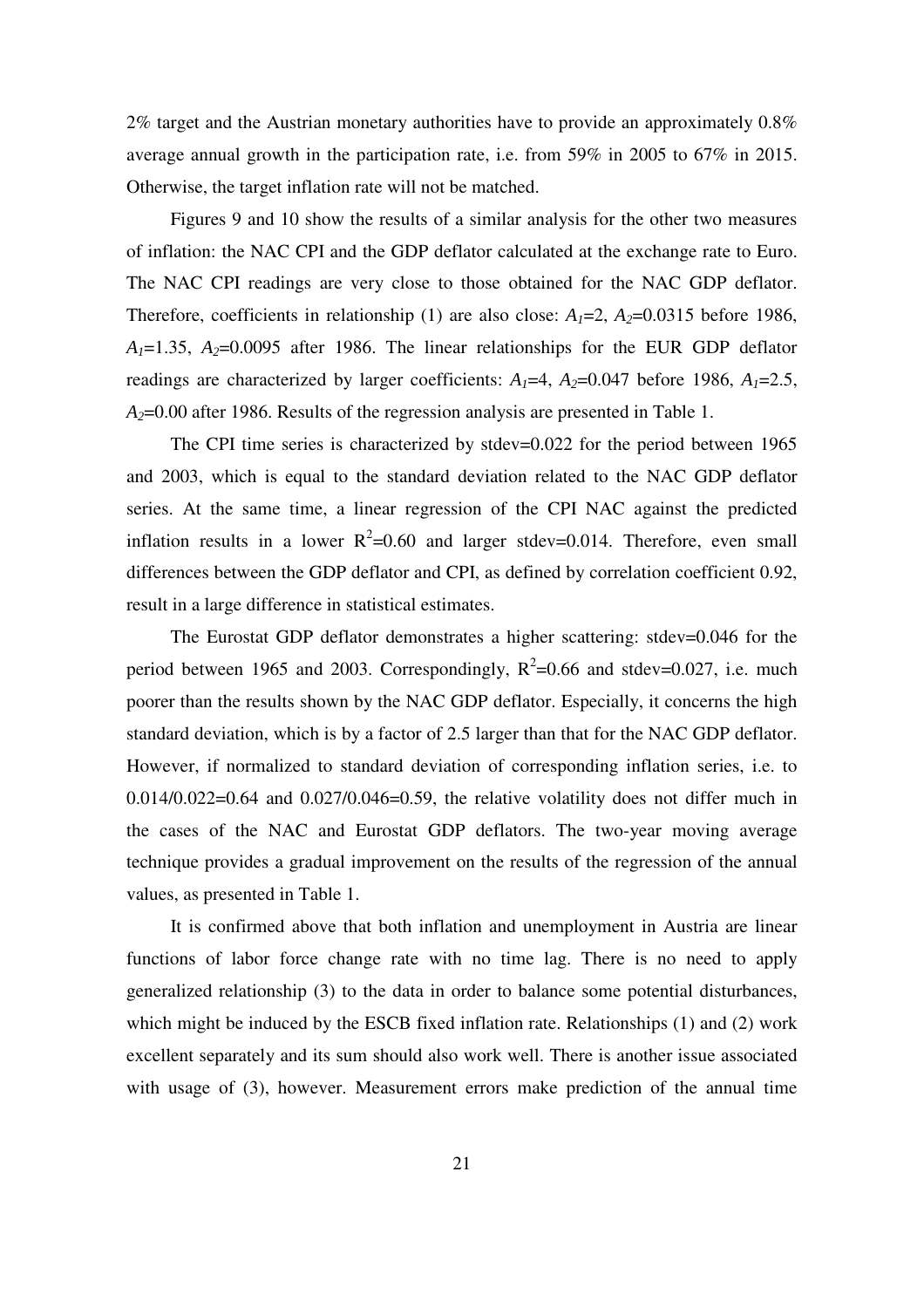series unreliable during the periods of weak changes in defining parameters, i.e. when the change in labor force is lower than the accuracy of the labor force measurements. In such a situation, the observed change is statistically insignificant, as we have obtained for the unemployment. Relationship (3) provides a potential way to improve the match. All the involved variables have almost independent measurement errors. Thus, one can expect an additional destructive interference of the errors when the variables are used together, such as relationship (3) defines.

Figure 11 displays the observed and predicted inflation. The former is presented by the NAC GDP deflator. The latter is obtained using relationship (3) with coefficients computed for the case of the predictor based on the NAC (AMS+HSV) labor force and the AMS unemployment. This representation of inflation is less sensitive to the changes in the unemployment and labor force definitions. In fact, the unemployment is a part of the labor force and any change in unemployment is automatically included into the labor force change, but the changes in the unemployment and employment definitions are not synchronized. The latter observation makes the changes in the labor force and unemployment also to be asynchronous. In any case, the agreement between the predicted and observed curves is remarkable over the whole interval between 1965 and 2003.

There is a small deviation starting in 1994, however, as the cumulative curves in Figure 11 show. One can explain the discrepancy as associated with the change in the employment definition in 1994 - the time criterion was decreased to 1 hour, as mentioned above. Obviously, the change resulted in the increase of the overall labor force level and corresponding change rate. In addition, the labor force survey procedures, including population coverage and timing, were changed and Statistik Austria became responsible for the labor force estimates in line with the Eurostat and ILO definitions since 1994 (Statistik Austria, 2004). These modifications could result in the observed change of the inflation sensitivity to the labor force change due to the introduction of new units of measurements. So far, the inflation in Austria (in all the three representations) was modeled for the period after 1986 separately. The difference between units of measurement in the 7-year long interval between 1987 and 1994 and during the nine years after 1994 was so weak that is could not be resolved using the short intervals. The difference was balanced in (9), i.e. a small overestimation of inflation in the first interval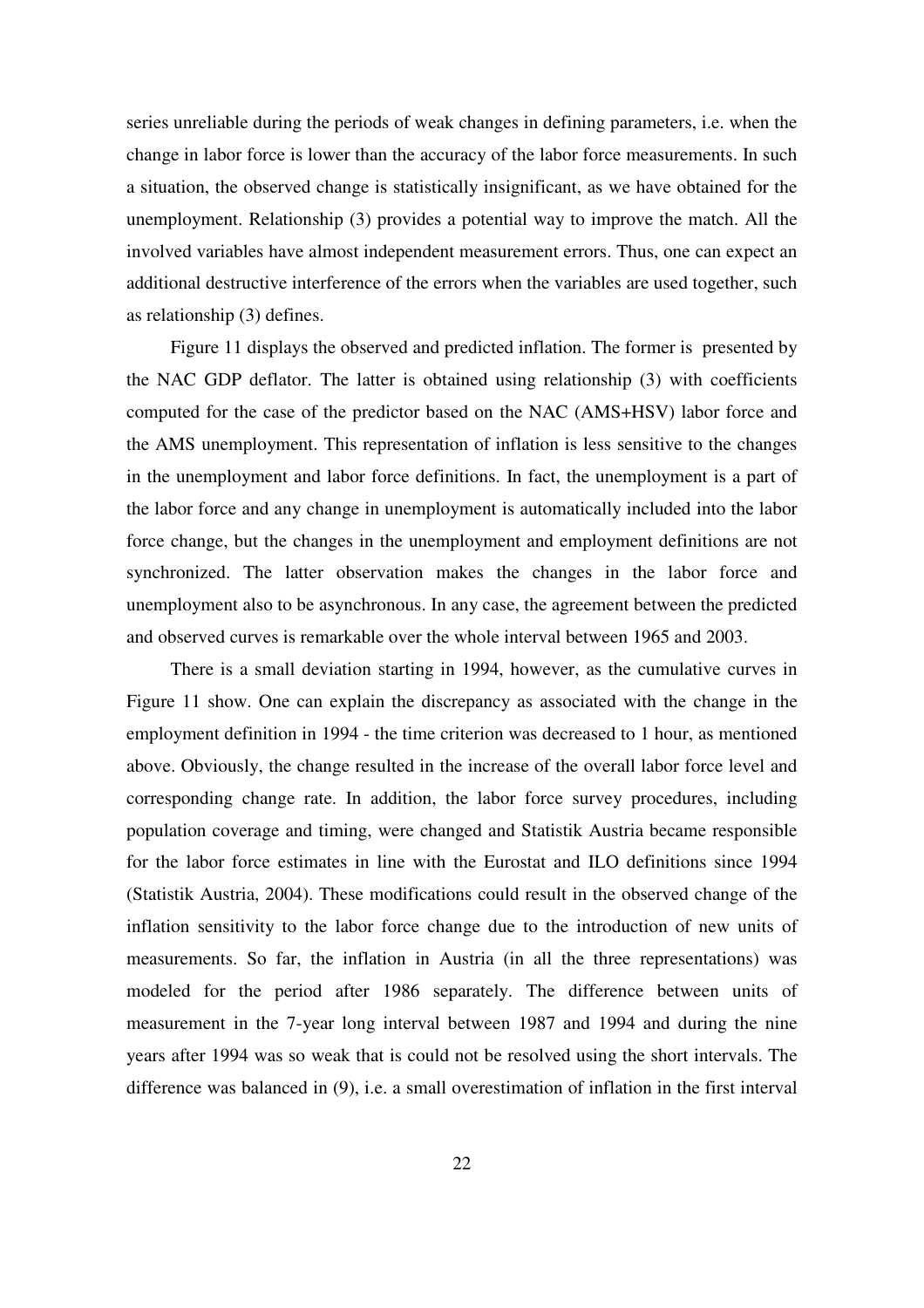was compensated by a small underestimation during the second period. The generalized approach has a higher resolution because of longer baselines: 29 years between 1965 and 1994 and 9 years between 1994 and 2003. Therefore, the deviation between two branches has been revealed and successfully modeled by the introduction of new coefficients in the generalized linear relationships after 1994:

$$
\pi(t) = 1.2 * dLF(t)/LF(t) - UE(t) + 0.066 \qquad (1965 \le t \le 1994)
$$
 (10)

$$
\pi(t) = 0.9 * dLF(t)/LF(t) - UE(t) + 0.0074 \quad (t \ge 1995)
$$
\n
$$
(11)
$$

The predicted values of inflation according to relationships (10) and (11) with the NAC labor force and the AMS unemployment are used as a predictor for a linear regression of the NAC GDP readings. For the annual readings between 1965 and 2003, Table 1 lists the following values:  $R^2$ =0.86 and stdev=0.008. This is an outstanding result considering the uncertainty associated with the measurement of the inflation, labor force, and unemployment. The predictor explains 86% of inflation variation including the periods of high and low inflation, and the periods of intensive growth and decrease of the inflation, as presented in Figure 11. The choice of 1965 is arbitrary and an extension of the period to 1960 does not change  $R^2$  much - it drops to 0.84. Standard error of the regression is only 0.008. The slight improvement in statistical description related to usage of (3) instead of (1), as expressed by  $R^2$  increase from 0.81 to 0.86 for the annual readings, is apparently related to a stabilizing role of the unemployment readings. Averaging in twoyear moving windows provides almost no additional improvement in statistical estimates. When the predicted values are averaged,  $R^2 = 0.87$  and stdev=0.008. When both observed and predicted readings are averaged,  $R^2$ =0.91 and stdev=0.007. In any case, generalized relationship (3) provides a very accurate description of inflation in Austria between 1960 and present.

 In this Section, we have scrupulously considered details of the procedures related to measurements in order to obtain the best agreement between the observed and predicted values. As a result we have obtained a very accurate, in statistical sense, description of unemployment and inflation in Austria during the last 45 years. In addition, a prediction of inflation for the next ten years has been computed using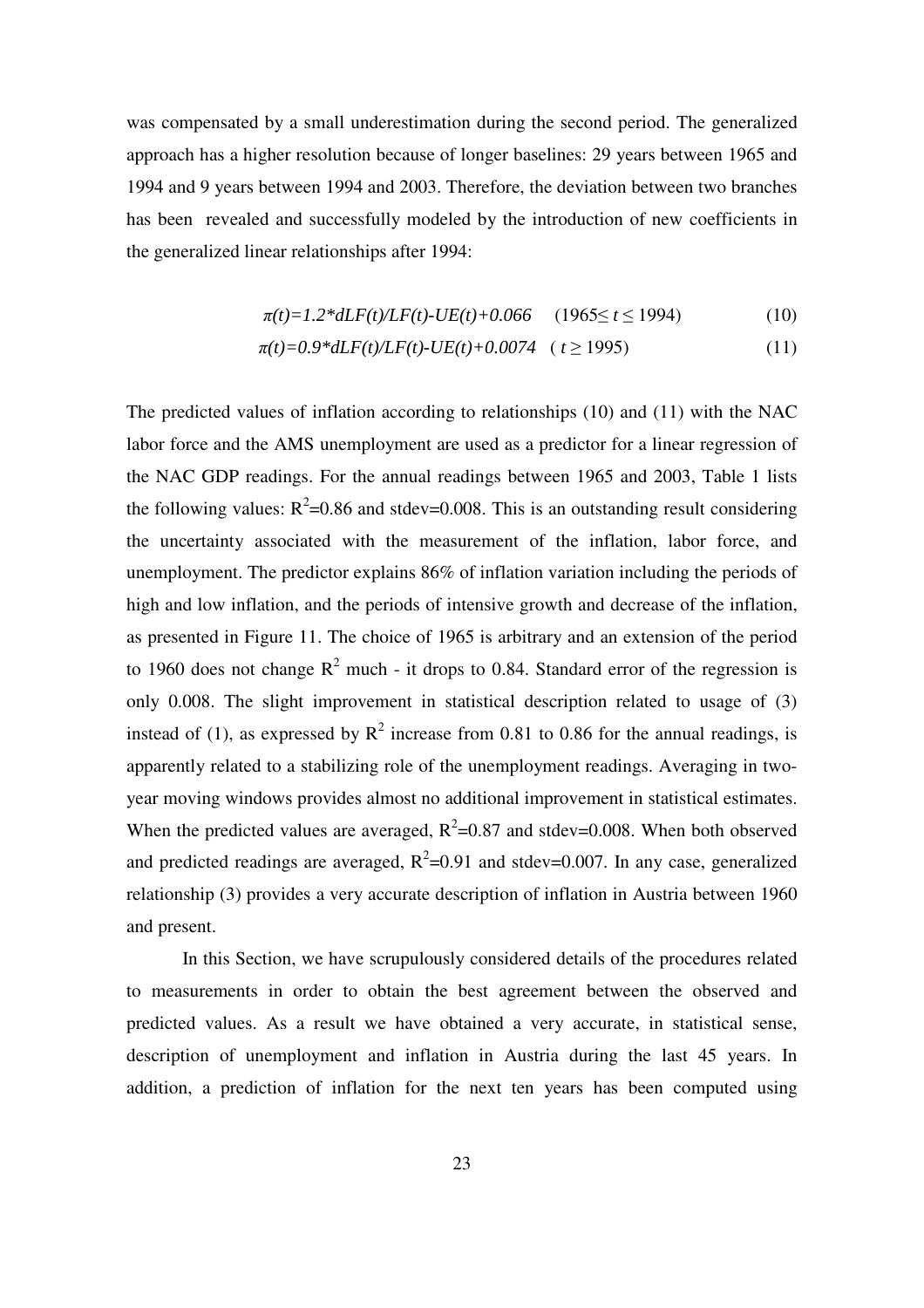population projections provided by Statistik Austria. We have also learned several important lessons for future investigations:

- Data related to labor force and unemployment needs special consideration because of numerous revisions of definitions and procedures.
- There is not break or any other discontinuity in inflation behavior around its peak and trough values. Linear dependence of inflation and unemployment on labor force change is very consistent and reliable over time.
- The larger is the amplitude of inflation (unemployment) change the better is its prediction based on labor force change. An alternative opportunity to increase resolution is to improve accuracy of corresponding measurements.
- The GDP deflator is the best representation of inflation, at least in Austria and the USA.
- The generalized linear relationship linking together inflation, unemployment, and labor force potentially provides an additional improvement in prediction of inflation.
- Quantitatively, the best fit model of inflation in Austria is characterized by  $R^2$ =0.86 and RMSFE=0.008, as obtained for the period between 1965 and 2003.

 Concluding this Section, it is worth noting that Austria provides a good opportunity not only to model the dependence between inflation, unemployment, and labor force change, but also evaluate consistency of various definitions of the studied variables. Despite the documented changes in units of measurements, the variables do not lose their intrinsic links persistent through the last 45 years. There is no reason to think that these bounds will disappear in the near future.

## **3. France**

France is characterized by an outstanding productivity and has the largest GDP per working hour among large developed economies, as presented by the Groningen Growth and Development Center and Conference Board (2006). At the same time, real economic performance in France is far from a stellar one during the last twenty-five years with the mean annual real GDP growth of 2%. Therefore, France is an example of an economy different in many aspects from those in the USA, Japan, and Austria. This is especially important for the concept we examine. Linear relationships (1) and (2) with country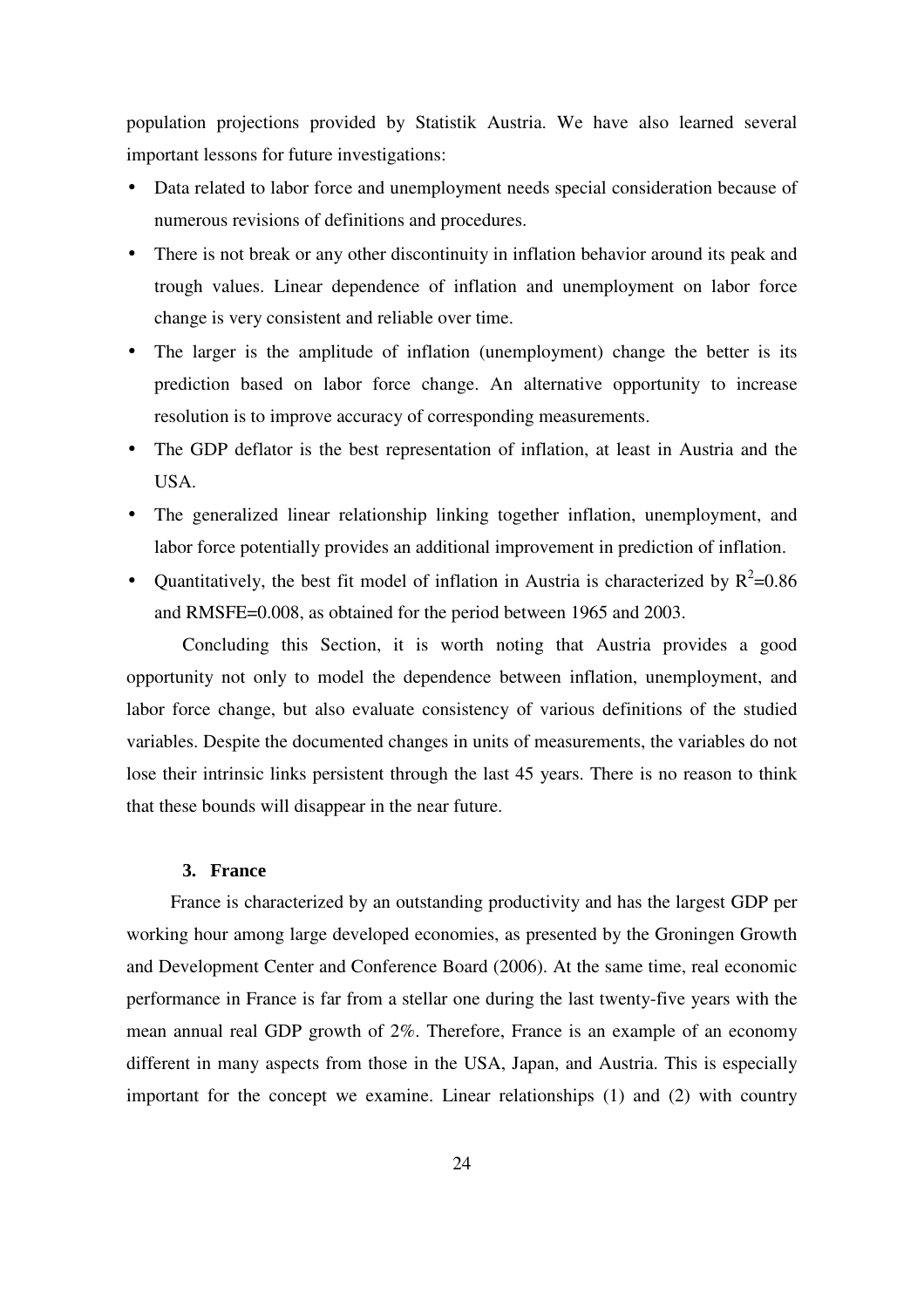specific coefficients are supposed to be intrinsic ones to any developed economy and to express deep socio-economic bounds between people. In turn, the linear relationship for inflation does not depend on such parameters of real economy as output gap, marginal labor cost, and so on.

OECD (2005) provides relatively long time series for the variables involved in the study: GDP deflator (between 1971 and 2004), CPI based on the national currency (between 1956 and 2004), labor force level (between 1956 and 2004), unemployment rate (between 1960 and 2004), working age population (between 1960 and 2004), and labor force participation rate (from 1960 to 2004). Inflation estimates are also available at the web-sites of Eurostat- the Euro based CPI between 1979 and 2005, and at the National Institute for Statistics and Economic Studies (INSEE)- http://www.incee.fr.

There are three different measures of inflation in France shown in Figure 12: the OECD CPI, the CPI based on the Euro, and the OECD GDP deflator. The time series for CPI and GDP deflator published by the INSEE (2006) almost coincide with those provided by OECD and Eurostat and start from 1983 as a rule. Therefore, they are not presented in the Figure. The OECD GDP deflator and CPI inflation are very similar with only relatively small discrepancies during some short intervals. These curves show a high inflation rate between 1975 and 1985 and a gradual decrease to the current level close to 2%.

Only two measures of inflation from the three available are modeled in the study. The Eurostat CPI based on the Euro is limited in time and volatile due to the exchange rate fluctuations. So, this time series is neglected. GDP deflator is probably the best variable reflecting inherent links between inflation and labor force change, as found for the USA, Japan, and Austria. So, our primary goal is to model the GDP deflator provided by the OECD. The OECD CPI time series is also predicted for a comparison. CPI is of a lower interest for our study because it hardly represents a valid economic parameter to model in our framework.

Figure 13 displays the principal variable of the model – labor force change rate, *dLF/LF*, in France for the period between 1956 and 2004. The Eurostat web-site also publishes time series for the number of unemployed (1983 through 2004) and employed (1978 through 2004) separately. The sum of the two series gives a labor force estimate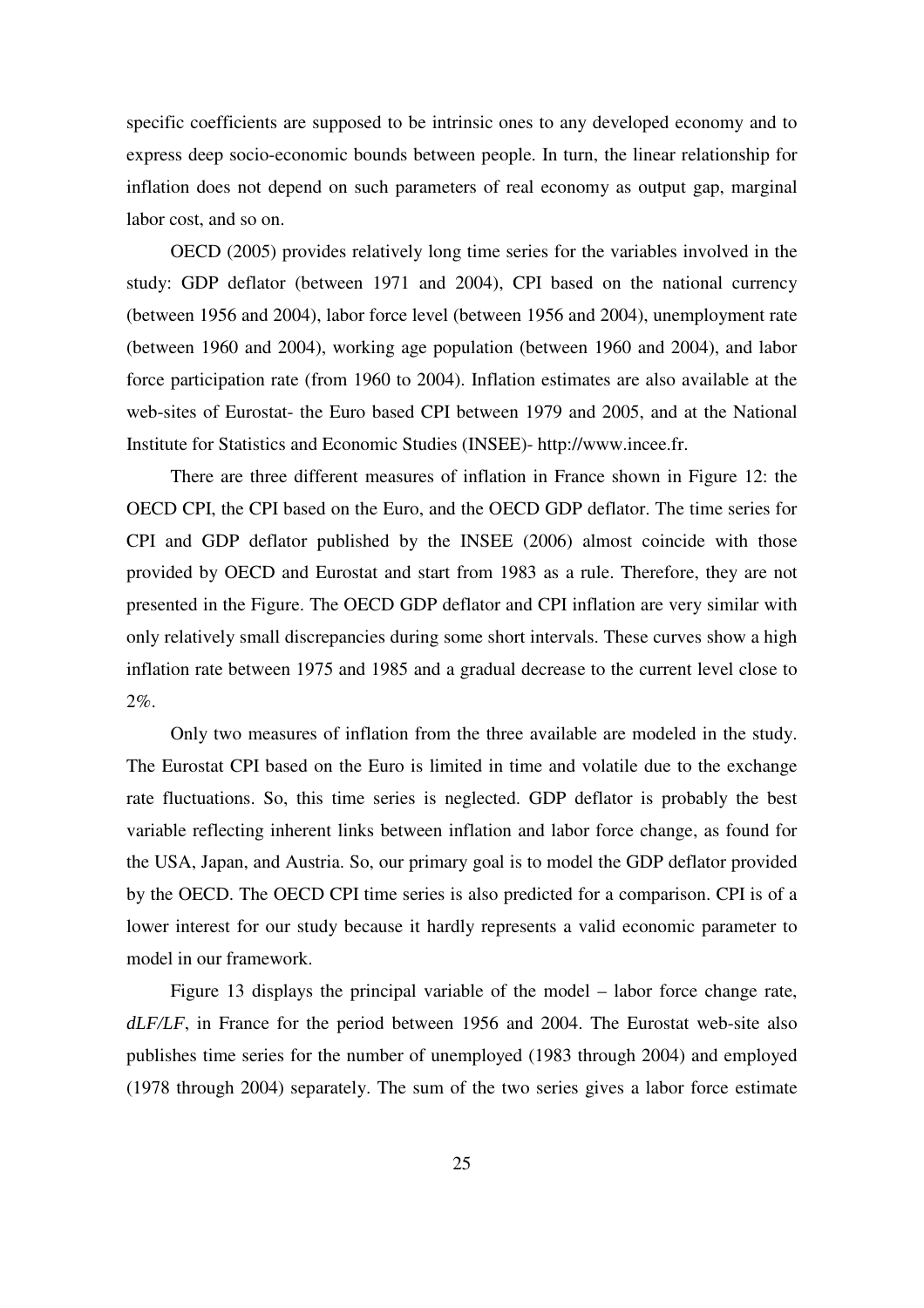between 1983 and 2004 also presented in Figure 13. Because of the limited interval spanned by the Eurostat labor force series and its high volatility of unknown origin only the OECD labor force readings are used to predict unemployment and inflation rate.

The OECD labor force series can be split into several distinct periods. From 1958 to 1963, a very low and even negative change rate was observed, which is potentially associated with statistical definitions or methodology of measurements in the past. From 1963 through 1981, a strong labor force growth was measured with the mean annual rate of +0.94%. A relatively slow growth between 1982 and 1995 with the mean annual rate of +0.48% is followed by a new period of a strong growth started in 1996 with the mean annual rate of +0.84%. According to the linear relationships under study, inflation and unemployment have to evolve in the same way. It is interesting that the recent increase in the labor force has not been accompanied by any visible change in the inflation, as Figure 12 evidences.

Taking into consideration a gradual decrease in the rate of working-age population growth in France (OECD, 2006), one can expect an intensive growth of labor force participation rate (LFPR) started in 1996 to be responsible for the rapid increase in the labor force. Figure 14 proves that the expected strong growth in the LFPR has been an actual and consistent one since 1996. During the previous forty years, the participation rate in France was as low as 55% compared to 59% in the USA and above 60% in Japan. So, it is natural that the participation rate in France has started to grow at some point.

The current period of the labor force growth almost coincides with the establishment of a new entity of the French national bank, Banque de France, as an independent monetary authority having a fixed target value of inflation rate. In 1993, the European System of Central Banks (ESCB) cardinally changed its approach to inflation managing – the main target is currently to reach price stability at a level near 2% of annual growth (ECB, 2004). Whatever reasons are put forth to justify the new approach they are not theoretically and empirically sound, i.e. there are no reliable evidences for the assumptions underlying the current concepts of inflation to be valid. The most recent models rely on exogenous shocks as the driving force behind inflation (Rudd and Whelan, 2005; GG (1999); Gali *at al*., 2002, 2005; Hall, 2005). Such shocks are inherently unpredictable and uncontrollable in time and amplitude. So, the approach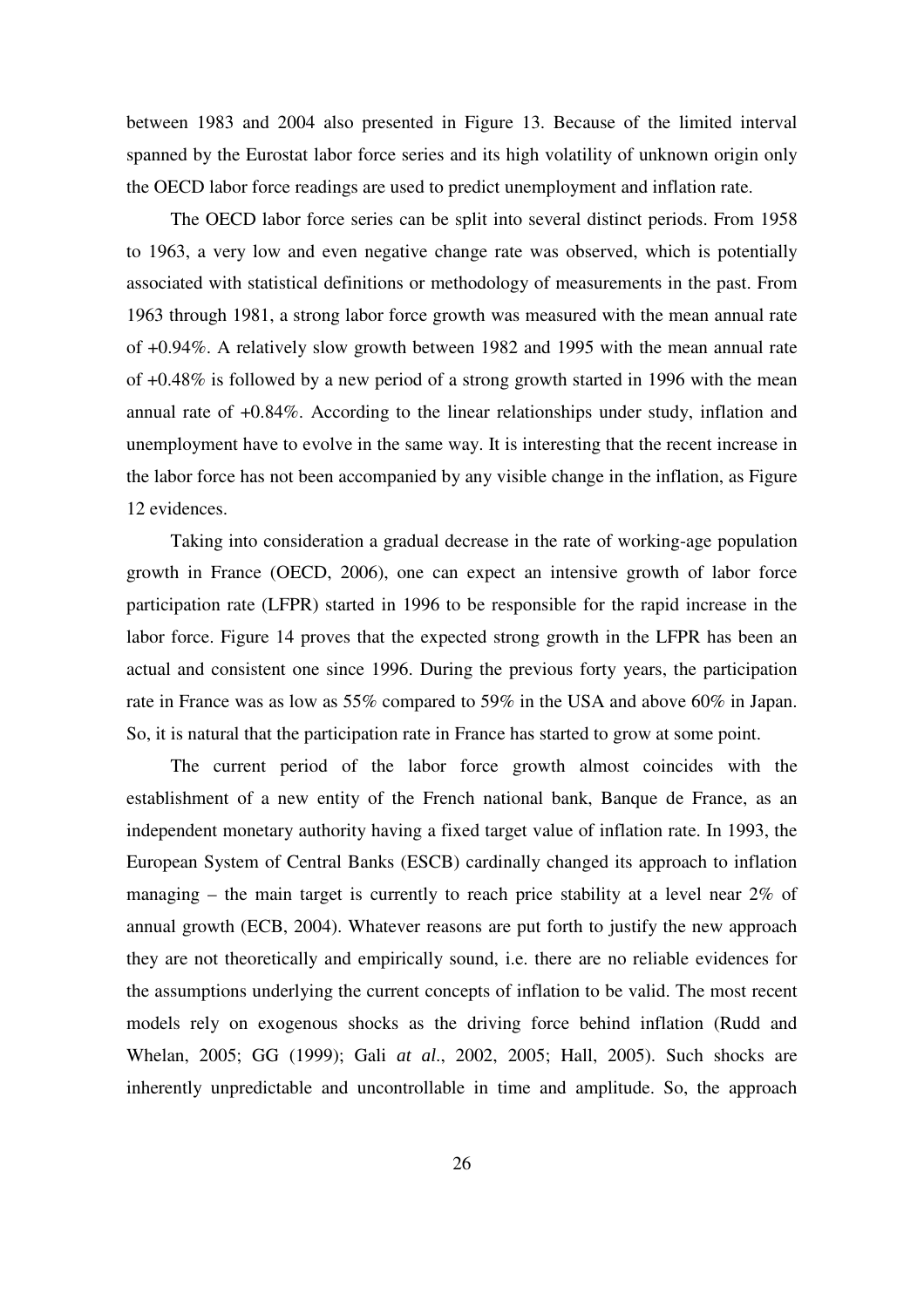based on an aggregated opinion of central bankers and economists is barely valid in view of unpredictable exogenous shocks. Our concept provides a clear understanding of the nature of these exogenous forces and thus a control over unemployment and inflation.

For France, as for the US, Japan, and Austria we use the same procedure to fit annual and cumulative inflation and unemployment readings by linear functions of labor force change rate. The most sensitive to coefficients in relationship (1) is a cumulative curve. Even a small systematic error in predicted amplitude cumulates to a high value when aggregated over thirty-five years. Predicted and measured annual and cumulative curves for the OECD unemployment rate between 1970 and 2004 are presented in Figure 15.

The predicted curve in Figure 15a is obtained from the OECD labor force change rate and shows large-amplitude fluctuations around the measured unemployment curve. This is a result of a very large coefficient in the relationship between *UE(t)* and *dLF(t)/LF(t)*:

$$
UE(t)=0.165-13*dLF(t)/LF(t)
$$
\n(12)

Linear coefficient in (12) amplifies labor force change and any measurement error in the labor force by a factor of 13. This coefficient is also a negative one, i.e. any increase in labor force is converted in a synchronized (no time lag between the labor force and the unemployment change) and 13-time amplified drop of the unemployment rate in France. On the other hand, in the absence of any growth in the labor force the unemployment rate reaches a 16.5% level. (The high sensitivity of the unemployment to the labor force change provides a good opportunity to control the unemployment through a reasonable labor market policy. At the same time, the high sensitivity demands any such a policy to be thoroughly and deeply discussed before implementation.) From 1970 through 1995, there is a good agreement between the observed and predicted curves. The period before 1970 is neglected in the study. As we have learned from the case of Austria, the earlier period is characterized by some changes in the methodology of labor force survey and/or the definitions of labor force itself. The model period after 1970 is also in line with many other studies devoted to the modeling of various Phillips curves in European countries,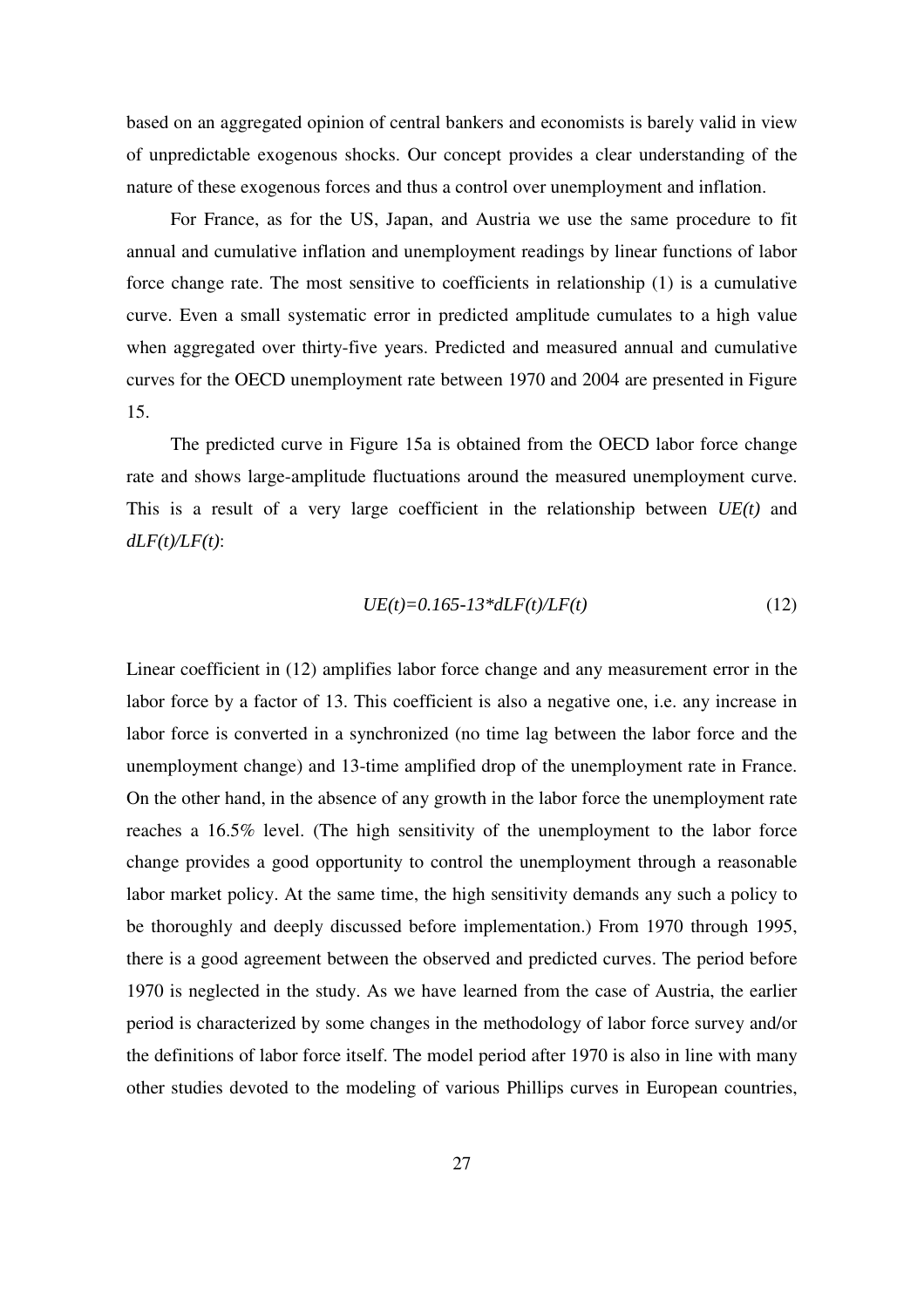where the period before 1970 is rarely covered (see Angelini *et al.* (2001); Canova, F., (2002), Cristadoro *et al.* (2001); Espasa *et al.* (2002); Gali *et al.* (2001), Ihrig and Marquez (2003); Marcellino *et al.* (2001); Hubrich (2005), among others).

The observed unemployment curve gradually elevates from 3% in 1970 to almost 10% in 2004, with the predicted curve fluctuating around the observed one with an amplitude reaching 0.1. In 1996, a sudden drop in the predicted curve started a major deviation from the measured curve. The predicted curve falls from 10% in 1996 to 4% in 2003. It is possible to compute the total number of unemployed people who could get paid jobs under the theoretical curve in excess of the measured number: 4%\*27,000,000~1,000,000 per year. Thus, approximately one million less than expected persons have job in France every year since 1996.

There are three potential explanations of the deviation. The first one is associated with a probable change in unit of measurements, as has been found for Austria. There is no documented change in the labor force and unemployment definitions in the 1990s in France, however. Therefore, this explanation is not working for France. The second possibility is that coefficients in relationship (12) were changed in 1996 by some external forces to new values, but the linear link to labor force is retained. We have discussed such a situation is Section 1 and suggested that generalized relationship (3) has to replace individual relationships (1) and (2). We will examine this assumption in detail later on. The third explanation is that there is no linear relationship between unemployment, inflation, and labor force and the deviation started in 1996 is unpredictable and spontaneous.

A standard linear regression analysis is carried out for the period between 1970 and 1995. The OECD unemployment rate is a dependent variable and the theoretical curve is used as a predictor. Table 2 lists some results of the analysis. The measured time series is characterized by stdev=0.032. As expected from the high volatility in the annual readings of the predictor (see Figure 15a) corresponding regression gives  $R^2=0.48$  with stdev=0.023. Hence, the annual time series is poorly predicted.

Figure 15b represents a cumulative view on the predicted and observed unemployment in France. This view emphasizes the deviation started in 1996. The cumulative curves provide a good way to demonstrate that the oscillations in the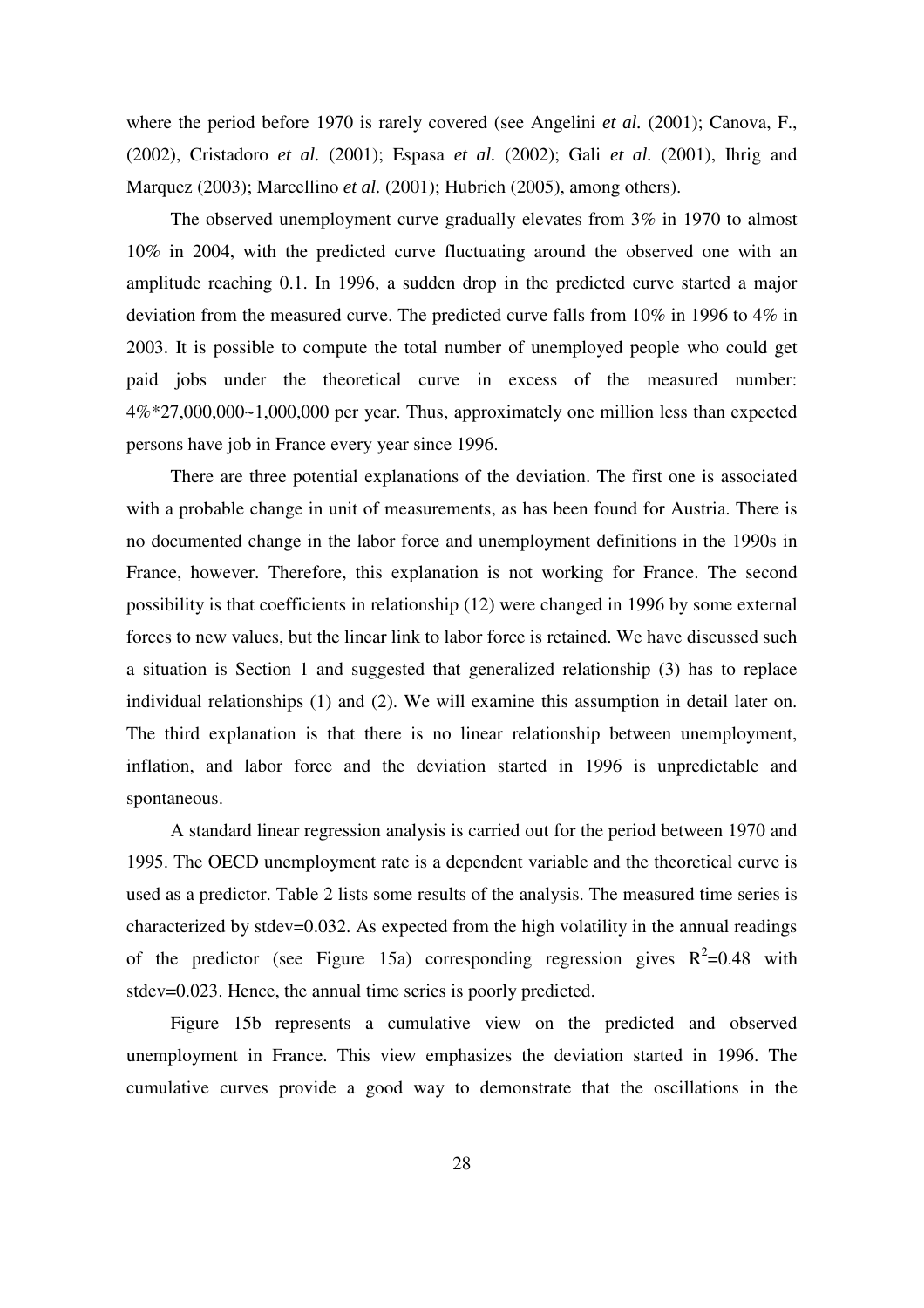predicted curve are induced by some uncorrelated measurement errors, not by actual change. At the same time, the curves definitely show some problematic years in the beginning of the period. Overall, the curves almost coincide and confirm the reliability of the linear relationship between  $UE(t)$  and  $dLF(t)/LF(t)$ . A linear regression of the cumulative curves gives  $R^2$ =0.998 and stdev=0.028.

Moving average is thoroughly used in this study in order to obtain a better agreement between the observed and predicted curves. This technique effectively suppresses the noise associated with measurement errors. Figure 16 displays the annual measured curve and that obtained by a 2-year moving average as applied to the predictor. There is a significant improvement in the predictive power of relationship (12), especially between 1978 and 1995 - the curves practically coincide. The improved overall agreement is also reflected in a higher  $R^2$ =0.75 and lower stdev=0.016, as presented in Table 2. When a 5-year moving average is applied to the predictor,  $R^2$  increases to 0.90 and stdev falls to 0.010. Hence, moving average is very efficient in noise suppression and provides an explanation of about 90% of variation in the unemployment rate. One can not expect any further improvement beyond the level associated with some intrinsic measurement uncertainty, however. More accurate measurements of the labor force are necessary for obtaining a higher correlation between the observed and predicted time series.

According to relationship (2), inflation is also a linear function of labor force change. Figure 17 illustrates the fit between observed (the OECD GDP deflator) and predicted inflation. Figure 17a compares the measured annual values to those obtained according to the following relationship:

$$
\pi(t) = 17 * dL F(t-4)/L F(t-4) - 0.063\tag{13}
$$

where  $\pi(t)$  is the inflation at time *t*,  $LF(t-4)$  is the labor force four years before. Thus, there is a four years lag in France between the labor force change and corresponding reaction of the inflation. The linear coefficient 17 indicates that the inflation is aslo very sensitive to the labor forced change. The intercept -0.063 means that a positive labor force change rate has to be retained in order to avoid deflation. The threshold for a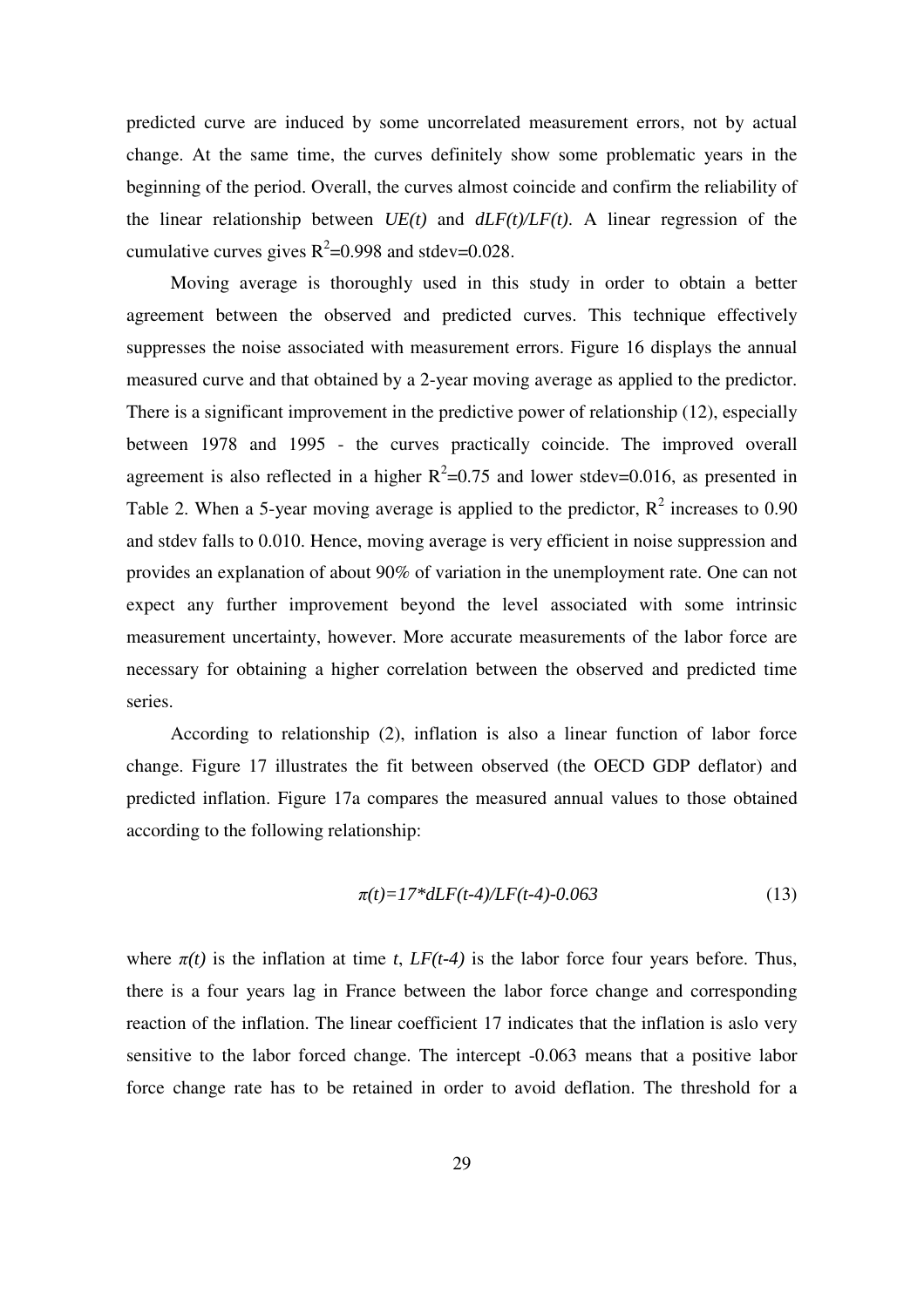deflationary period is a labor force change rate of 0.0037(=0.063/17) per year. Actual change rate was consistently higher than the threshold value over the studied period, as Figure 13 demonstrates.

The predicted inflation has been rapidly increasing since 2000 according to the labor force increase started in 1996 and the four-year lag. The observed inflation has been fluctuating near 2% since 1995, however. This inflation rate is the one defined by the ECB (2004) and Banque de France (2005) as the target of monetary policy. Therefore, one might suppose that the observed inflation is fixed by some special measures applied by the ESCB such as a monetary supply constrained to real GDP growth plus 2%. The effect of the inflation rate fixed by force is expressed in the observed deviation of the predicted unemployment and inflation from those measured in France. The unemployment reacts immediately to the labor force increase started in 1996. The inflation reacts four years later. In the absence of the fixed inflation rate or price stability, the observed inflation and unemployment would follow their predicted paths: in 2004, 9% inflation would be accompanied by 4% unemployment.

 Since the discrepancy between the observed and measured inflation starts in 2000, a linear regression analysis is carried out for the period between 1971 and 1999. The GDP deflator is a dependent variable and a predictor is obtained according to relationship (13). Some results of the analysis are presented in Table 2. Standard deviation of the actual time series for the studied period is 0.042. The regression of the annual readings is characterized by  $R^2$ =0.47 and stdev=0.031.  $R^2$  is a low one and close to that obtained for the unemployment. In both cases, the reason for the low correlation is low accuracy of labor force measurements accompanied by the high sensitivity of the predicted values to the labor force change rate.

Moving average provides a more accurate representation of the labor force change rate. For the four-year lag, as observed in France, even a 7-year moving window applied to the predictor does not include the labor force readings contemporaneous to the predicted inflation. Therefore, the lag guarantees a natural "out-of-sample" inflation forecast at various time horizons - from 1 year to 4 years. Table 2 lists standard errors (deviations) and  $\mathbb{R}^2$ , which are obtained by linear regressions with various moving averages. Obviously, the larger is forecasting horizon, i.e. the shorter is corresponding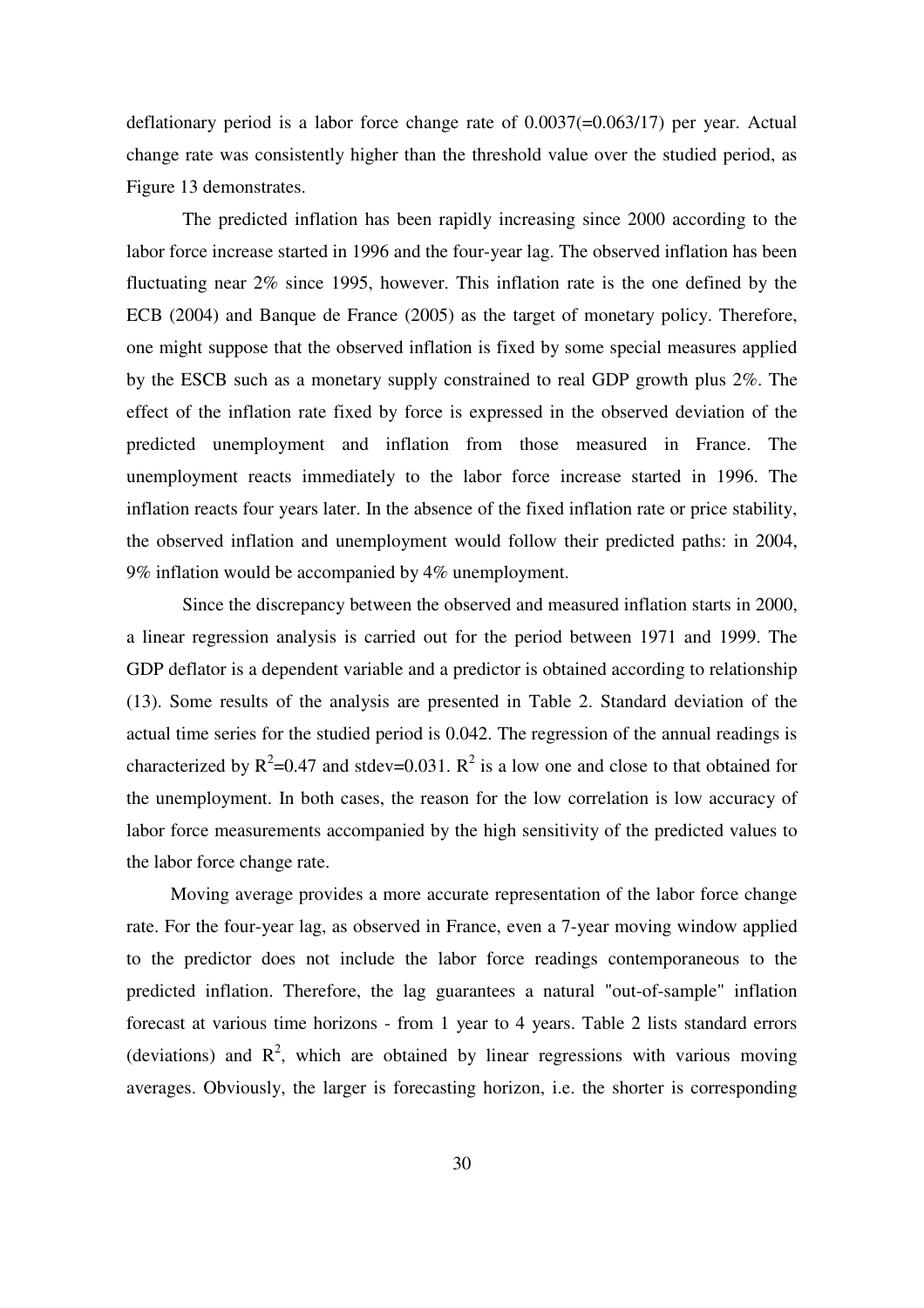averaging window, the larger is the forecast uncertainty. On the other hand, there must be some optimal width of moving windows. For a very wide window, the readings at the left (early) side of the window introduce some additional noise rather than improve the modeled leading value. In fact, for a 2-year moving average applied to the predicted inflation  $R^2$ =0.74 and stdev=0.022, for a 3-year window  $R^2$ =0.91 and stdev=0.013, and for a 7-year window  $R^2$ =0.89 with stdev=0.014. So, the best result is obtained for the 3year moving average, which explains 91% of variation in the original inflation time for the period between 1971 and 1999. Figure 17b demonstrates the outstanding predictive power of the 3-year moving average.

One can potentially reach an additional improvement on the results obtained with the 3-year moving average by using more powerful techniques for noise suppression. This is not the purpose of this study, however. We just reveal inherent links between unemployment, inflation, and labor force at a high level of confidence, as represented by  $R^2$ . Further improvements in  $R^2$  related to the annual readings above 0.91 hardly deserve any additional effort and potentially fall into a conflict with the level of uncertainty in the inflation and labor force measurements.

In our framework, the residual difference between the observed and predicted readings is related solely to measurement errors. In France, labor force is measured with an uncertainty, which is not appropriate to the modeling of the more accurately measured unemployment and inflation. One-year long measuring baseline is not enough for obtaining a reliable estimate of labor force change rate. Moving average takes an advantage of a longer baseline for the calculation of the change rate and provides a substantial increase in the predictive power of relationships (12) and (13). Therefore, a longer basic time unit will potentially result in a higher accuracy of corresponding measurements and in a better correlation between the modeled variables. Table 2 supports this assumption by an example of a regression of 7-year moving averages of the observed and predicted inflation:  $R^2$ =0.97 and stdev=0.006. Hence, if to replace the current one-year basic interval with a seven-year long one, the inflation prediction would be as accurate as 0.006 for the period between 1971 and 1999. The same effect might be obtained by improvements in the current measuring procedures, however. There is a direct trade-off between the efforts invested in such improvements and the accuracy of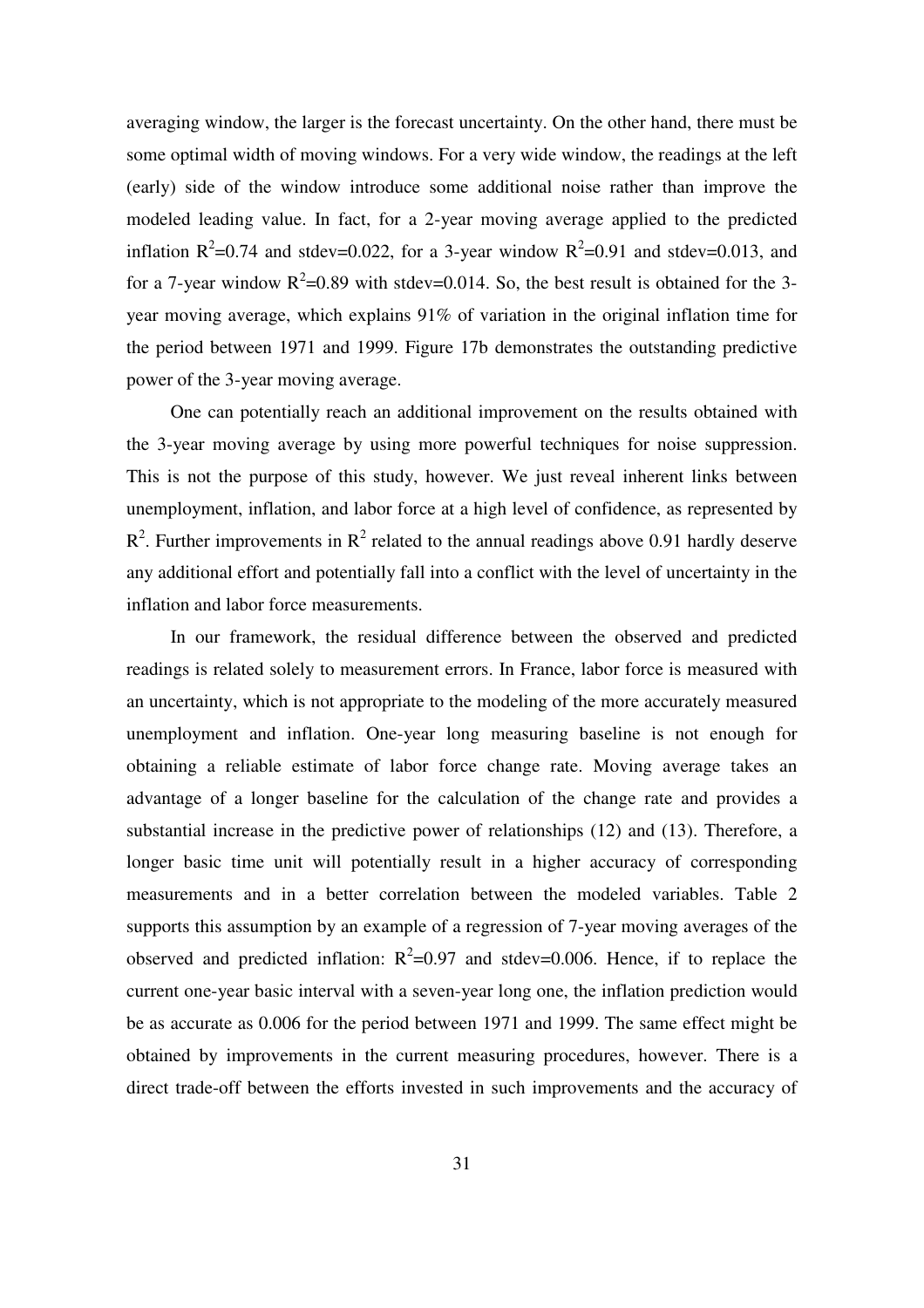predicted inflation and unemployment. Since the problem of low measurement accuracy is a resolvable one we leave it to appropriate agencies.

Figure 17c compares two cumulative curves as obtained for the measured and predicted inflation. There is a good agreement during the years between 1971 and 1999. We do not provide in Table 2 statistical estimates for the cumulative curves of inflation in France. Obviously,  $R^2$  has to be very close to 1.0 and standard deviation is similar to that for the case of the annual readings. The cumulative curves evidence that the labor force cumulative change provides a precise measure of the inflation index growth and vice versa.

Figure 18 and Table 2 represent results of a similar analysis as applied to the OECD CPI inflation. The actual time series is characterized by standard deviation of 0.043 for the period between 1971 and 1999, which is just marginally higher than that for the OECD deflator during the same period. The best predictor for the annual readings is also obtained with a 3-year moving average:  $R^2$ =0.85 and stdev=0.017. These values indicate a slightly lower predictive power of the labor force change rate compared to that obtained for the GDP deflator. This is a common situation for the countries studied so far. GDP deflator is a consistently better measure of inflation as related to labor force change rate. Caveats in CPI definition and measuring procedures are well known and have been actively discussed since the Boskin's report (1998). Obviously, the problems associated with the uncertainty in CPI measurement lead to the poorer performance of the labor force as a predictor.

Having discussed the potentially resolvable problems associated with the uncertainty in labor force measurements, we start to tackle the problem associated with the discrepancy between the observed and predicted curves. This problem is a critical one for the concept. Potentially, the discrepancy is associated with the new monetary policy first applied by the Banque de France in the beginning of the 1990s. The policy of a constrained money supply, if applied, could obviously disturb relationships (12) and (13). New coefficients in the linear relationships are computed and presented in relevant Figures for the periods after 1995 for the unemployment after 1999 for the inflation, respectively. The coefficients are unreliable, however, due to the shortness of observations, but definitely different from the old ones. Probably, one could conclude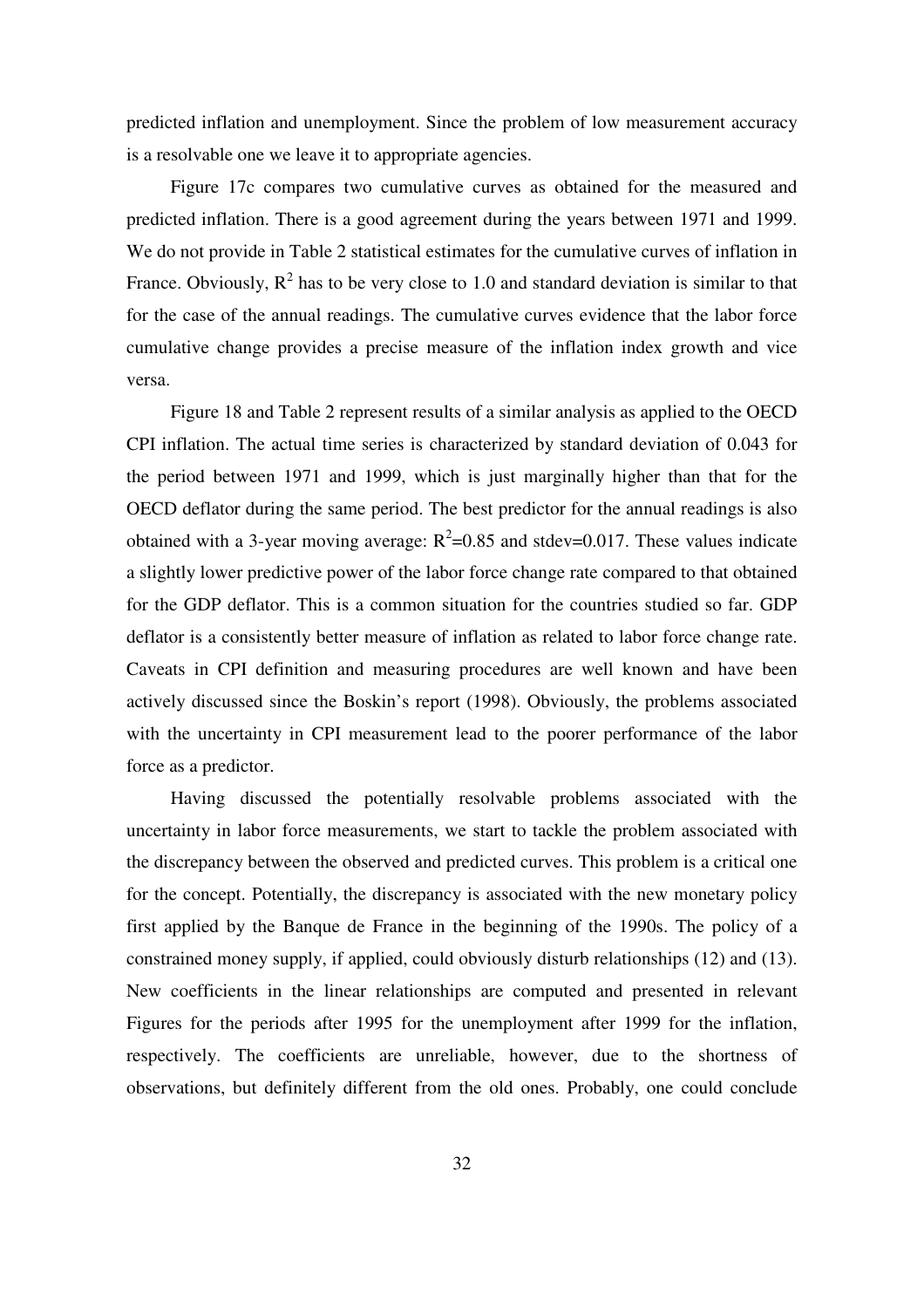that the Banque de France has created some new links between the unemployment, inflation, and labor force.

Our assumption is a different one. Money supply in excess of that related to real GDP growth is completely controlled by the demand of growing labor force because the excess is always accommodated in a developed economy through employment growth, which causes inflation. The latter serves as a mechanism which effectively returns personal income distribution (normalized to total population and nominal GDP growth) in the economy to its original shape (Kitov, 2006a,d). The relative amount of money that the economy needs to accommodate a given relative labor force increase through employment is constant through time in corresponding country but varies among developed countries. This amount has to be supplied to the economy, however. Central banks are responsible for this process. In the USA and Japan, central banks provide adequate procedures for money supply and individual dependence on labor force change does not vary with time both for inflation and unemployment. The ESCB limits money supply to achieve price stability. In Austria, it does not affect the individual linear relationships because actual money supply almost equals the amount required by the observed labor force growth. For France, the labor force growth is so intensive that demands a much larger money input for creation of an appropriate number of new jobs. The 2% artificial constraint on inflation (and thus money supply) disturbs relationships (12) and (13). The labor force growth induces only an increase in employment, which accommodates the given 2% inflation instead of the 9% predicted inflation. Those people who enter the labor force in France in excess of that allowed by the target inflation have no choice except to join "the army of unemployed". Hence, when inflation is fixed, the difference between observed and predicted change in the inflation must be completely compensated by an equivalent change in unemployment in excess of the predicted one. Generalized relationship (3) mathematically describes this assumption.

 For France, generalized relationship is obtained as a sum of (12) and (13), which gives the following equation:

$$
\pi(t) = 4 * dLF(t-4)/LF(t-4) - UE(t-4) + 0.095 \qquad (1971 < t < 2004) \tag{14}
$$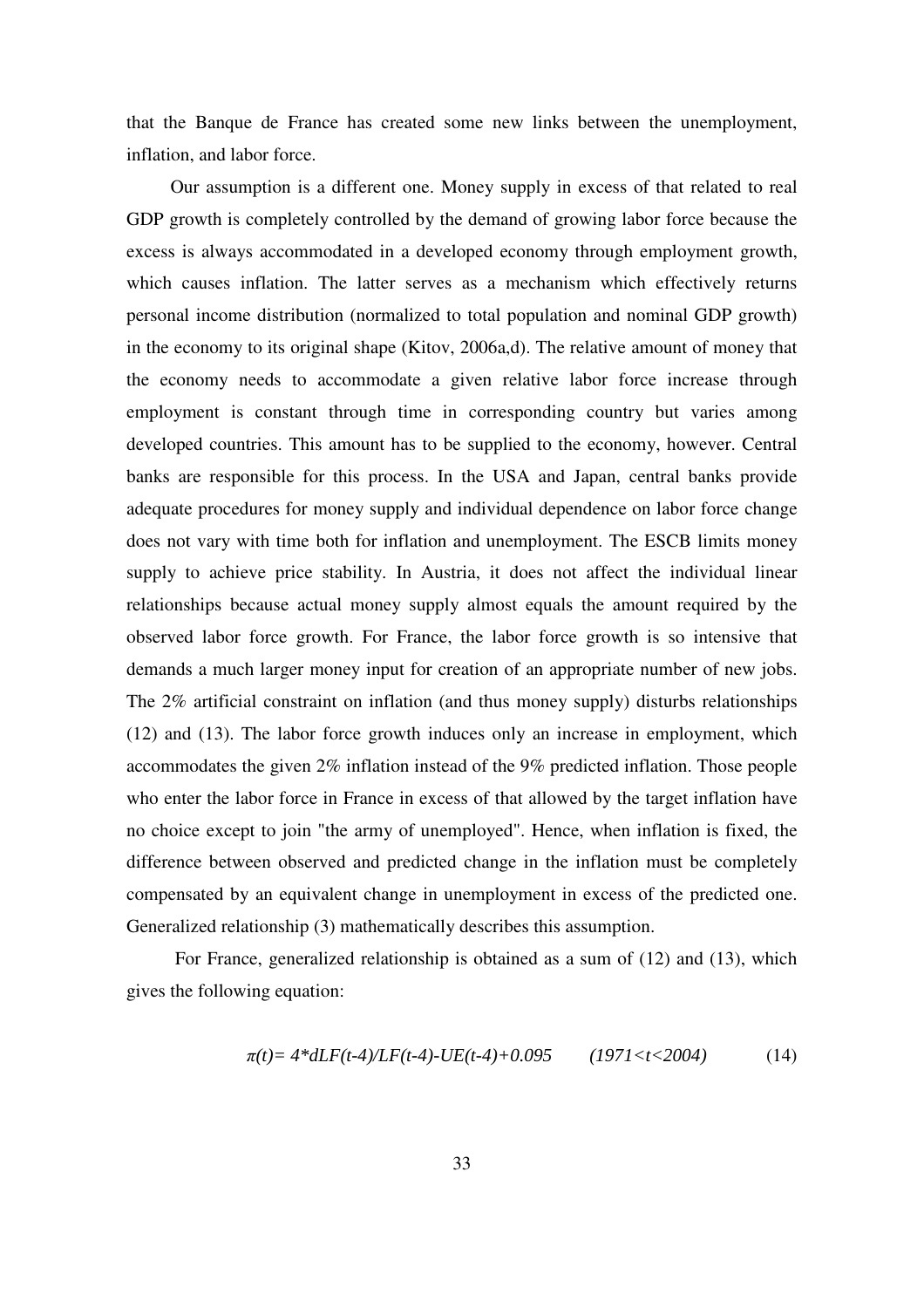where the intercept 0.095 is slightly different from that obtained as a straight sum of corresponding free terms: 0.165-0.063=0.102. The difference is dictated by the fit of the cumulative curves presented in Figure 19, which illustrates results of the generalized approach. It is important to emphasize that relationship (14) is valid for the entire interval where the OECD GDP deflator readings are available.

Annual readings are presented in Figure 19a. A linear regression of the observed inflation against that predicted according to (14) is characterized by an outstanding for annual curves  $R^2$ =0.88 and stdev=0.014. Moving averages of the predictor provide an additional improvement on the annual results: for a 2-year moving average  $R^2$ =0.89 and stdev=0.015, for a 3-year moving average  $R^2$ =0.93 and stdev=0.011, and for a 7-year moving average  $R^2$ =0.93 and stdev=0.011 as well. These values are the best we have obtained for France so far. They explain the inflation to the extent beyond which measurement uncertainty should play a key role. Practically, there is no room for any further improvements in  $\mathbb{R}^2$  given the current time series. The regression results also undoubtedly prove the success of the generalized approach.

The 7-year averages displayed in Figure 19b give an additional visual evidence of the excellent predictive power of relationship (14). A linear regression of these averages during the period between 1977 and 2004 is characterized by  $R^2 = 0.99$  and stdev=0.004. We have already discussed the importance of a substantial reduction in the uncertainty of the labor force measurements. The 7-year moving averages provide a good approximation of the results one can potentially obtain from the improved labor force measurements. A standard error of prediction of 0.004 and even lower might be obtained at a four-year horizon for inflation forecasts in France. Figure 19c shows cumulative curves and provide a prediction of the GDP deflator index four years beyond 2004. One can expect a slight increase in the inflation during the years if labor force estimates for the years between 2001 and 2004 are accurate. Unfortunately, the estimates are prone to potential adjustments in future than new data from the next census will be available.

In this Section, we have successfully modeled unemployment and inflation in France as a linear and lagged function of labor force change rate for a relatively long period. The unemployment is characterized by a very high and negative sensitivity to the labor force change rate, i.e. even a small increase in the labor force level leads to a substantial drop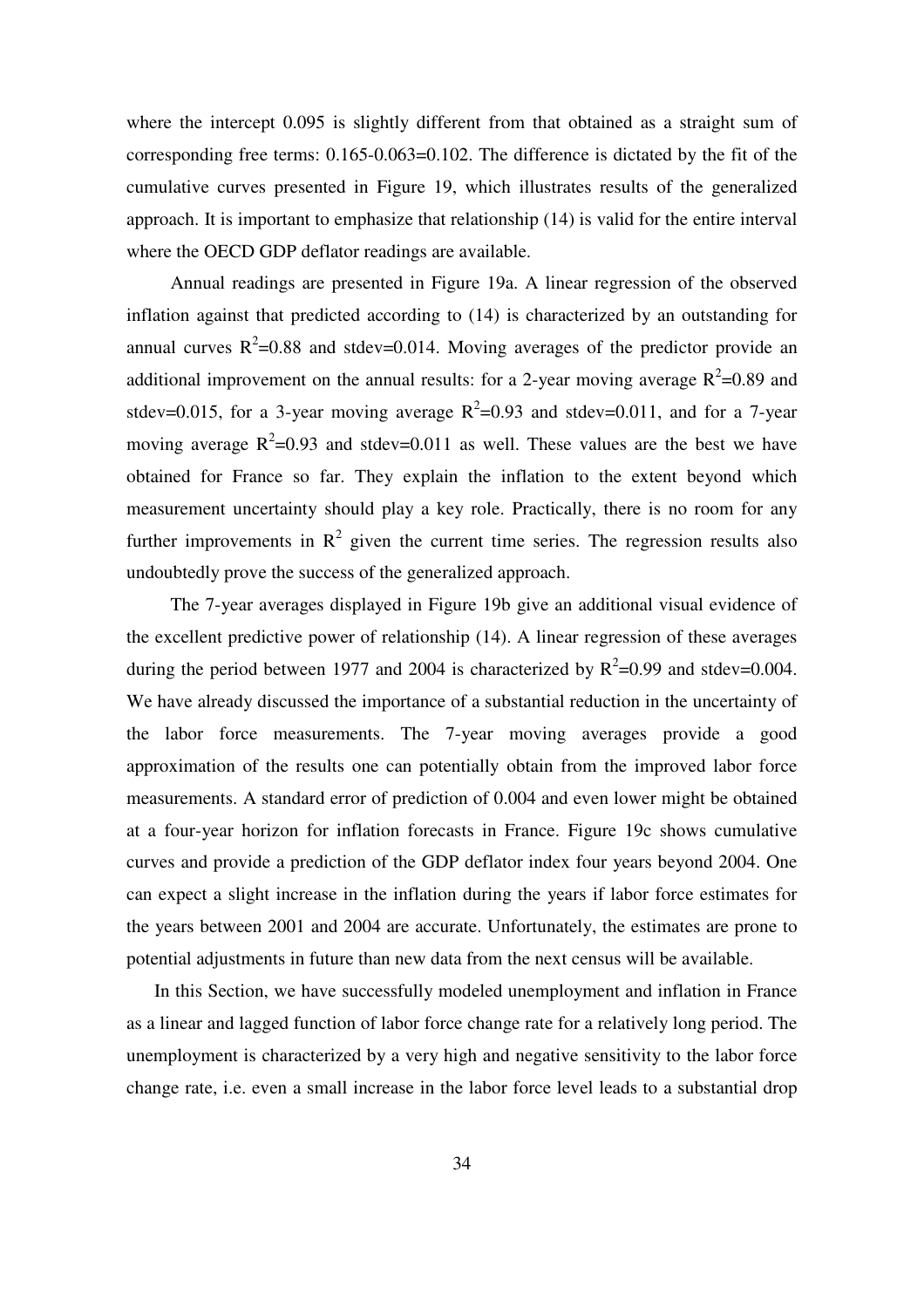of the unemployment rate. Both variables evolve synchronously. The inflation lags four years behind the labor force change and also is very sensitive to it. This lag provides a basis for an out-of-sample inflation forecast at a four-year horizon with an accuracy of 1.0% for the whole period between 1971 and 2004. (A detailed study of the properties of GDP deflator and CPI forecast in France at various time horizons will be presented in a paper, which is currently under preparation.)

The lags and sensitivities found for the unemployment and inflation in France are quite different from those obtained for the USA, Japan, and Austria. The latter two countries are characterized by the absence of any time lags and low sensitivities. In the USA, inflation lags by two and unemployment by five years behind labor force change, with sensitivities much lower than those in France. Apparently, the variety of lags is the source of the problems with Phillips curves of various kinds. In France, inflation lags by four years behind unemployment, and in the USA - leads by three years. Nevertheless, the Phillips curve in its original form does exist because both variables are linear functions of labor force change and thus also can be linked by a linear dependence.

The high sensitivities of the inflation and unemployment to the labor force change in France require very accurate labor force measurements for a reliable modeling. Unfortunately, the OECD labor force time series does not meet this requirement and only poor statistical results are obtained for annual readings. The best agreement between observed and predicted time series is obtained with a moving average technique applied to the labor force values. For the period between 1971 and 1996, linear regression analysis provides as high values of  $R^2$  as 0.9 for the unemployment and 0.91 for the GDP deflator for 5-year and 3-year moving average of the labor force, respectively. Corresponding standard deviations (errors) are as low as 0.010 and 0.013, respectively

As a result we have obtained a very accurate description of unemployment and inflation in France during the last 35 years. In contrast to Austria, a prediction of inflation for the next four years has been computed using only past readings of the labor force. No population projections are necessary for the inflation forecast at a four-year horizon. At longer horizons, one can use labor force forecasts. Accuracy of such long-term unemployment and inflation forecasts is proportional to the accuracy of the labor force predictions. Monetary policy of the ECB is also an important factor for the forecast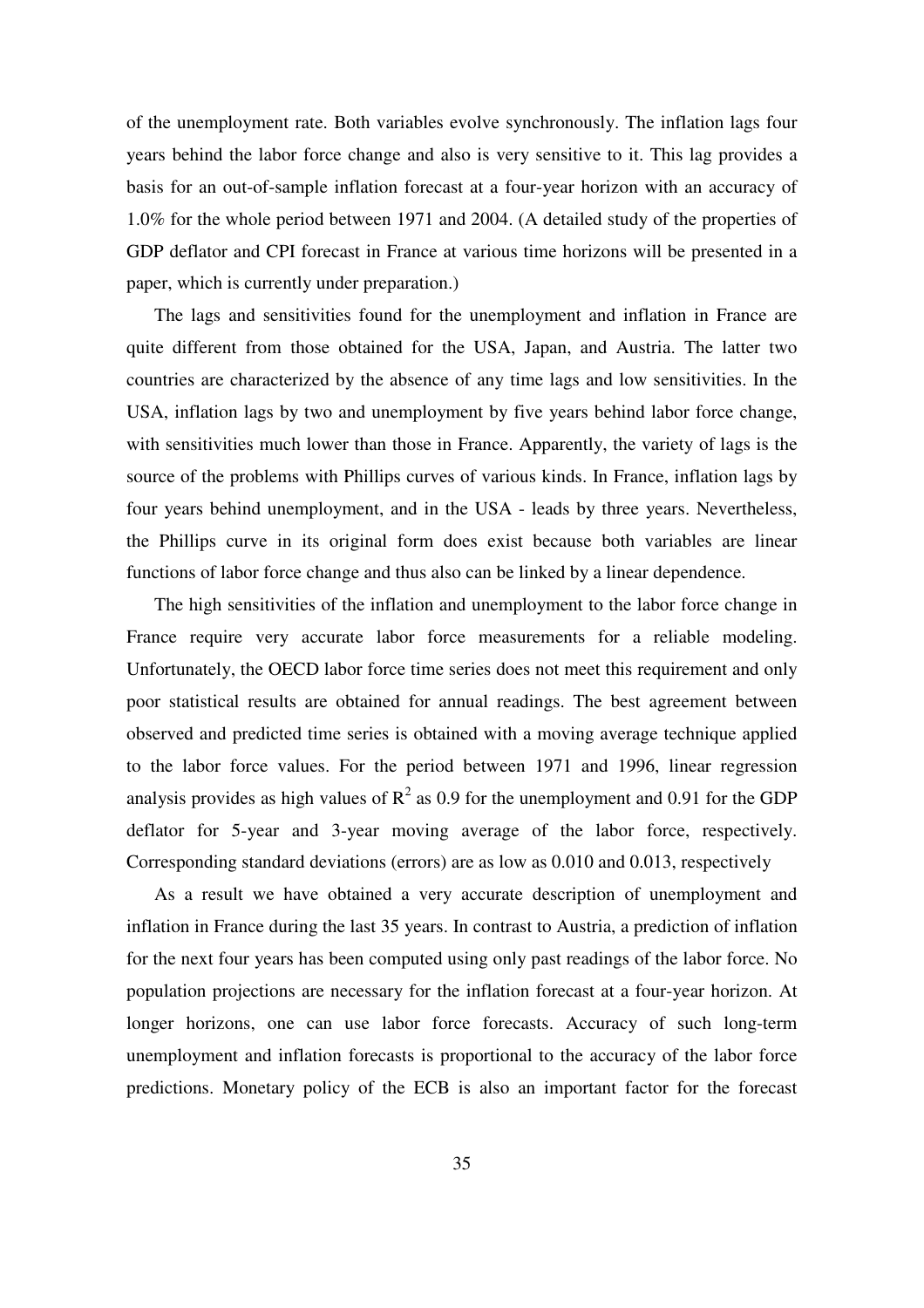because of its influence on the partition of the labor force growth between inflation and unemployment. The sum of these two variables is always a linear function of the labor force change, however. Therefore, it is for the ECB and Banque de France to decide on the partition of the labor force growth into unemployment and inflation. There is no opportunity to compensate the past high unemployment by freeing monetary supply. To achieve the predicted 4% unemployment rate a further intensive growth in labor force is necessary. Otherwise, the unemployment will be retained at its current level.

## **4. Conclusion**

It is demonstrated at a very high level of confidence that Austria and France are characterized by linear relationships between inflation and unemployment from one side and labor force change from the other side. The best predictions explain more than 90% of observed variation in unemployment and inflation in both countries. The residual variation is hardly to be explained using the data available due to intrinsic uncertainty in corresponding measurements. The relationships contain lags associated with some dynamic processes of internal transformations induced by labor force change. These lags are large and distinct in France and in the USA to represent strong evidences in favor of the assumption that labor force change is the only driving force behind inflation and unemployment. This linear dependence on labor force provides a new approach to the conventional Phillips curve linking inflation and unemployment. The relationship between inflation and unemployment does exist, but the unemployment in many cases lags or leads the inflation by several years, introducing confusion in standard econometric analysis. The conventional Phillips curve does not allow inflation to lead unemployment, how it happens in the USA.

Among economic and econometric models explaining behavior of inflation and linking it to various economic parameters, including those related to behavioral characteristics of human beings, there is no one which would explain the whole variety of empirical facts. What the models lack is first principles when a simple and measurable variable drives other economic parameters. In such a case the whole set of observations aligns in a clear pattern with obvious links. In hard sciences, this is a standard situation. In economics, such first principles connecting measurable economic variables are absent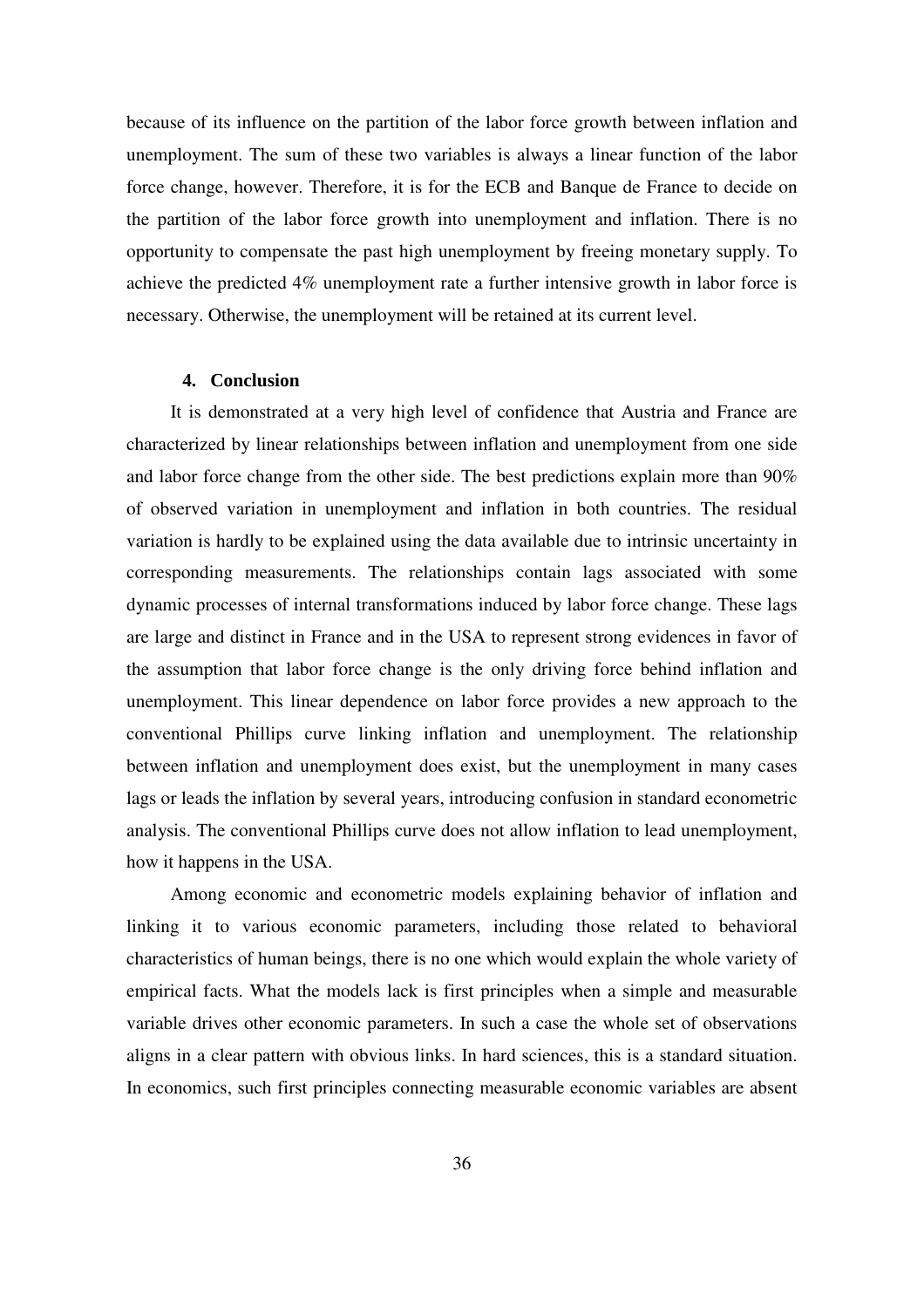so far. The new concept fills this lacuna putting forth population characteristics as the only parameter defining all the studied macro and microeconomic characteristics.

Other concepts meet inevitable obstacles due to misspecification of actual relationships: measurable variables are substituted with unobserved or immeasurable variables. For inflation, the NKPC ends with a marginal cost which is unobservable, accelerationists rely on some natural (but theoretically undefined and empirically unobservable) level of unemployment, and "behaviorists" demand some mechanism of imperfect information processing. In fact, marginal cost, which in practice is often represented by a unit labor cost, not only unobservable but also unpredictable in the NKPC framework as associated with exogenous productivity and supply shocks. Natural level of unemployment, which can also vary through time, seems to be rather an additional degree of freedom in the Phillips curve than a measurable parameter.

Similar problems arise in the real business cycle where real economic growth is determined mostly by exogenous productivity and supply shocks. The only positive features known about the shocks are that they are random, persistent in time and characterized by decaying amplitude during the last 25 years. No explanation of the shocks' nature is given what actually leaves the question of the real growth driving force open.

All these problems have been successfully overcome in the population related models. At the same time, the developed concept does not contradict to the conventional consideration. Let us try to reverse some statements of the NKPC approach and assume that inflation is driven by some exogenous force and evolves according to some strict relationships (for example, according to the linear lagged equations obtained in this study). In a given developed country, which undergoes a permanent real and nominal economic growth, firms creation and extinction, change in labor force quantity and age structure, one can always distinguish in the set of existing firms a subset of firms, which can set new prices according to some "expected" inflation change, some firms, which are able only to match previous inflation values, and some firms, which can not change price at all. In practice, more than three groups can be distinguished and the distribution of the firms against price setting capabilities is more or less continuous. The distribution may have various shapes with only one requirement that the integral price change over the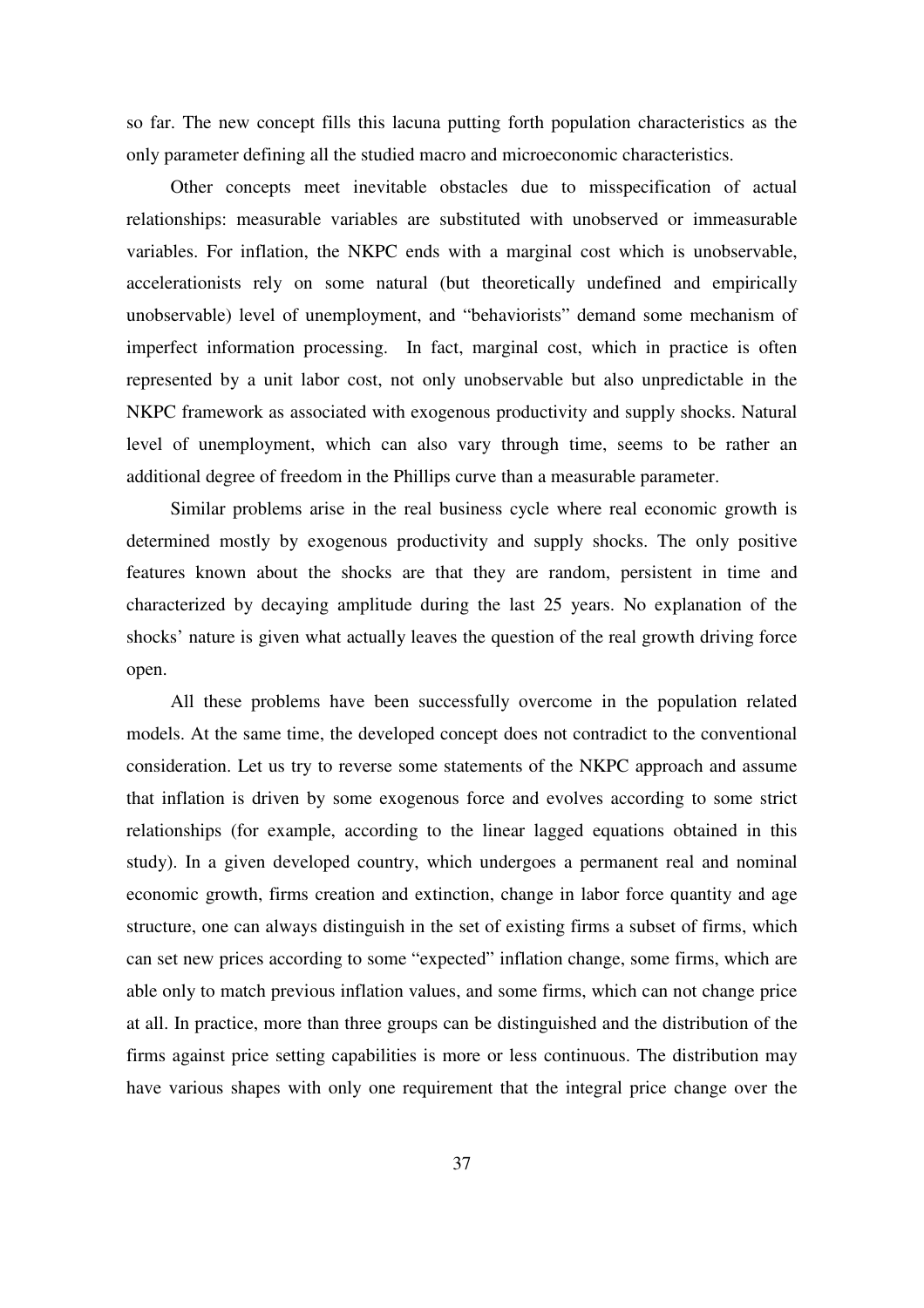firms has to give the observed inflation value (for the sake of simplicity we presume here real economic growth to be zero). In other words, the firms are allowed to change the prices according to the inflation rate driven by the exogenous force represented by labor force change and do that through a "monopolistic competition process" whatever it means. In the framework of the NKPC, the distribution is used to estimate rigidity of nominal marginal cost. If the distribution does not change fast in time, the rigidity might be close to a constant one and the NKPC model fits the observations to the extent nominal marginal cost is represented by unit labor cost. Same is valid for sticky prices, sticky information, labor market imperfectness, etc. Corresponding characteristics can be easily obtained from the observed behavior but are only derivatives not the driving forces.

Advantages of the labor force change as the driving force for inflation are as follows:

- 1. It is measurable, what guarantees increasing accuracy of fit with development of more accurate methodology and procedures.
- 2. Meets requirement of the fixed personal income distribution because directly follows from the internal redistribution in the PID.
- 3. Represents a part of a broader economic concept based on population characteristics.

There is a standard scientific problem associated with the applicability of some empirical relationship to a broader set of problems both in logical and historical sense. In philosophy of science, this area of applicability can be reformulated in the principle of falsifiability, i.e. a possibility to find an example when a given relationship does not hold. In other words, this principle confines the area of applicability, where the relationship can be verified and validated. A fame example in physics is the Newton's second law, which needs to be reformulated for speeds approaching the light speed.

In economics, such a distinct point in time between periods where a given relationship holds and not applicable is usually absent due to unidirectional evolution in time. There is no possibility to repeat the past events and to re-measure economic variables of interest if they were not measured at proper time. Thus, empirical relationships in economics lack the beginning time, as a rule. Actually, necessary observations are not conducted in a methodologically appropriate manner due to the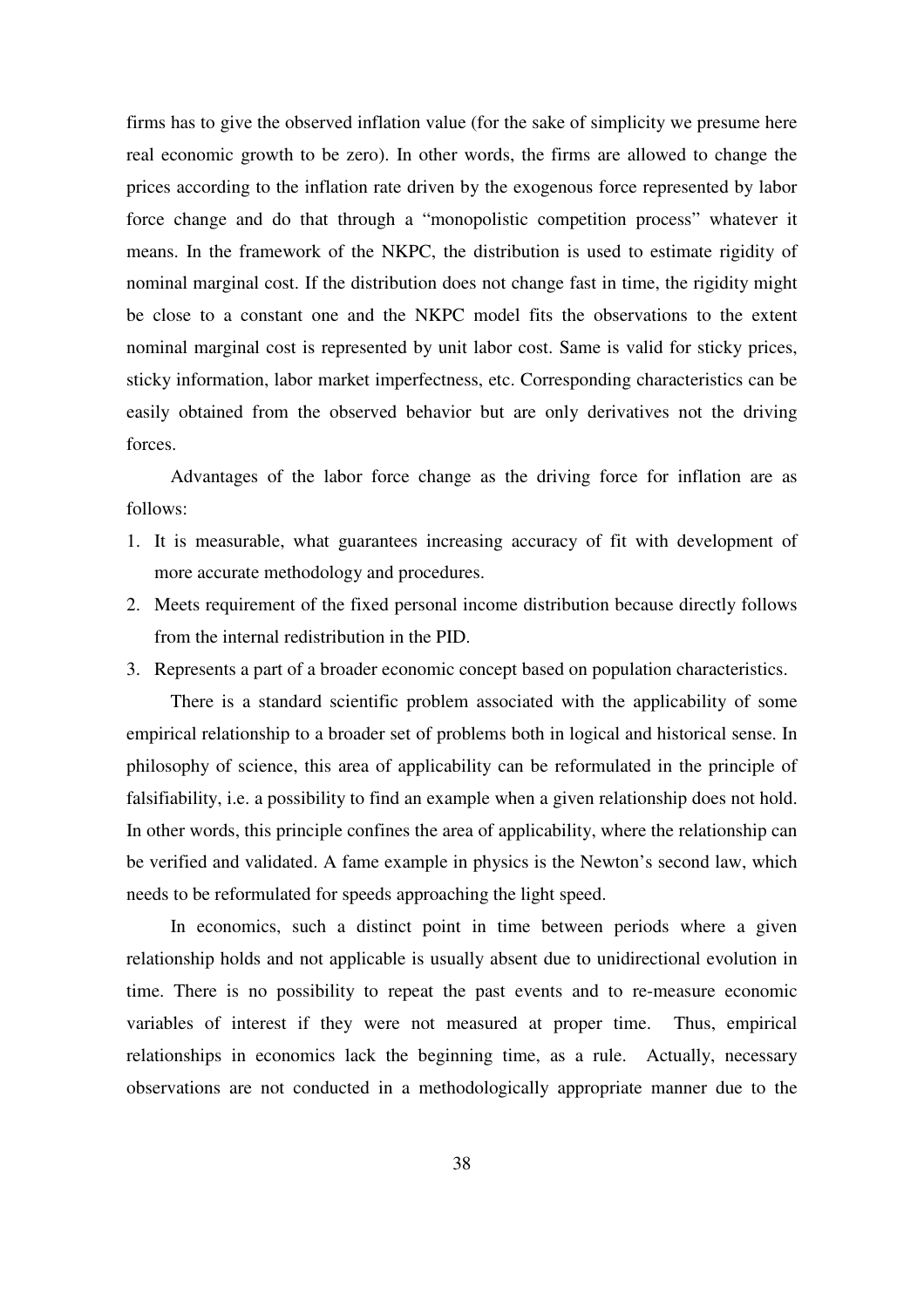absence of contemporaneous demand. Despite a huge amount of economic information both qualitative and quantitative accurate measurements of some fundamental economic variables are very limited in time and accuracy.

France is currently enjoying a low inflation rate due to the limitations induced by the European Monetary Union in the field of monetary policy. Due to the strict rules France does not allow people to get into employment and occupy their otherwise available positions in the personal income distribution. Money supply in the country does not meet the requirements of the natural employment growth associated with the observed labor force growth. The people entering the French labor force are forced to become unemployed. The principal question is – does it affect real economic growth? In the case of a natural behavior, i.e. the one not restricted by external non-economic rules similar to those superimposed on economies of socialist countries, real growth of an economy does not depend on inflation and vise versa. When monetary authorities artificially suppress inflation by a restricted money input one can expect a diminishing real economic growth due to the increase in unemployment above its natural level and corresponding decrease in labor force. If the labor force growth is independent, less people obtain paid job. Total production suffers, the economy slows down, and the personal income distribution is disturbed. All these effects are obviously countrydependent due to variation in sensitivity of inflation and unemployment to labor force change. The driving force behind the sensitivities is apparently personal income distribution.

There are four countries studied so far - the USA, Japan, Austria, and France. The results obtained in the study indicate the existence of a linear link between principal economic parameters: inflation, unemployment, and labor force. There are many developed countries not studied yet, however. As we have learned already, every country potentially represents a unique case with specific sensitivities and lags to be determined empirically. Problems related to measurement uncertainty, especially in labor force, raise additional difficulties for the study. Therefore, future work will be focused on the largest economies such as the UK, Germany, Italy, Switzerland, Canada, etc. Results of individual cases should provide an extended basis for a comparative analysis, which may potentially help to understand the mechanisms responsible for varying sensitivities and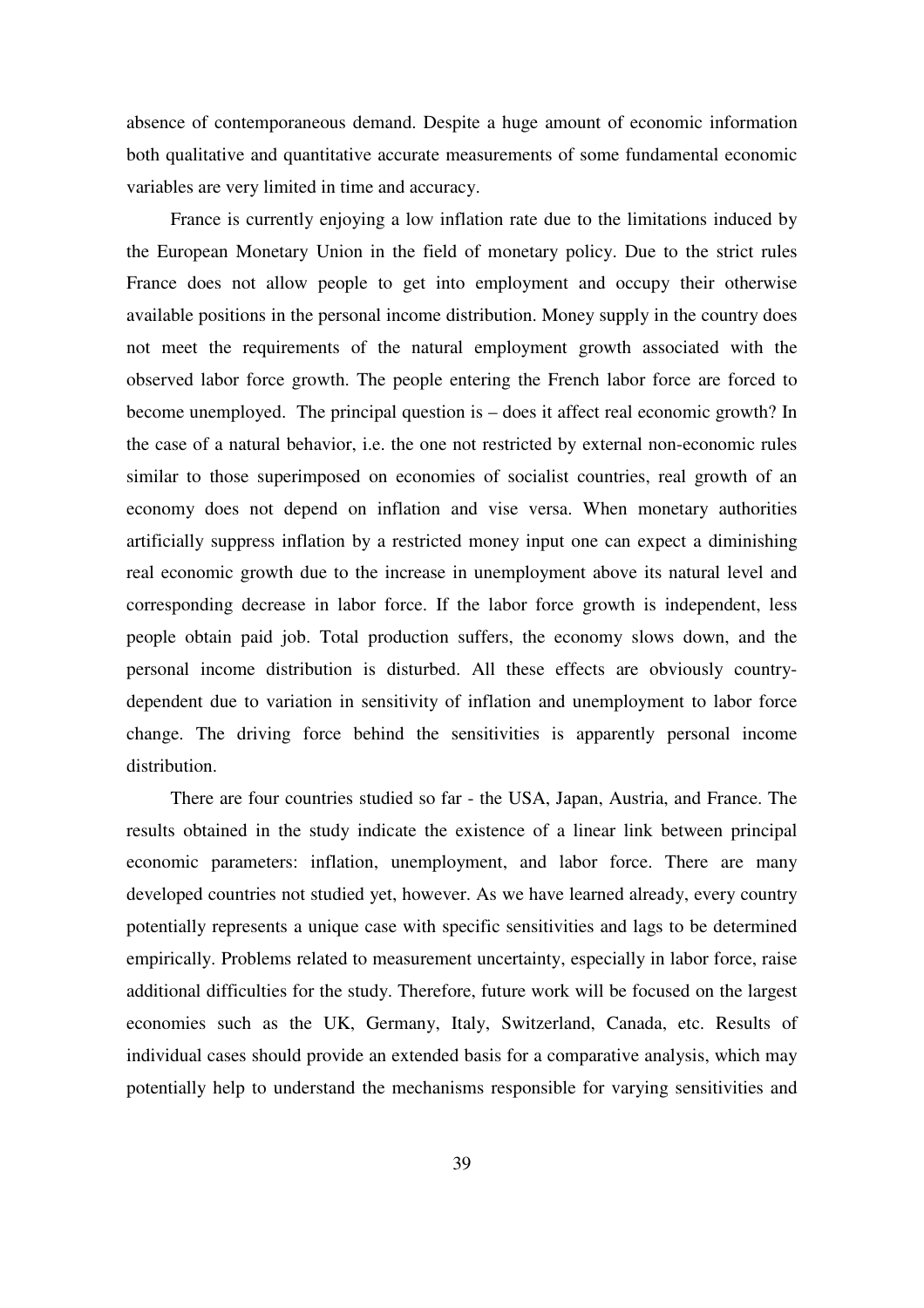lags.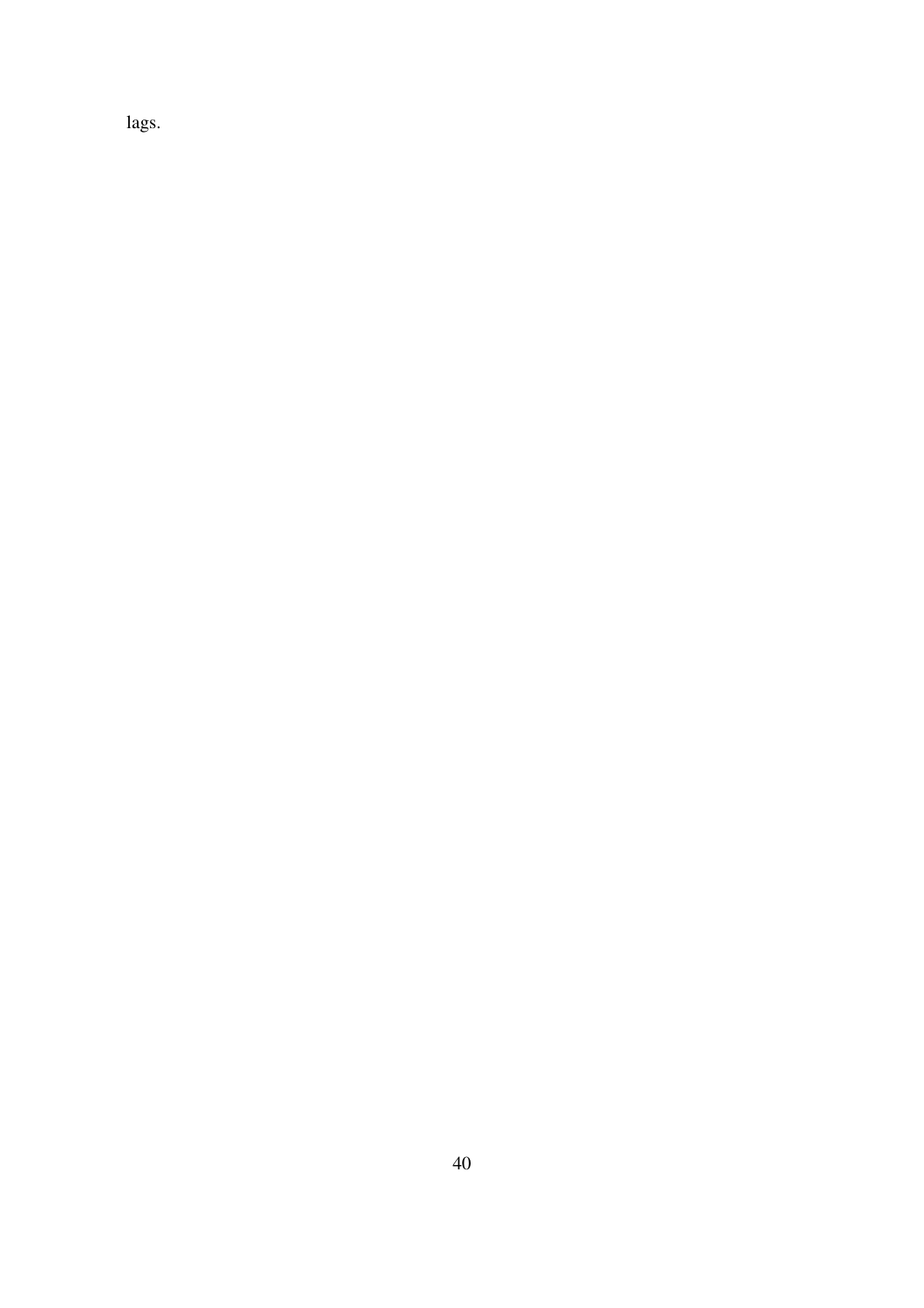## **References**

- Akerlof, G., (2002). "Behavioral Macroeconomics and Macroeconomic Behavior". American Economic Review 92, 411-433.
- Ang, A., G. Bekaert, and M. Wei. (2005). "Do Macro Variables, Asset Markets, or Surveys Forecast Inflation Better?" manuscript, Columbia University.
- Angelini, E., Henry, J. & Mestre, R. (2001). "Diffusion index-based inflation forecasts for the euro area", *ECB Working Paper 61*, European Central Bank.
- Atkeson, A., Ohanian, L.E., (2001), "Are Phillips curves useful for forecasting inflation?", Federal Reserve Bank of Minneapolis Quarterly Review, 25(1), 2–11.
- Ball, L., (2000). "Near Rationality and Inflation in Two Monetary Regimes". NBER Working Paper No. 7988.
- Ball, L., Mankiw, N.G., (2002). "The NAIRU in theory and practice", Journal of economic Perspectives.
- Ball, L., Mankiw, N.G., Teis, R., (2005). "Monetary Policy for Inattentive Economies". Journal of Monetary Economics 52, 703-725.
- Friedman, M., (1968). "The Role of Monetary Policy", American Economic Review 58, 1-17.
- Banque de France, (2005). "1993 A Landmark Reform Grants the Bank Independence", http://www.banque-france.fr/gb/instit/histoire/histor5.htm
- Boskin, M.J., Dulberger, E.R., Gordon, R.J., Griliches, Z., Jorgenson, D.W., (1998)., Consumer prices, consumer price index, and the cost of living" , Journal of economic perspectives, 12(1), 3-26.
- The Conference Board and Groningen Growth and Development Centre, (2006). Total Economy Database, May 2006, http://www.ggdc.net"
- Canova, F., (2002). "G7 inflation forecasts", ECB Working Paper 151, European Central Bank.
- Census Bureau, (2002). "The Current Population Survey: Design and Methodology", Technical paper 63RV, Washington, U.S. Census Bureaus and Bureau of Labor statistics, March 2002. http://www.census.gov/prod/2002pubs/tp63rv.pdf
- Census Bureau, (2004). "National Intercensal Estimates (1990-200)", http://www.census.gov/popest/archives/methodology/intercensal\_nat\_meth.html
- Cristadoro, R., Forni, M., Reichlin, L. & Veronese, G., (2001). "A core inflation index for the euro area", Temi di Discussione 435, Banca d'Italia.
- Espasa, A., Senra, E. & Albacete, R. (2002). "Forecasting inflation in the European Monetary Union: A disaggregated approach by countries and by sectors", European Journal of Finance **8**(4): 402–421.
- Eurostat, (2006a). "Harmonized Indices of Consumer Prices", http://epp.eurostat.ec. europa.eu/portal/page?\_pageid=1996,45323734&\_dad=portal&\_schema=PORTA L&screen=welcomeref&open=/&product=EUROIND\_CP&depth=2
- Eurostat, (2006b). "The European Labor Force Survey", http://forum.europa.eu.int/irc /dsis/employment/info/data/eu\_lfs/index.htm
- European Central Bank, (2004). "The Monetary Policy of the ECB", http://www.ecb.int/pub/pdf/other/monetarypolicy2004en.pdf
- Gali, J., Gertler, M., (1999). "Inflation Dynamics: a Structural Econometric Approach". Journal of Monetary Economics 44(2), 195-222.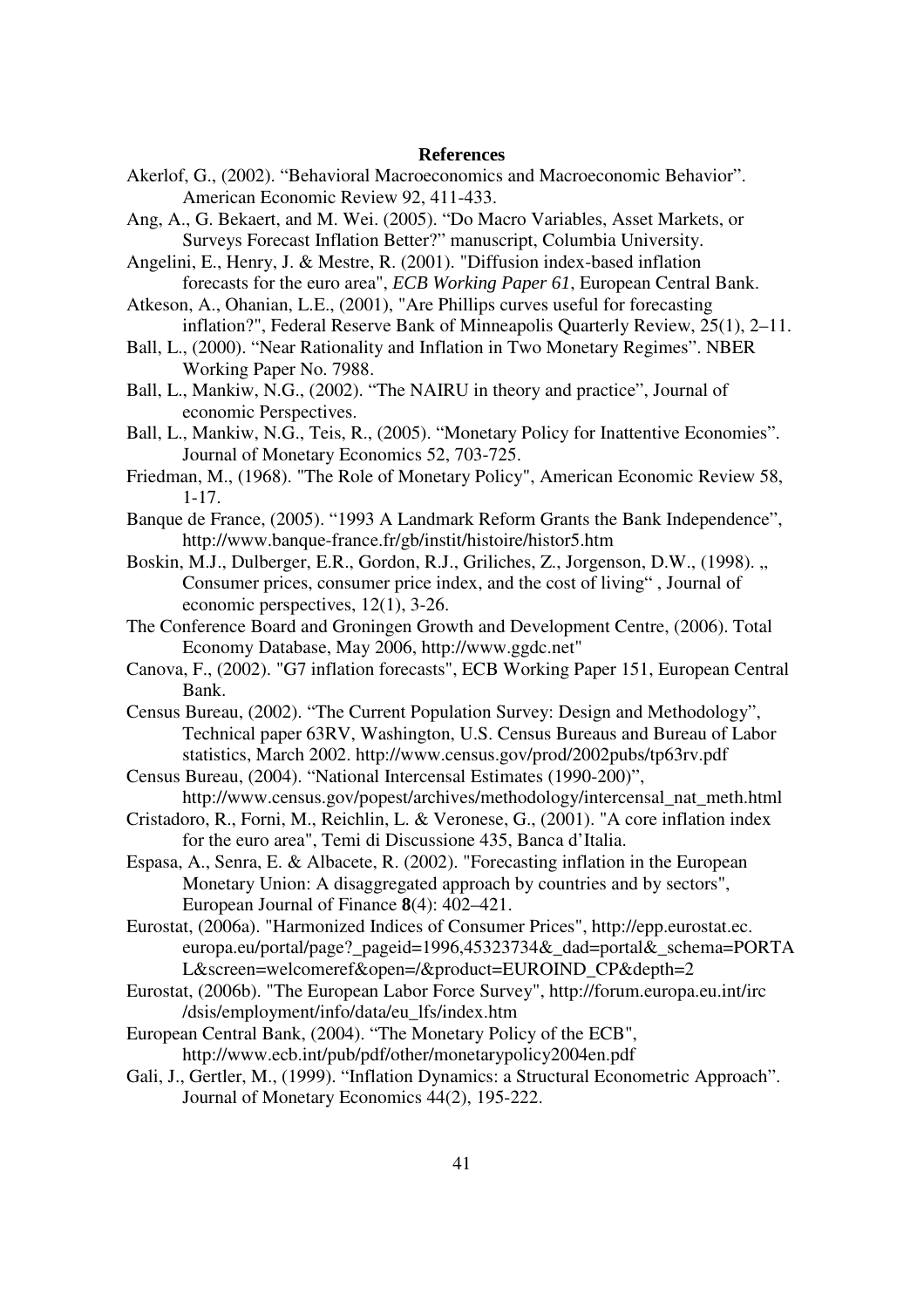- Gali, J., Gertler, M., Lopez-Salido, D., (2001). "European Inflation Dynamics". European Economic Review 45(7), 1237-1270.
- Gali, J., Gertler, M., Lopez-Salido, D., (2005). "Robustness of the Estimates of the Hybrid New Keynesian Phillips Curve". Journal of Monetary Economics 52, 1107-1118.
- Gavin, W.T., Kydland, F., (1996). "Endogenous Money Supply and the Business Cycle". FRB Working Paper 9605.
- Gordon, R.J., (1988). "The role of wages in the inflation process", American Economic Review, Papers and Proceedings, 78, 276-283.
- Gordon, R.J., (1998)."Foundations of the goldilocks economy: supply shocks and the time-varying NAIRU", Brookings papers on economic activity, 2, 297-346.
- Groningen Growth and Development Centre and the Conference Board, (2006). Total Economy Database, May 2006, http://www.ggdc.net
- Hall, R., (2005). "Separating the Business Cycle from Other Economic Fluctuations", in The Greenspan Era: Lessons for the Future, Federal Reserve Bank of Kansas City, pp. 133-179, August 2005.
- Hubrich, K., (2005). "Forecasting euro area inflation: Does aggregating forecasts by HICP component improve forecast accuracy?", International Journal of Forecasting 21(1): 119–136.
- Ihrig, J., Marquez, J., (2003). "An empirical analysis of inflation in OECD countries", Board of Governors of the FRS, International Finance Discussion Paper n. 765.
- INSEE, (2006). "Consumer Price Index History", Table. http://www.insee.fr/en/indicateur/indic\_cons/french-cpi-history.asp#autres\_bases
- Kitov, I., (2005a). "A model for microeconomic and macroeconomic development," Working Papers 05, ECINEQ, Society for the Study of Economic Inequality.
- Kitov, I., (2005b). "Modelling the overall personal income distribution in the USA from 1994 to 2002," Working Papers 07, ECINEQ, Society for the Study of Economic Inequality.
- Kitov, I., (2006a). "Inflation, Unemployment, Labor Force Change in the USA". Working Papers 28, ECINEQ, Society for the Study of Economic Inequality.
- Kitov, I., (2006b). "The Japanese economy". Available at SSRN: http://ssrn.com/abstract=886663.
- Kitov, I., (2006c). "GDP growth rate and population". Working Papers 42, ECINEQ, Society for the Study of Economic Inequality.
- Kitov, Ivan, (2006d)." Exact prediction of inflation in the USA". Available at SSRN: http://ssrn.com/abstract=916060.
- Kitov, Ivan, (2006e)." Real GDP per capita in developed countries". Available at SSRN: http://ssrn.com/abstract=886666.
- Kydland, F., Prescott, E., (1982). "Time to Build and Aggregate Fluctuations". Econometrica 50 (November), 1345-1370.
- Kydland, F., (2004). "Quantitative Aggregate Theory". Nobel Prize Lecture, December 8, 2004.
- Lucas, R., (1976). "Econometric Policy Evaluation: A Critique". Carnegie-Rochester Series on Public Policy, 1, 19-46.
- Lucas, R., (1995). "Monetary Neutrality", Prize Lecture, http://nobelprize.org/economics/laureates/1995/lucas-lecture.pdf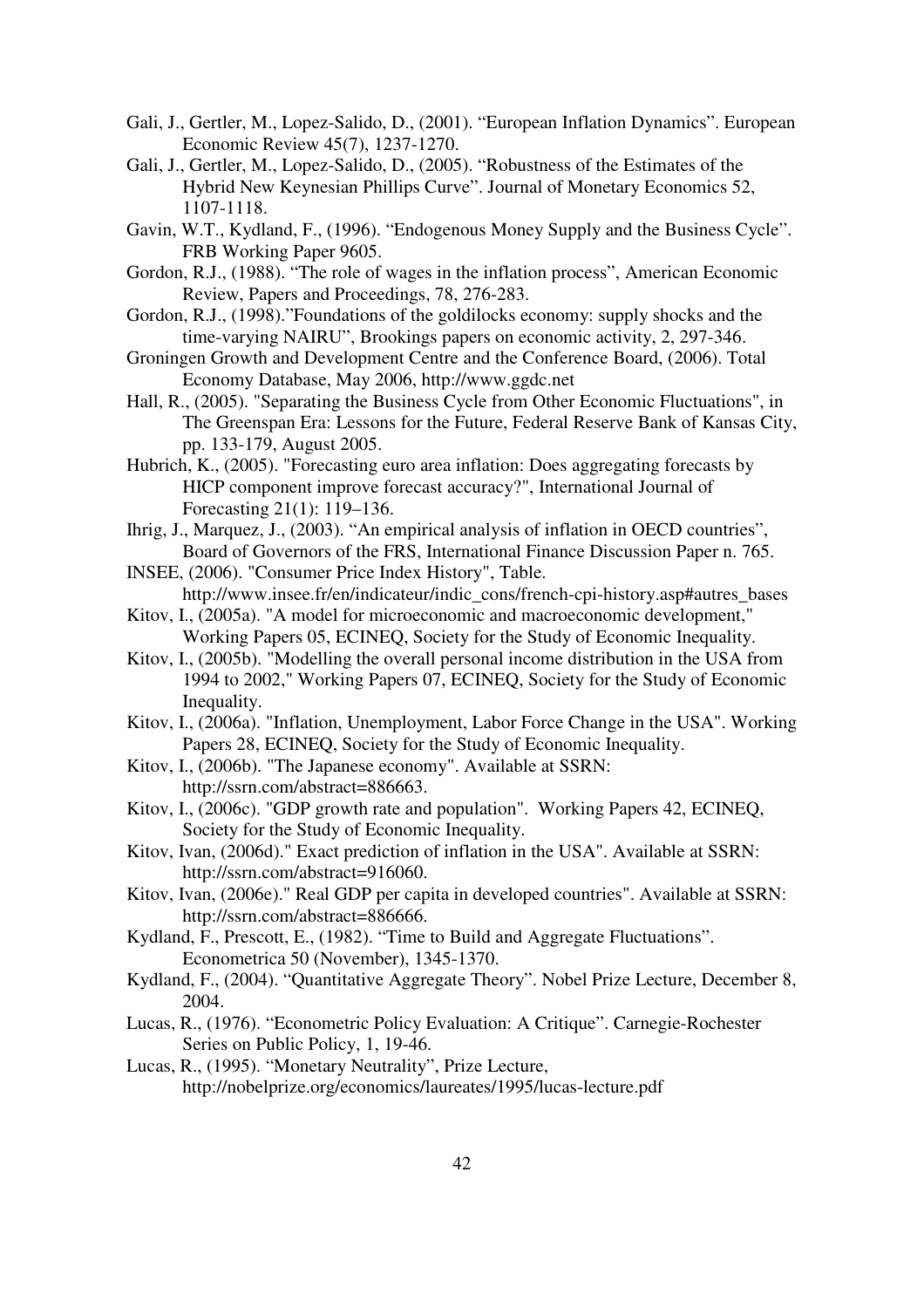- Mankiw, N.G., (2001). "The Inexorable and Mysterious Trade-off Between Inflation and Unemployment". The Economic Journal 111, C45-C61.
- Mankiw, N.G., Reis, R., (2002). "Sticky Information versus Sticky prices: a Proposal to Replace the New Keynesian Phillips Curve". Quarterly Journal of Economics 117, 1295-1328.
- Marcellino, M., (2002). "Forecasting EMU macroeconomic variables", Discussion Paper 3529, CEPR.
- Marcellino, M., Stock, J. H, Watson, M. W., (2001). "Macroeconomic forecasting in the Euro area: country specific versus area-wide information", IGIER Working paper 201, http://www.igier.uni-bocconi.it/
- Marcellino, M., Stock, J. H, Watson, M. W., (2005). "A comparison of direct and iterated multistep AR methods for forecasting macroeconomic time series", Journal of Econometrics, forthcoming.
- OECD, (2005). "Methodological Notes related to the OECD publication "Labor Force Statistics 1984-2004 – 2005 Edition", 24-Aug-2005, http://www.oecd.org/dataoecd/35/3/2771299.pdf
- OECD, (2006). "Corporate Database Environment. Labour Databases", http://www1.oecd.org/scripts/cde/
- OeNB, (2005). "The Eurosystem's definition of price stability", Table, http://www.oenb.at/en/geldp\_volksw/geldpolitik/ziele/definition/the\_eurosystems \_definition\_of\_price\_stability.jsp
- OeNB, (2006). "Economic and Industry Indicators", Table, http://www.oenb.at/isaweb/ report.do?lang=EN&report=7.1
- Piger, J. M., Rasche, R. H., (2006). "Inflation: do expectations trump the gap?," Working Papers 2006-013, Federal Reserve Bank of St. Louis
- Phelps, E., (1967). "Phillips Curve, Expectations of Inflation, and Optimal Inflation over Time". Economica 135, 254-281.
- Prescott, E., (2004). "The Transformation of Macroeconomic Policy and Research". Nobel Prize Lecture, December 8, 2004.
- Rasche, R. H., Williams, M. M., (2005). "The effectiveness of monetary policy," Working Papers 2005-048, Federal Reserve Bank of St. Louis.
- Rudd, J., Whelan, K., (2005). "New tests of the New Keynesian Phillips Curve. Journal of Monetary Economics", forthcoming.
- Sargent, T., (1971). "A Note on the 'Accelerationist' Controversy". Journal of Money, Credit, and Banking 3, 721-725.
- Sbordone, A., (2002). "Prices and Unit Labor Cost: a New Test of Price Stickiness". Journal of Monetary Economics 49(2), 265-292.
- Sbordone, A., (2005). "Do Expected Future Marginal Costs Drive Inflation Dynamics?" Journal of Monetary Economics 52, 1183-1197.
- Staiger, D., Stock, J. H., Watson, M. W., (1997a). "How precise are estimates of the natural rate of unemployment?", in C.Romer and D.Romer (eds.): Reducing Inflation, Chicago, University of Chicago Press.
- Staiger, D., Stock, J. H., Watson, M. W., (1997b). "The NAIRU, unemployment and monetary policy", Journal of Economic Perspectives, 11, 33-49.
- Statistik Austria, (2005). "Standard-Dokumentation. Metainformationen (Definitionen, Erläuterungen, Methoden, Qualität) zur Mikrozensus ab 2004Arbeitskräfte- und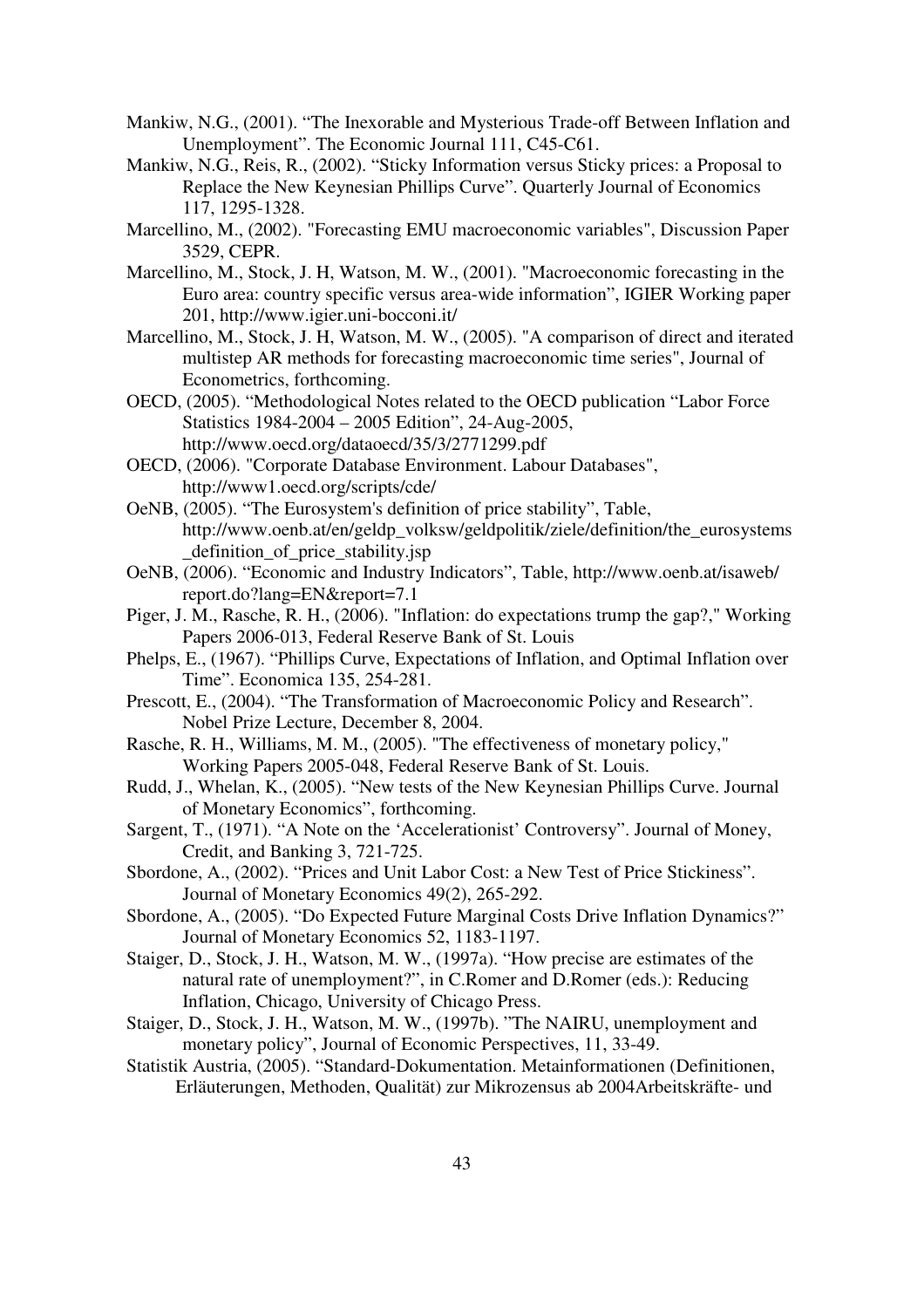Wohnungserhebung",

http://www.statistik.at/standarddokumentation/008863.pdf#pagemode=bookmarks Statistik Austria, (2006). "Statistische Uebersichten. Kapitel 15. Beschaeftigung und

- Arbeitsmarkt". http://www.statistik.at/statistische\_uebersichten/deutsch/k15.shtml Stock, J. H., Watson, M. W., (1999). Forecasting inflation, Journal of Monetary Economics 44: 293–335.
- Stock, J. H., Watson, M. W., (2002a). "Forecasting using principal components from a large number of predictors", Journal of the American Statistical Association **97**: 1167–1179.
- Stock, J. H., Watson, M. W., (2002b). "Macroeconomic forecasting using diffusion indices", Journal of Business and Economic Statistics **20**(2): 147–162.
- Stock, J.H., Watson, M.W., (2003), "Forecasting output and inflation: The role of asset prices," Journal of Economic Literature 41:788-829.
- Stock, J. H., Watson, M. W., (2005). "Has Inflation Become Harder to Forecast," manuscript, http://ksghome.harvard.edu/~JStock/papers.htm
- West, K.K., Robinson, J. G., (1999)."What Do We Know About the Undercount of Children?", US Census Bureau, Population Division working paper 39, Issued August 1999. http://www.census.gov/population/www/documentation/twps0039/twps0

039.html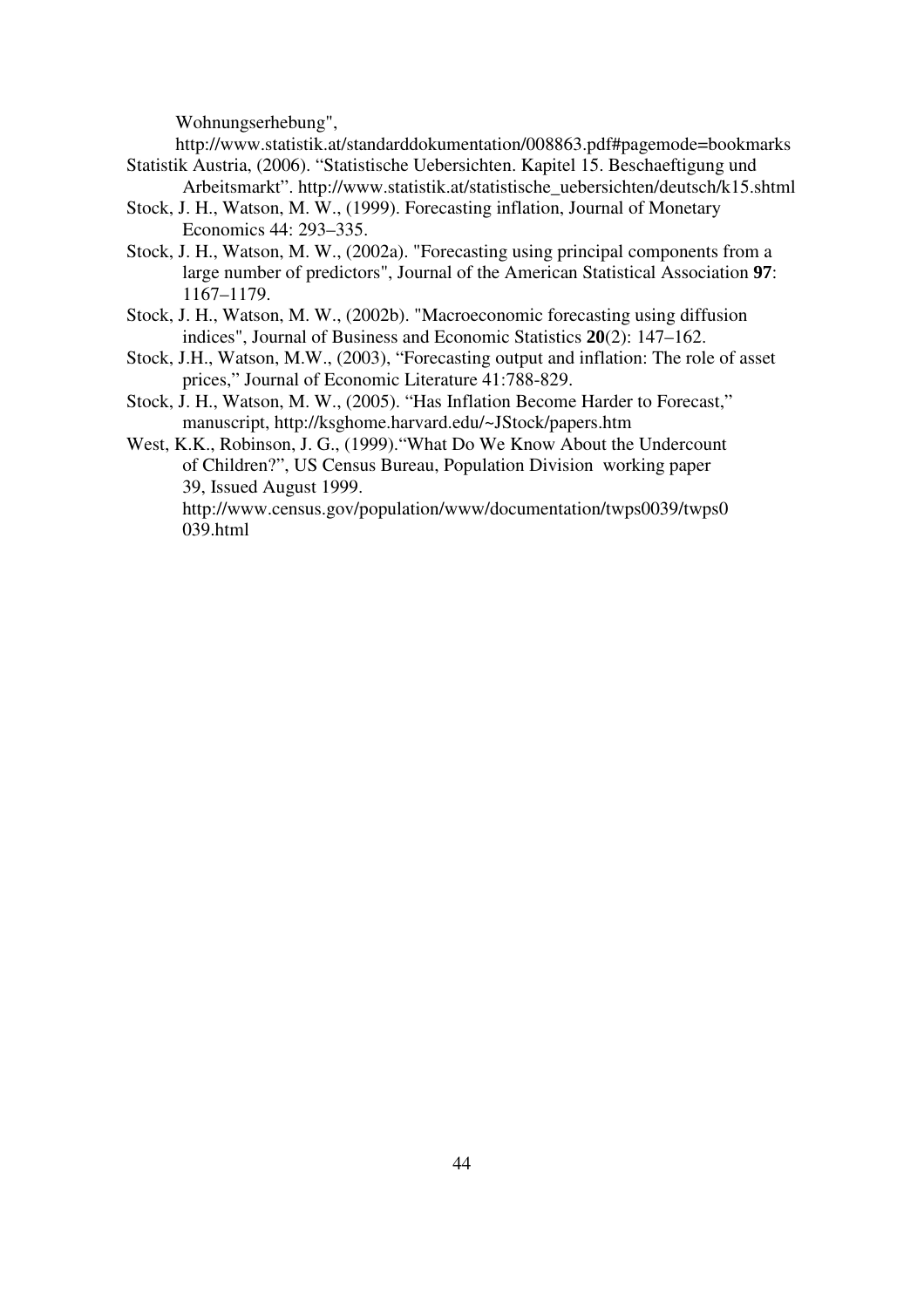| Period        | Dependent variable  | Predictor                  | A       | B       | $R^2$ | stdev  |
|---------------|---------------------|----------------------------|---------|---------|-------|--------|
| 1983-         |                     |                            |         |         |       |        |
| 2003          | annual UE (OECD)    |                            |         |         |       | 0.0036 |
| 1983-         |                     |                            | 1.03    | 0.026   |       |        |
| 2003          | annual UE (OECD)    | annual dLF(t)/LF(t) (OECD) | (0.020) | (0.007) | 0.11  | 0.0035 |
| 1983-         | cumulative UE       | cumulative dLF(t)/LF(t)    | 1.00    | 0.010   |       |        |
| 2003          | (OECD)              | (OECD)                     | (0.006) | (0.003) | 0.999 | 0.007  |
| 1965-         | annual GDP          |                            |         |         |       |        |
| 2003          | deflator (NAC)      |                            |         |         |       | 0.022  |
| 1965-         | annual GDP          |                            | 0.880   | 0.005   |       |        |
| 2003          | deflator (NAC)      | annual dLF(t)/LF(t) (NAC)  | (007)   | (0.003) | 0.81  | 0.010  |
| 1965-         | annual GDP          | 2-year moving average      | 0.95    | 0.003   |       |        |
| 2003          | deflator (NAC)      | dLF(t)/LF(t) (NAC)         | (0.07)  | (0.003) | 0.85  | 0.009  |
|               | 2-year moving       |                            |         |         |       |        |
| 1965-         | average GDP         | 2-year moving average      | 0.93    | 0.003   |       |        |
| 2003          | deflator (NAC)      | $dLF(t)/LF(t)$ (NAC)       | (0.06)  | (0.002) | 0.88  | 0.007  |
| 1960-         | cumulative GDP      | cumulative dLF(t)/LF(t)    | 1.03    | 0.003   |       |        |
| 2003<br>1965- | deflator (NAC)      | (NAC)                      | (0.004) | (0.005) | 0.999 | 0.011  |
| 2003          | annual CPI (NAC)    |                            |         |         |       | 0.022  |
| 1965-         |                     |                            | 0.76    | 0.010   |       |        |
| 2003          | annual CPI (NAC)    | annual dLF(t)/LF(t) (NAC)  | (0.10)  | (0.004) | 0.60  | 0.014  |
| 1965-         |                     | 2-year moving average      | 0.85    | 0.006   |       |        |
| 2003          | annual CPI (NAC)    | $dLF(t)/LF(t)$ (NAC)       | (0.10)  | (0.004) | 0.64  | 0.013  |
| 1965-         | 2-year moving       | 2-year moving average      | 0.83    | 0.007   |       |        |
| 2003          | average CPI (NAC)   | $dLF(t)/LF(t)$ (NAC)       | (0.09)  | (0.004) | 0.72  | 0.011  |
| 1965-         | annual GDP          |                            |         |         |       |        |
| 2003          | deflator (Eurostat) |                            |         |         |       | 0.046  |
| 1965-         | annual GDP          |                            | 0.82    | 0.010   |       |        |
| 2003          | deflator (Eurostat) | annual dLF(t)/LF(t) (NAC)  | (0.10)  | (0.007) | 0.66  | 0.027  |
| 1965-         | annual GDP          | 2-year moving average      | 0.88    | 0.008   |       |        |
| 2003          | deflator (Eurostat) | dLF(t)/LF(t) (NAC)         | (0.10)  | (0.007) | 0.68  | 0.027  |
|               | 2-year moving       |                            |         |         |       |        |
| 1965-         | average GDP         | 2-year moving average      | 0.87    | 0.008   |       |        |
| 2003          | deflator (Eurostat) | $dLF(t)/LF(t)$ (NAC)       | (0.07)  | (0.005) | 0.78  | 0.02   |
| 1965-         | annual GDP          |                            |         |         |       |        |
| 2003          | deflator (NAC)      |                            |         |         |       | 0.022  |
| 1965-         | annual GDP          | annual dLF(t)/LF(t)-UE(t)  | 0.89    | 0.04    |       |        |
| 2003          | deflator (NAC)      | (NAC)                      | (0.06)  | (0.03)  | 0.86  | 0.008  |
| 1965-         | annual GDP          | 2-year moving average      | 0.89    | 0.004   |       |        |
| 2003          | deflator (NAC)      | $dLF(t)/LF(t)-UE(t)$ (NAC) | (0.06)  | (0.003) | 0.86  | 0.008  |
|               | 2-year moving       |                            |         |         |       |        |
| 1965-         | average GDP         | 2-year moving average      | 0.91    | 0.003   |       |        |
| 2003          | deflator (NAC)      | $dLF(t)/LF(t)-UE(t)$ (NAC) | (0.05)  | (0.002) | 0.91  | 0.007  |

Tables Table 1. Results of linear regression analysis for Austria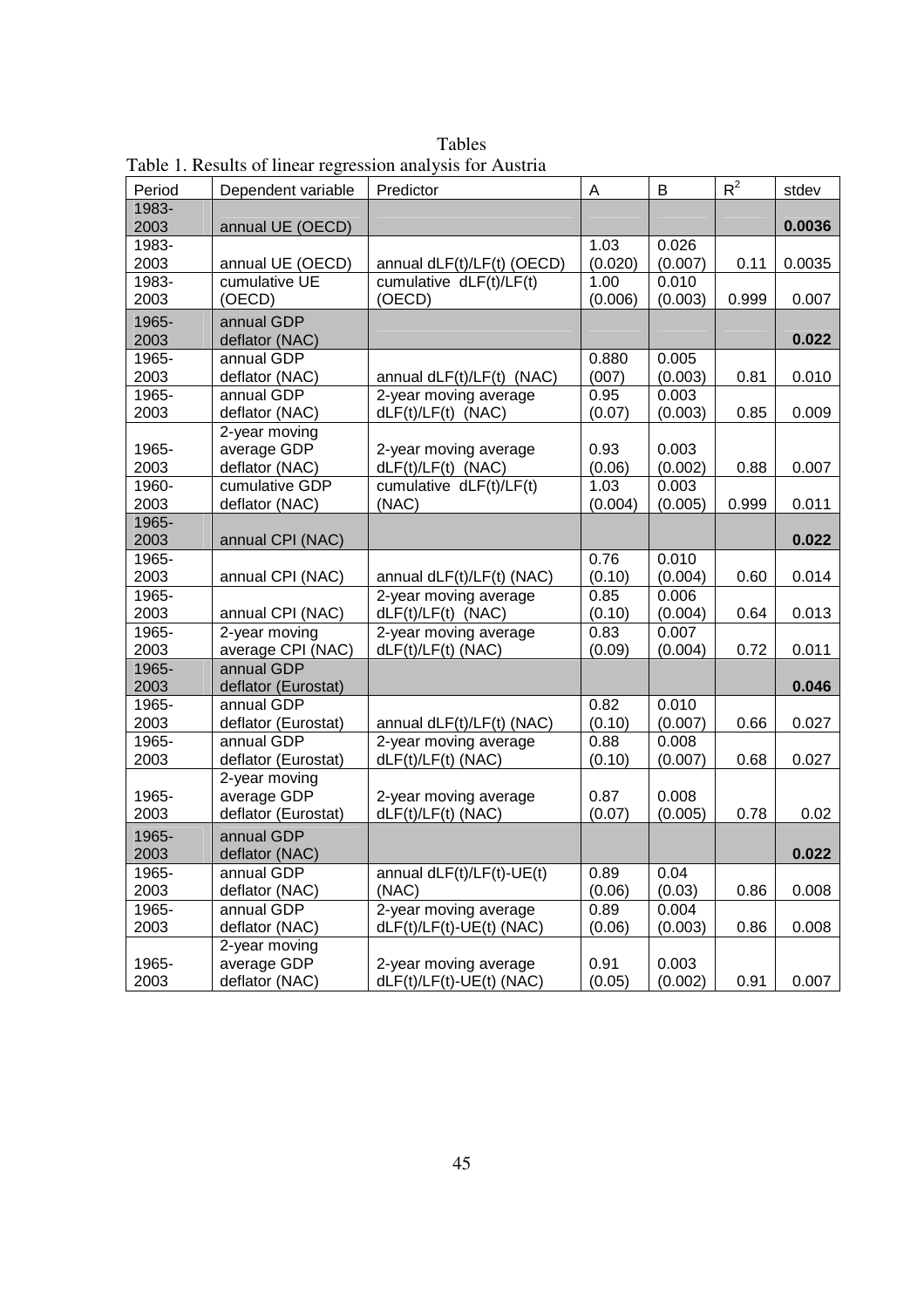| Period           | Dependent variable                         | Predictor                                          | A              | B                | $R^2$ | stdev |
|------------------|--------------------------------------------|----------------------------------------------------|----------------|------------------|-------|-------|
| 1970-            | annual unemployment                        |                                                    |                |                  |       |       |
| 1995             | (OECD)                                     |                                                    |                |                  |       | 0.032 |
| 1970-            | annual unemployment                        | annual dLF(t)/LF(t)                                | 0.45           | 0.04             |       |       |
| 1995             | (OECD)                                     | (OECD)                                             | (0.10)         | (0.008)          | 0.48  | 0.023 |
| 1970-<br>1995    | annual unemployment<br>(OECD)              | 2-year moving average<br>dLF(t)/LF(t) (OECD)       | 0.71<br>(0.08) | 0.02<br>(0.006)  | 0.75  | 0.016 |
| 1970-            | annual unemployment                        | 5-year moving average                              | 1.00           | 0.000            |       |       |
| 1995             | (OECD)                                     | dLF(t)/LF(t) (OECD)                                | (0.07)         | (0.005)          | 0.90  | 0.010 |
| 1970-            | cumulative                                 | cumulative dLF(t)/LF(t)                            | 1.01           | 0.04             |       |       |
| 1995             | unemployment (OECD)                        | (OECD)                                             | (0.009)        | (0.001)          | 0.998 | 0.028 |
| 1971-            |                                            |                                                    |                |                  |       |       |
| 1999             | GDP deflator (OECD)                        |                                                    |                |                  |       | 0.042 |
| $1971 -$         | annual GDP deflator                        | annual dLF(t-4)/LF(t-4)                            | 0.48           | 0.03             |       |       |
| 1999             | (OECD)                                     | (OECD)                                             | (010)          | (0.008)          | 0.47  | 0.031 |
| $1971 -$         | annual GDP deflator                        | 2-year moving average<br>$dLF(t-4)/LF(t-4)$ (OECD) | 0.74           | 0.01             |       |       |
| 1999<br>$1971 -$ | (OECD)<br>annual GDP deflator              | 3-year moving average                              | (0.08)<br>0.94 | (0.006)<br>0.001 | 0.74  | 0.022 |
| 1999             | (OECD)                                     | dLF(t-4)/LF(t-4) (OECD)                            | (0.06)         | (0.004)          | 0.91  | 0.013 |
| $1971 -$         | annual GDP deflator                        | 7-year moving average                              | 1.09           | 0.01             |       |       |
| 1999             | (OECD)                                     | $dLF(t-4)/LF(t-4)$ (OECD)                          | (0.07)         | (0.005)          | 0.89  | 0.014 |
| 1977-            | 7-year moving average                      | 7-year moving average                              | 0.97           | 0.001            |       |       |
| 1999             | GDP deflator (OECD)                        | $dLF(t-4)/LF(t-4)$ (OECD)                          | (0.03)         | (0.003)          | 0.97  | 0.006 |
| 1970-            |                                            |                                                    |                |                  |       |       |
| 1999             | CPI inflation (OECD)                       |                                                    |                |                  |       | 0.043 |
| 1970-            | annual CPI inflation                       | annual dLF(t-4)/LF(t-4)                            | 0.50           | 0.03             |       |       |
| 1999<br>1970-    | (OECD)<br>annual CPI inflation             | (OECD)<br>2-year moving average                    | (010)<br>0.81  | (0.008)<br>0.01  | 0.48  | 0.031 |
| 1999             | (OECD)                                     | $dLF(t-4)/LF(t-4)$ (OECD)                          | (0.09)         | (0.007)          | 0.74  | 0.022 |
| 1970-            | annual CPI inflation                       | 3-year moving average                              | 1.00           | 0.000            |       |       |
| 1999             | (OECD)                                     | dLF(t-4)/LF(t-4) (OECD)                            | (0.08)         | (0.006)          | 0.85  | 0.017 |
| 1977-            | annual CPI inflation                       | 7-year moving average                              | 1.15           | 0.01             |       |       |
| 1999             | (OECD)                                     | dLF(t-4)/LF(t-4) (OECD)                            | (0.09)         | (0.007)          | 0.83  | 0.018 |
| 1971-            |                                            |                                                    |                |                  |       |       |
| 1999             | GDP deflator (OECD)<br>annual GDP deflator |                                                    | 0.89           | 0.004            |       | 0.042 |
| 1971-<br>2004    | (OECD)                                     | annual dLF(t-4)/LF(t-4)-<br>UE(t-4) (OECD)         | (0.06)         | (0.004)          | 0.88  | 0.014 |
|                  |                                            | 2-year moving average                              |                |                  |       |       |
| 1971-            | annual GDP deflator                        | dLF(t-4)/LF(t-4)-UE(t-4)                           | 0.91           | 0.003            |       |       |
| 2004             | (OECD)                                     | (OECD)                                             | (0.06)         | (0.004)          | 0.87  | 0.015 |
|                  |                                            | 3-year moving average                              |                |                  |       |       |
| 1971-            | annual GDP deflator                        | dLF(t-4)/LF(t-4)-UE(t-4)                           | 0.97           | 0.000            |       |       |
| 2004             | (OECD)                                     | (OECD)                                             | (0.05)         | (0.003)          | 0.93  | 0.011 |
|                  |                                            | 7-year moving average                              |                |                  |       |       |
| 1971-            | annual GDP deflator                        | dLF(t-4)/LF(t-4)-UE(t-4)                           | 1.03           | 0.003            |       |       |
| 2004             | (OECD)                                     | (OECD)<br>7-year moving average                    | (0.05)         | (0.004)          | 0.93  | 0.011 |
| 1977-            | 7-year moving average                      | dLF(t-4)/LF(t-4)-UE(t-4)                           | 0.99           | 0.000            |       |       |
| 2004             | GDP deflator (OECD)                        | (OECD)                                             | (0.02)         | (0.001)          | 0.99  | 0.004 |

Table 2. Results of linear regression analysis for France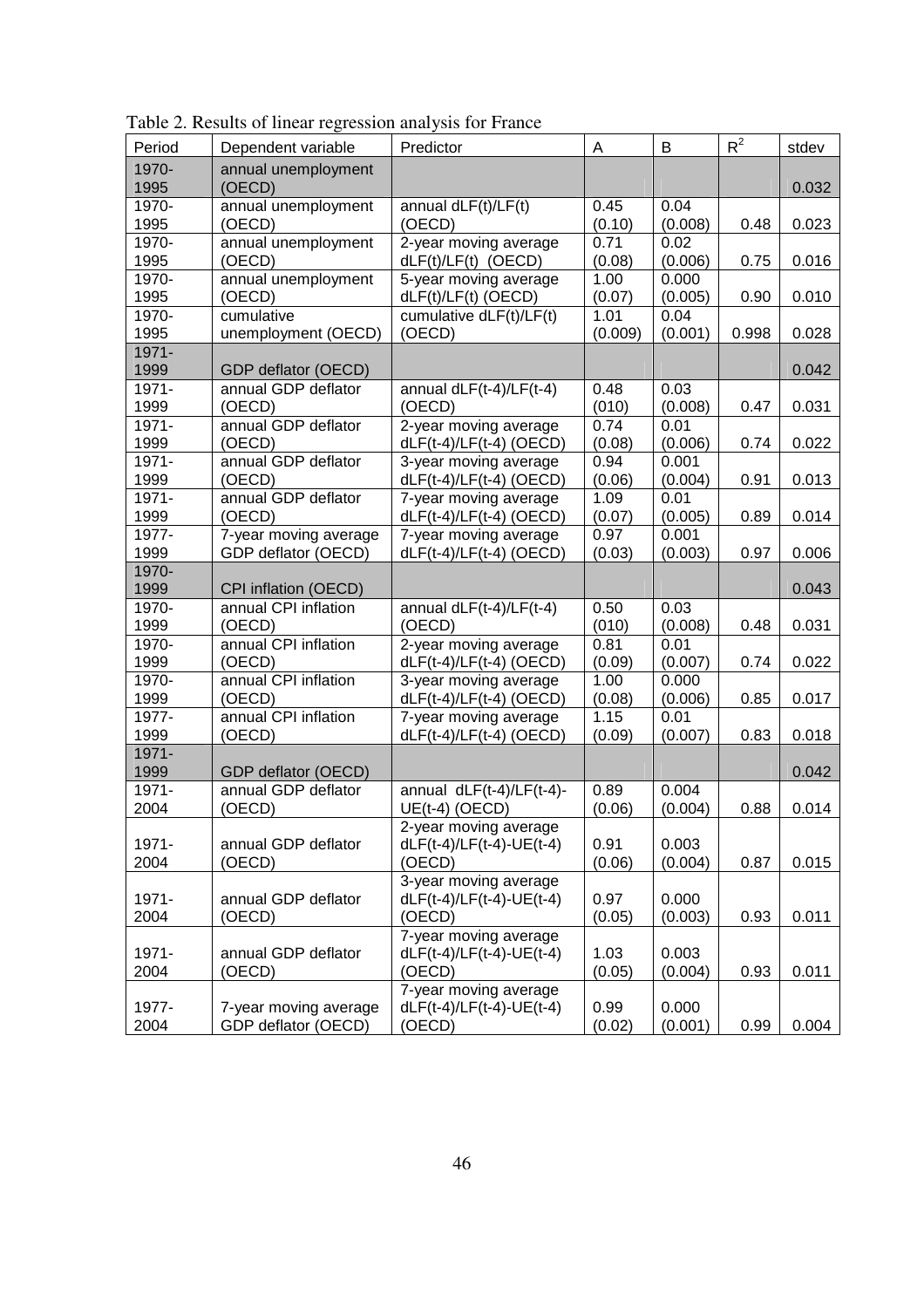# **Figures**



Fig. 1. Comparison of three variables representing inflation in Austria: GDP deflator determined using national currency (NAC) and Euro (EUR), and CPI determined by using national currency. The GDP deflator curves coincide since 2000. Inflation volatility is much lower when it is represented in national currency. Correlation coefficients for the period between 1961 and 2004: CPI NAC/GDP deflator NAC - 0.92; CPI NAC/GDP deflator EUR - 0.82; GDP deflator NAC/GDP deflator EUR - 0.86.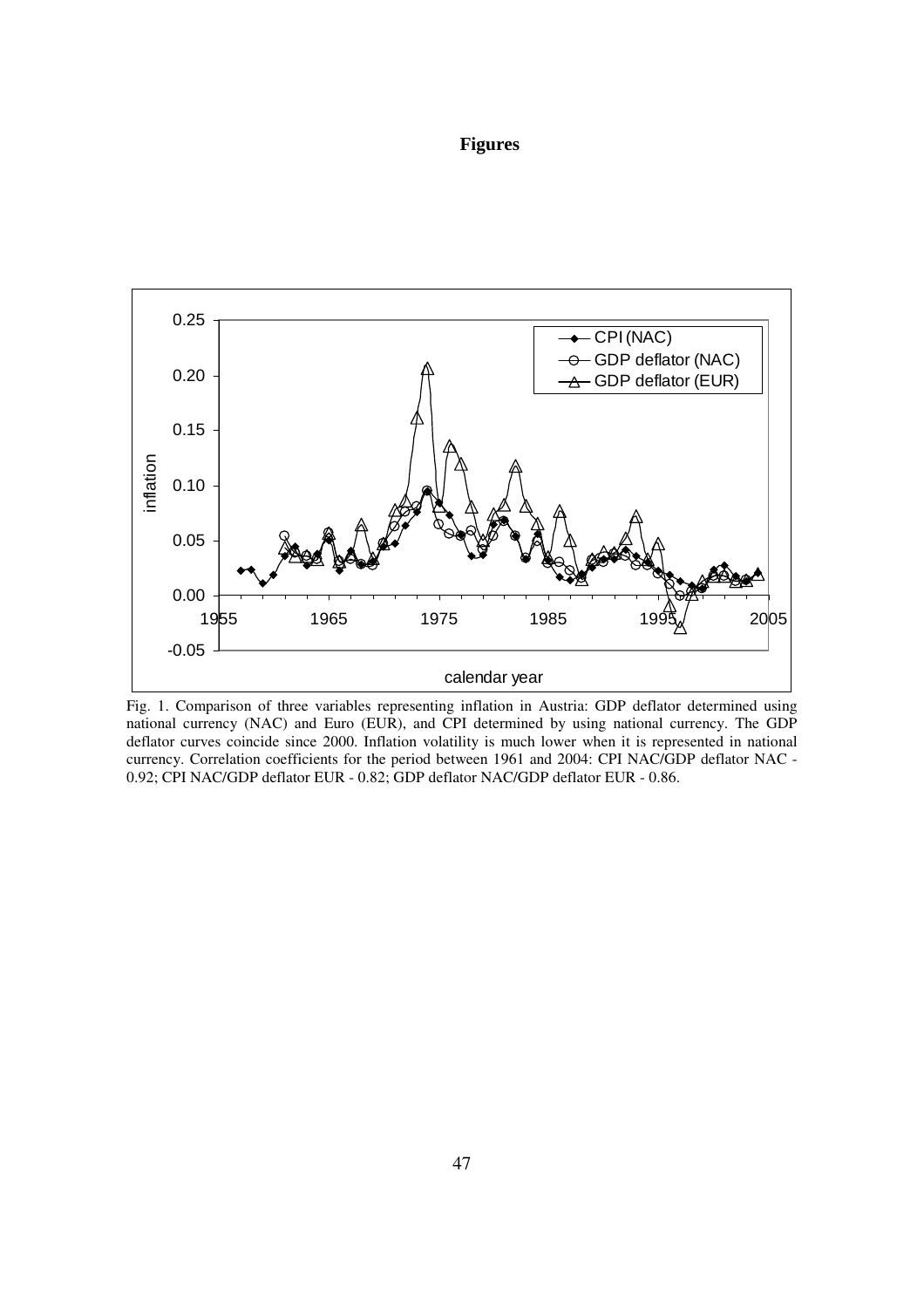

Fig. 2. Comparison of the rate of change in working age population (aged 15 and over) in Austria as determined by the OECD and national statistics (NAC). Notice the spikes in the OECD curve related to step adjustments according to population surveys.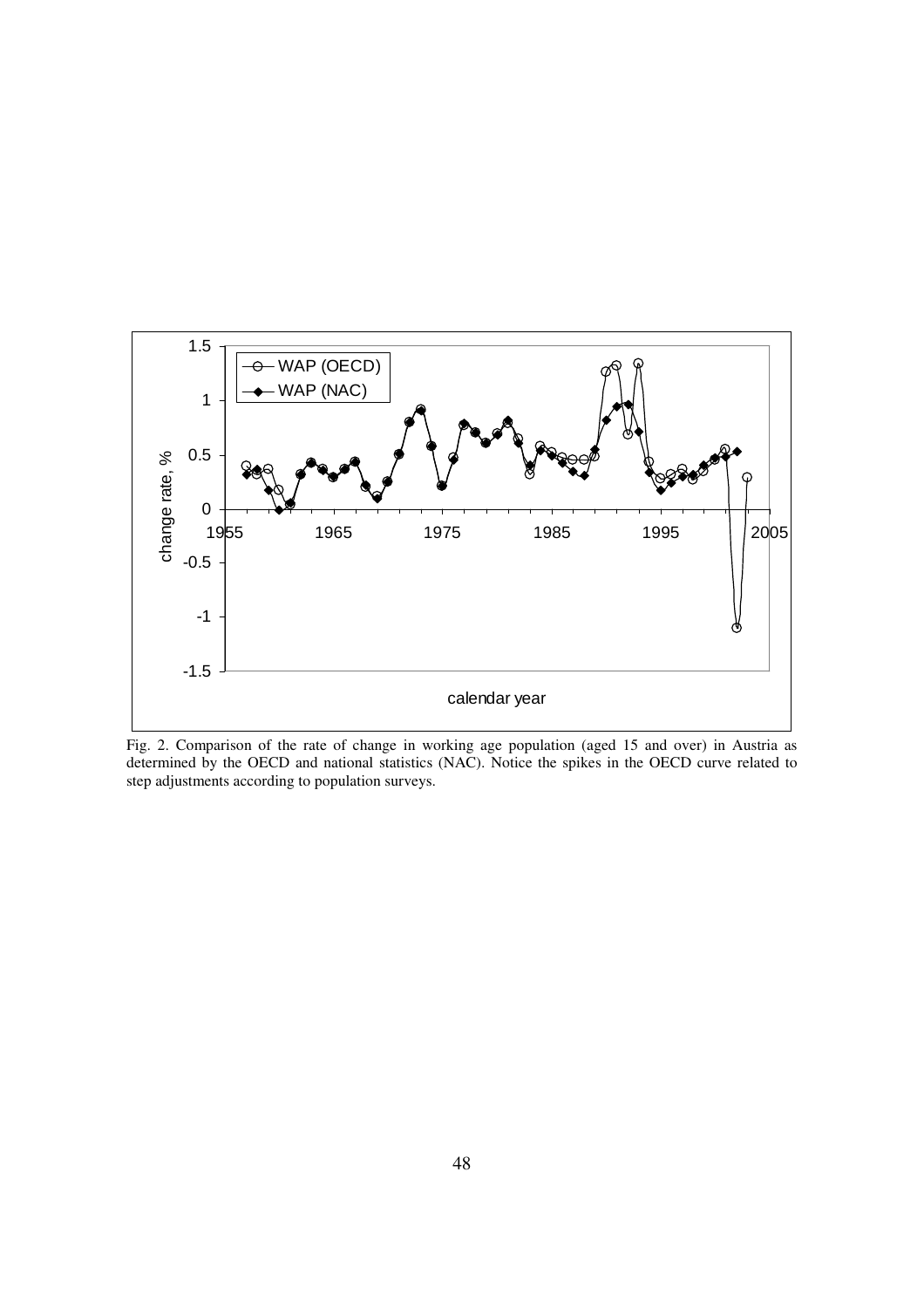

Fig. 3. Labor force participation rate (LFPR) in Austria as determined by OECD and obtained from the OeNB. A weak tendency to growth was observed in the beginning of the 2000s.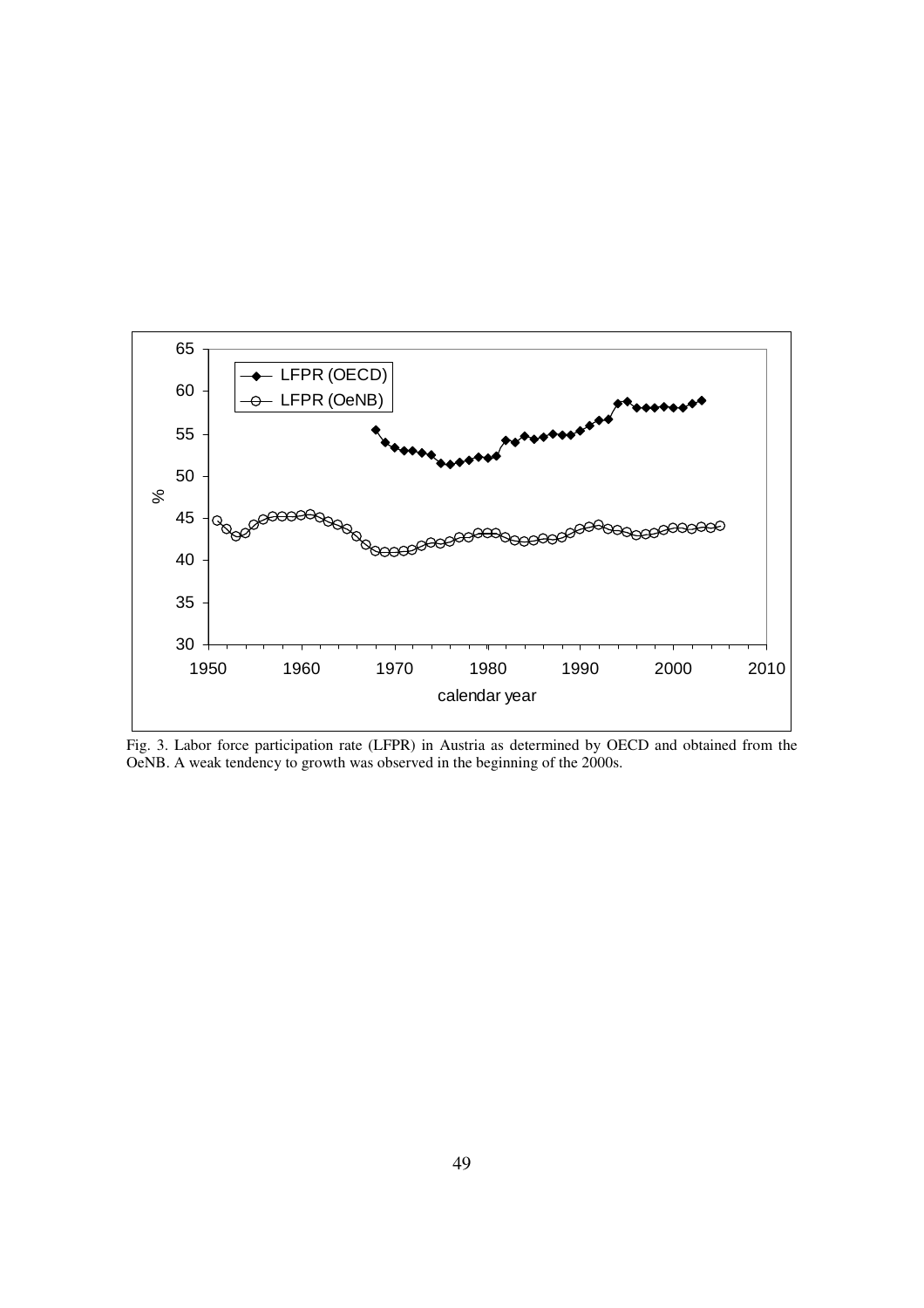

Fig. 4. Comparison of labor force change rate estimates as reported by OECD, NAC, and Eurostat. Notice the smoothness of the NAC curve.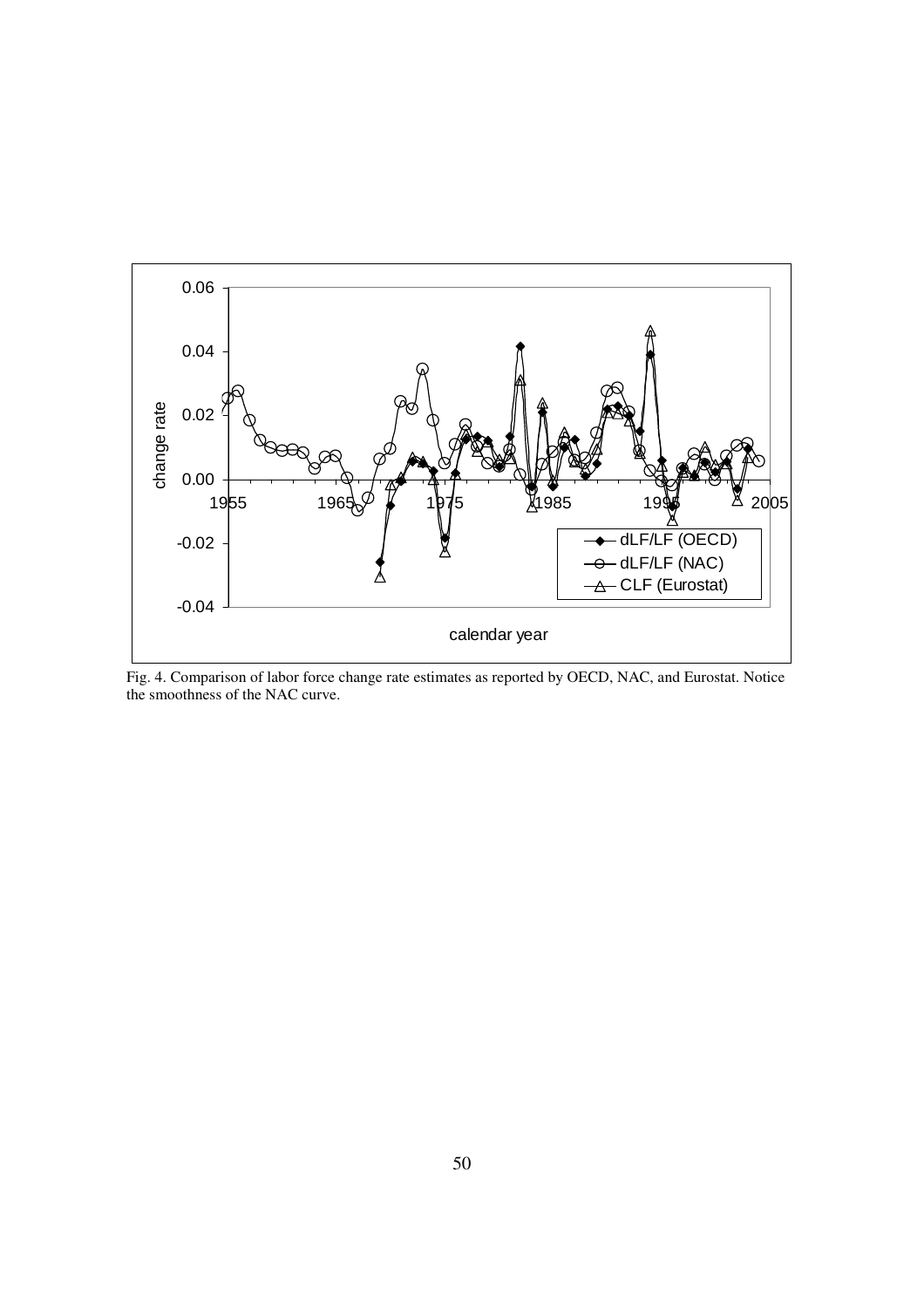

Fig. 5. Estimates of unemployment rate in Austria according to definitions given by the AMS, Eurostat, and OECD.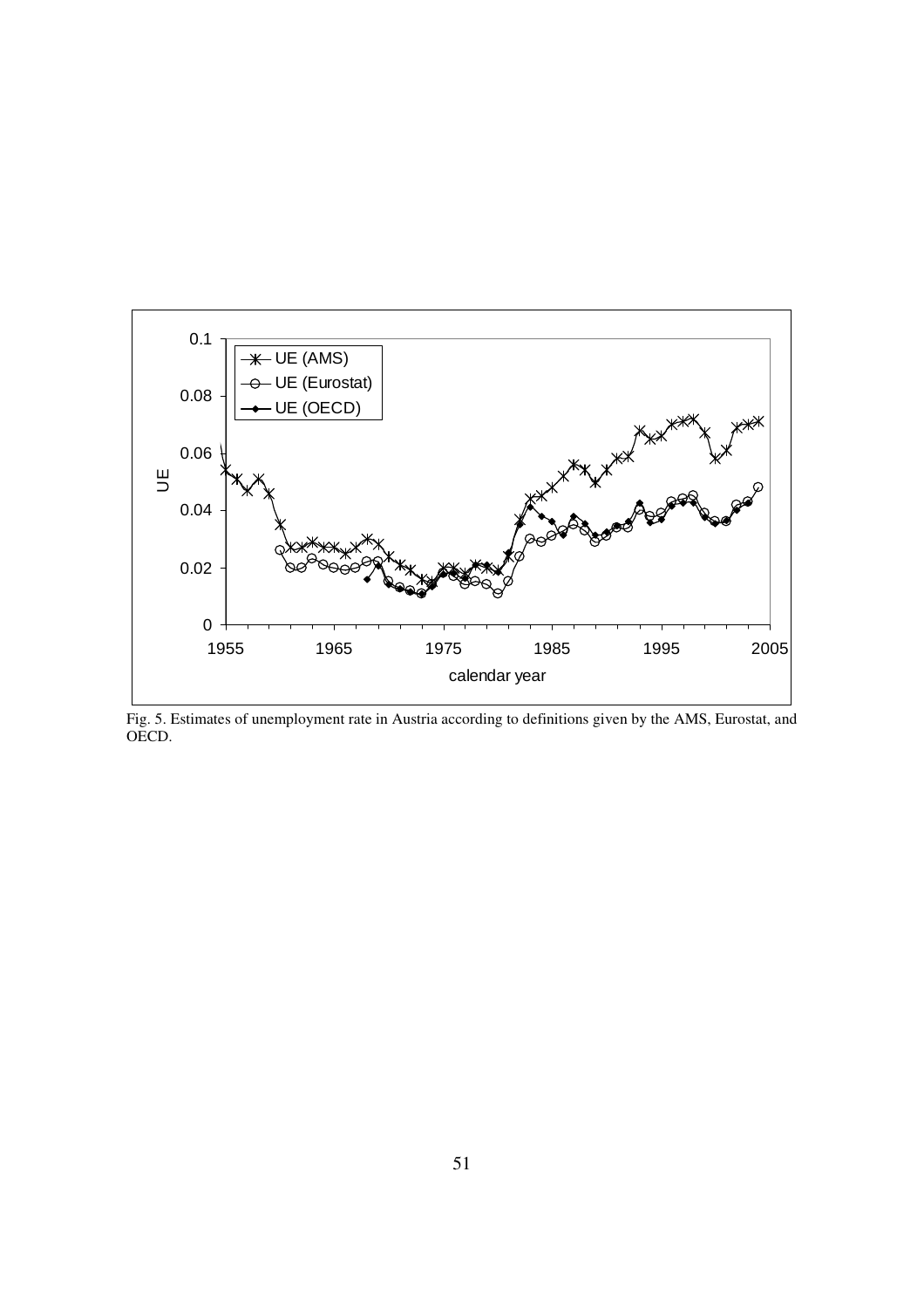

Fig. 6. Comparison of the observed (AMS) and predicted by the linear relationships (shown in lower right corner of the panel) using the NAC (AMS+HSV) labor force and the AMS unemployment rate. Changes in the unemployment and labor force definitions between 1983 and 1987 make it impossible to fit the unemployment curve during this period. Otherwise, the predicted curve is in a good agreement with the measured one.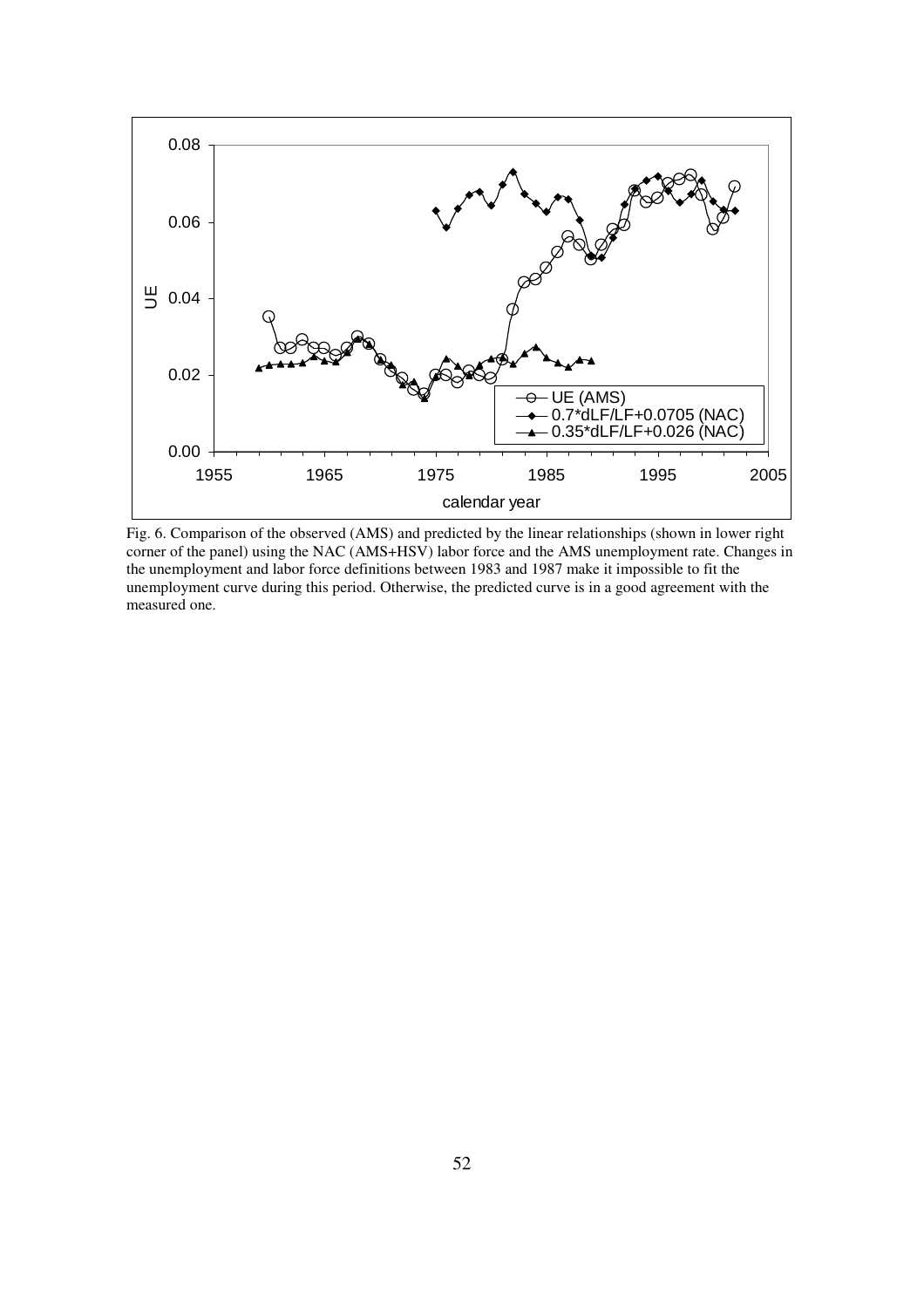

Fig. 7. Comparison of the observed (OECD) and predicted (AMS before 1980 and OECD after 1980) unemployment rate in Austria. The upper frame displays annual readings and the lower one – cumulative unemployment since 1968. Notice a major change in unemployment definition between 1981 and 1984 (OECD, 2005)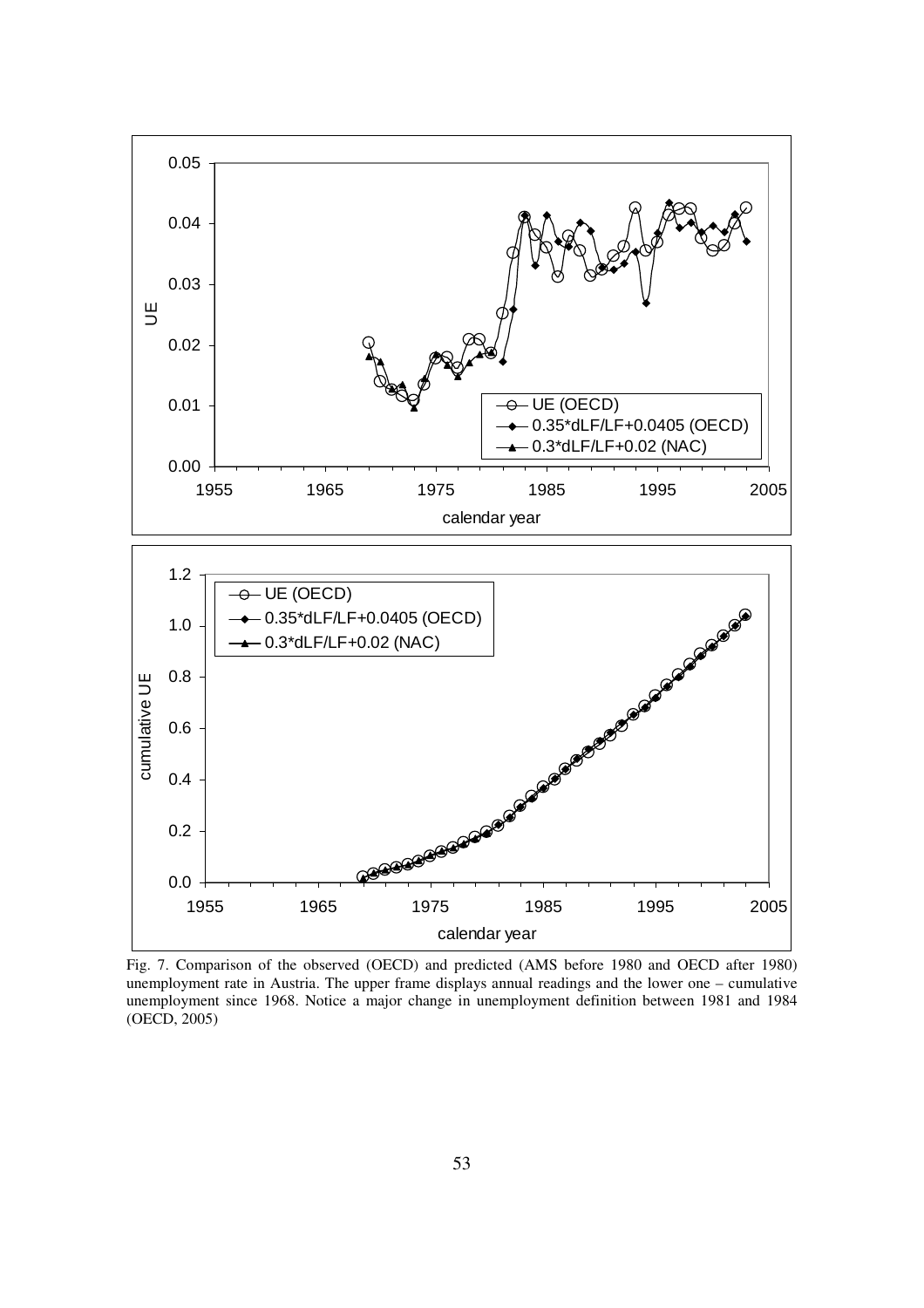

Fig. 8. Comparison of the observed (NAC GDP deflator) and predicted inflation in Austria. The upper frame displays annual readings and the lower one – cumulative inflation since 1960. Notice a major change in labor force definition between 1981 and 1987 (OECD, 2005). The periods before and after 1986 are described separately.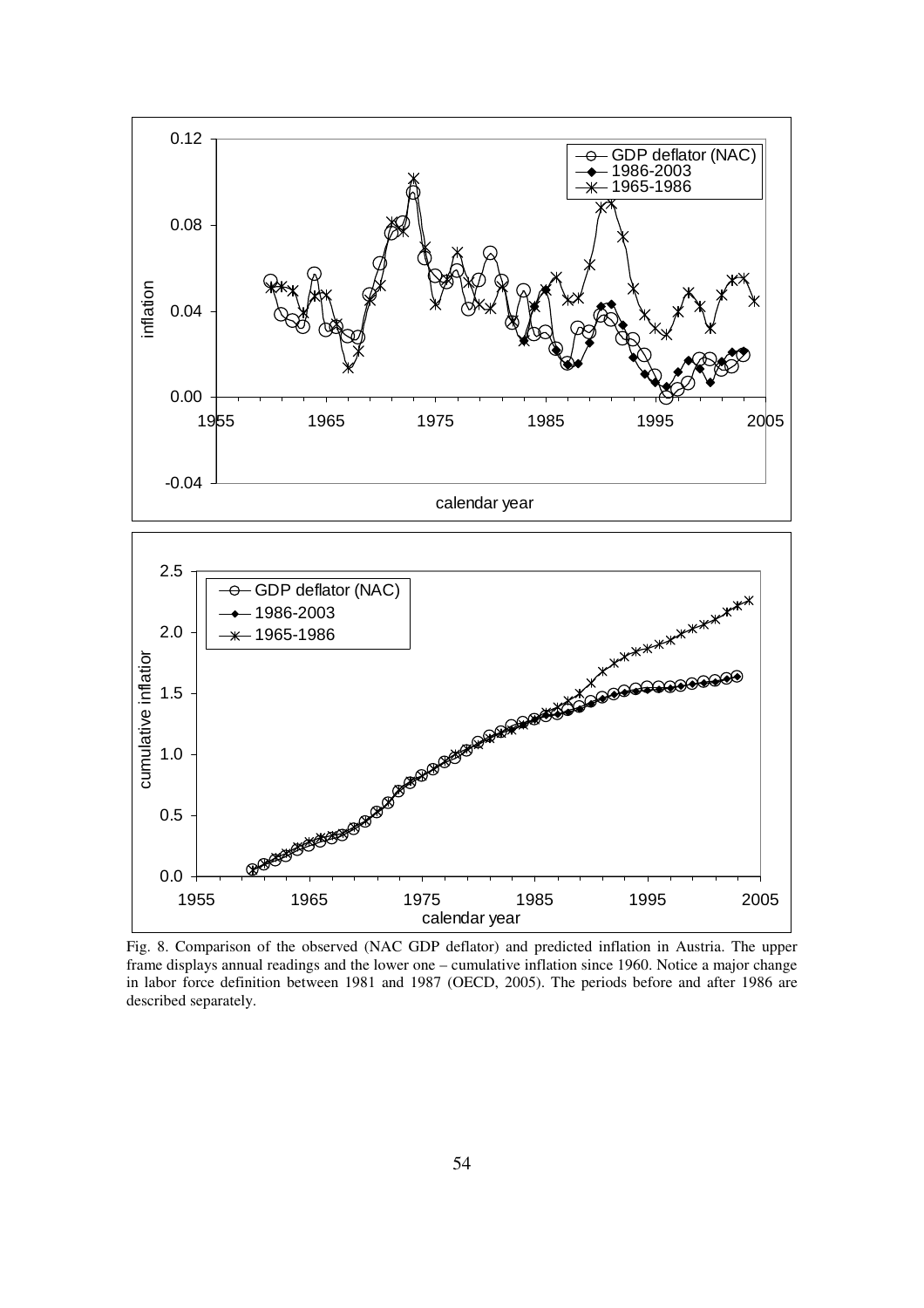

Fig. 9. Comparison of the observed (NAC CPI) and predicted inflation in Austria. The upper frame displays annual readings and the lower one – cumulative inflation since 1960. Notice a major change in labor force definition between 1981 and 1987 (OECD, 2005). The periods before and after 1986 are described separately.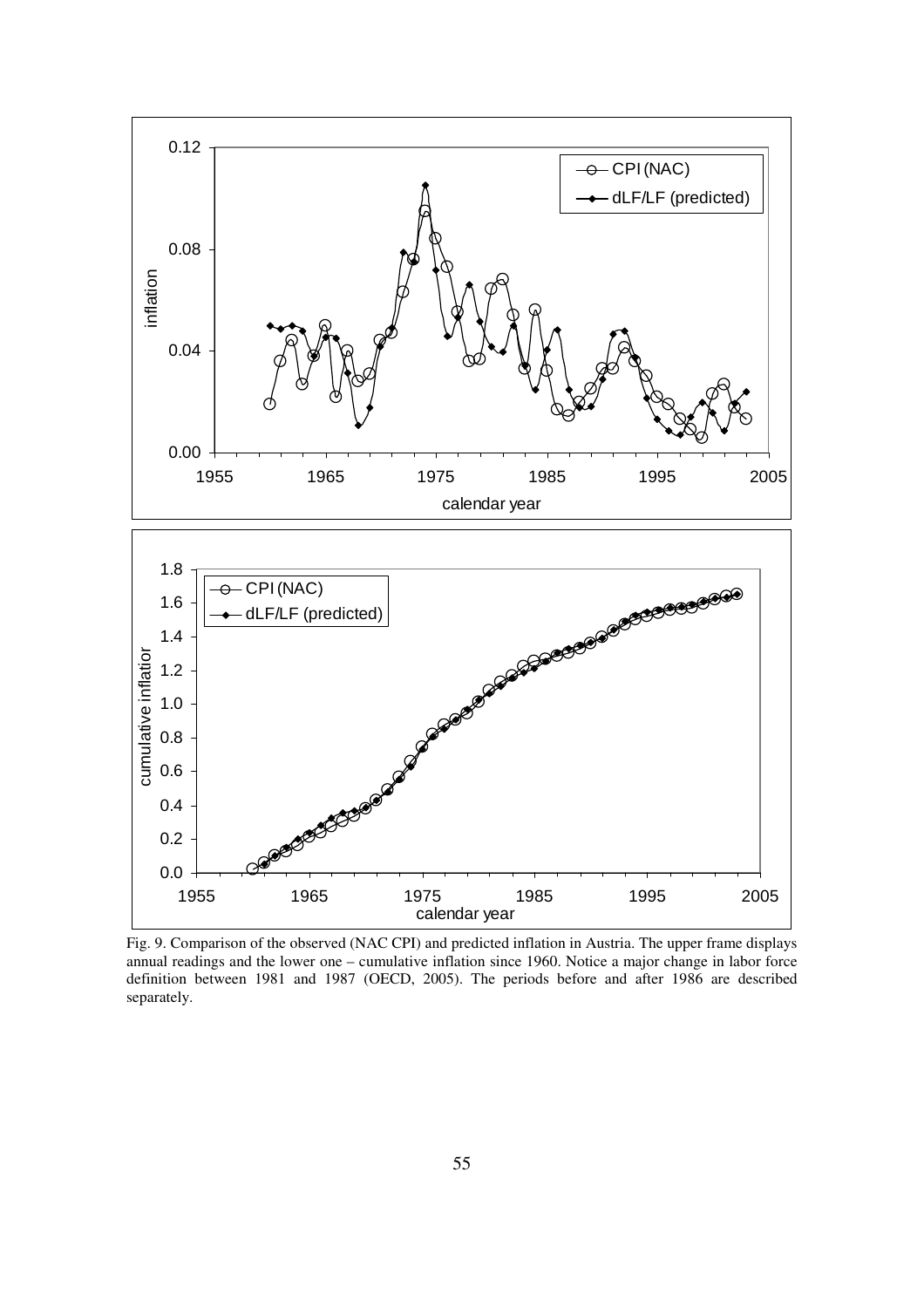

Fig. 10. Comparison of the observed (EUR GDP deflator) and predicted inflation in Austria. The upper frame displays annual readings and the lower one – cumulative inflation since 1965. Notice a major change in labor force definition between 1981 and 1987 (OECD, 2005). The periods before and after 1986 are described separately.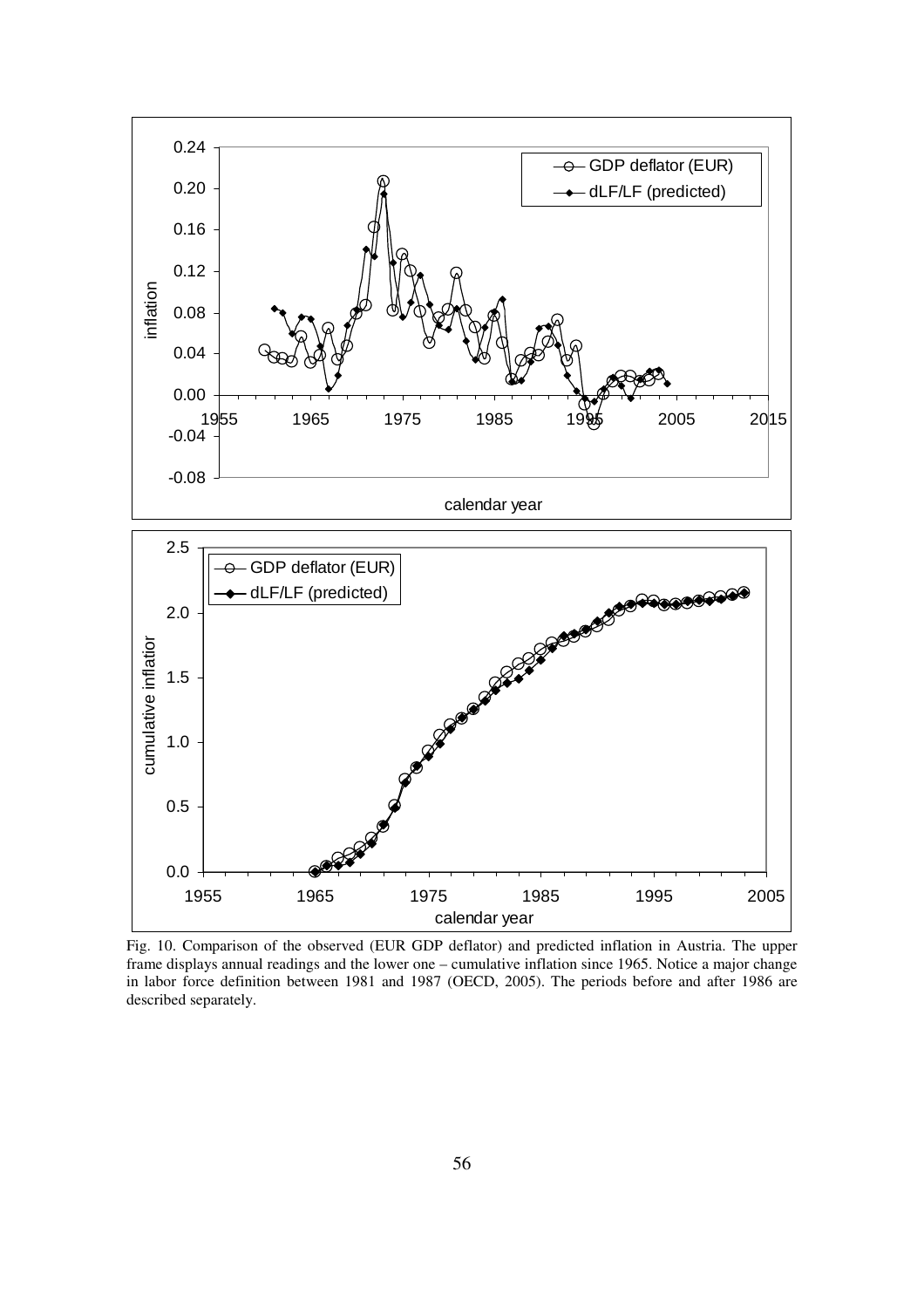

Fig. 11. Comparison of the observed (NAC GDP deflator) and predicted inflation in Austria. The upper frame displays annual readings and the lower one – cumulative inflation since 1960. The predicted inflation is a linear function of the labor force change and unemployment as defined by relationship (3). Notice the absence of the major change in 1986 due to effective compensation of the labor force change by the unemployment. There is a slight discrepancy started in 1994 with corresponding change in linear coefficient and intercept, as described by the relationships in the lower right corner of the lower frame.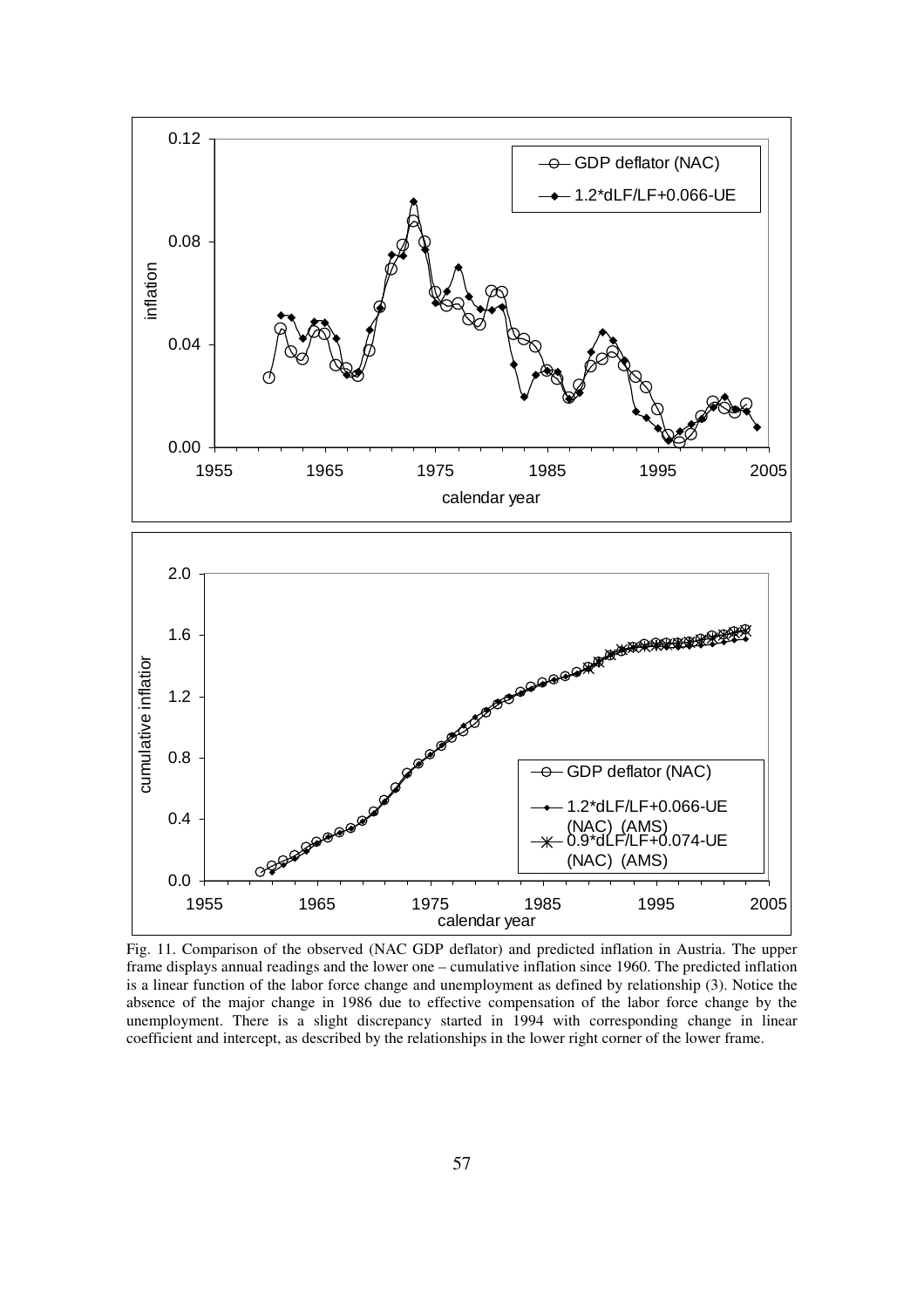

Fig. 12. Comparison of various measures of inflation in France. There are three time series: GDP deflator and CPI based on national currency obtained from the OECD web-site and CPI inflation based on the exchange rate to Euro, as given by Eurostat. The GDP deflator and CPI NAC time series start from 1971 and 1956, respectively. The CPI EURO starts from 1979.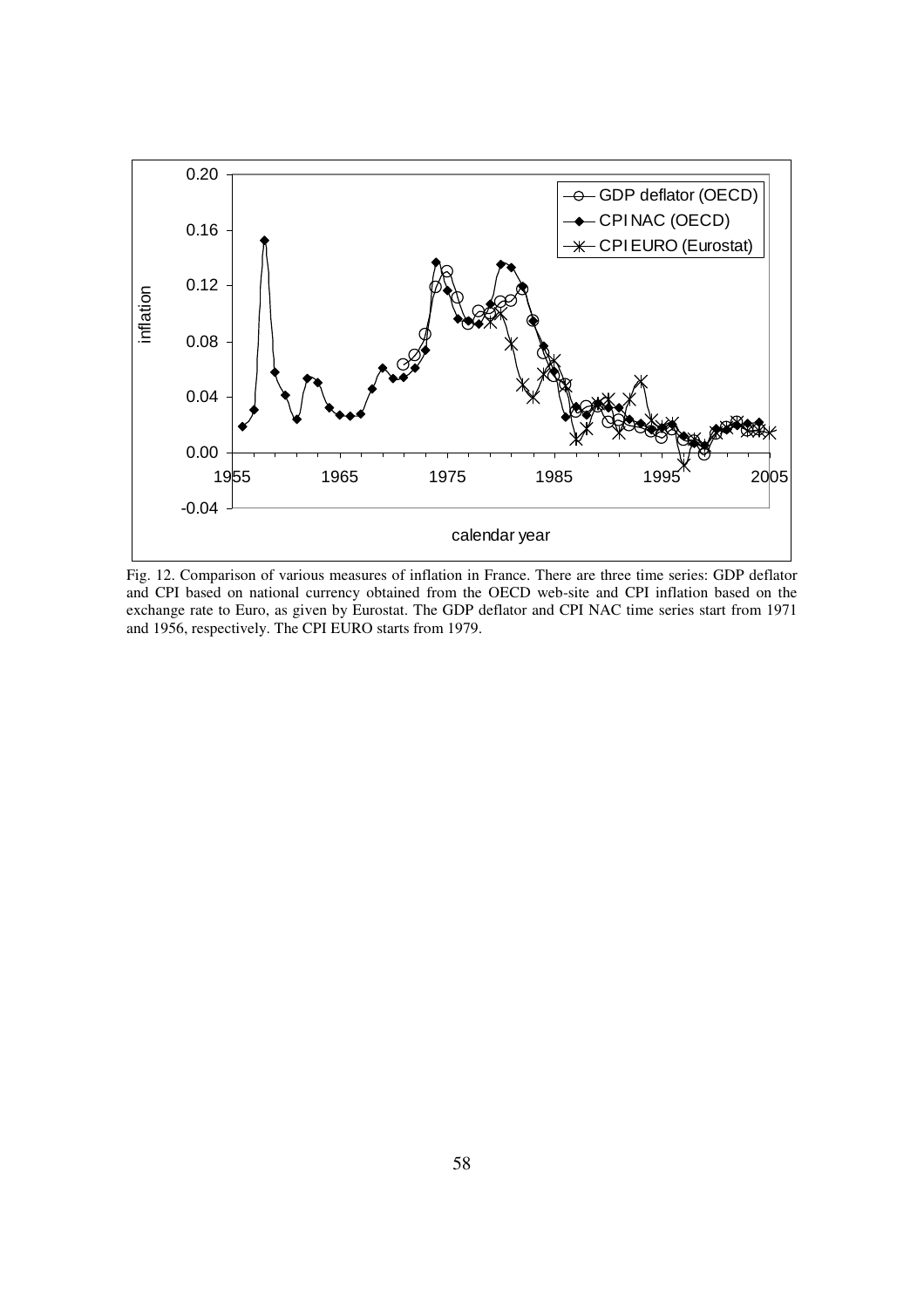

Fig. 13. Labor force change rate in France as given by the OECD and Eurostat. The OECD time series starts from 1956 and the Eurostat's one - in 1983. The latter curve is characterized by higher fluctuations. The mean growth rates of the OECD labor force are also shown for three different periods as defined in the text. Notice a period of strong growth started in 1996.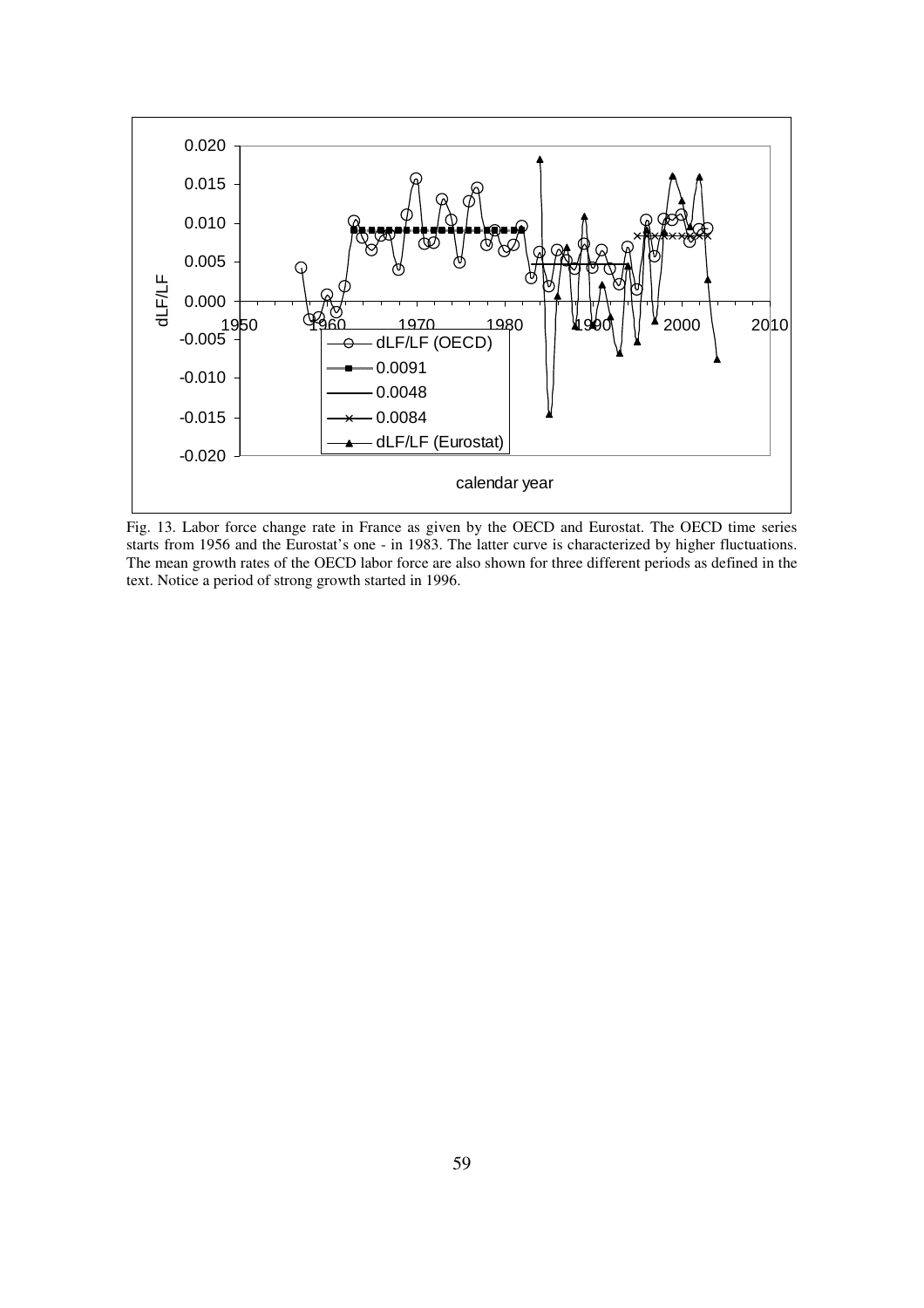

Fig. 14. Labor force participation rate in France as defined by OECD for the population above 15 years of age. There was a long period of a gradual decrease in LFPR between 1975 and 1995 when the lowermost level was measured -54.4%. In 1996, a period of strong growth started with the average annual increment of ~0.2%. In 2004, the LFPR reached 55.7%.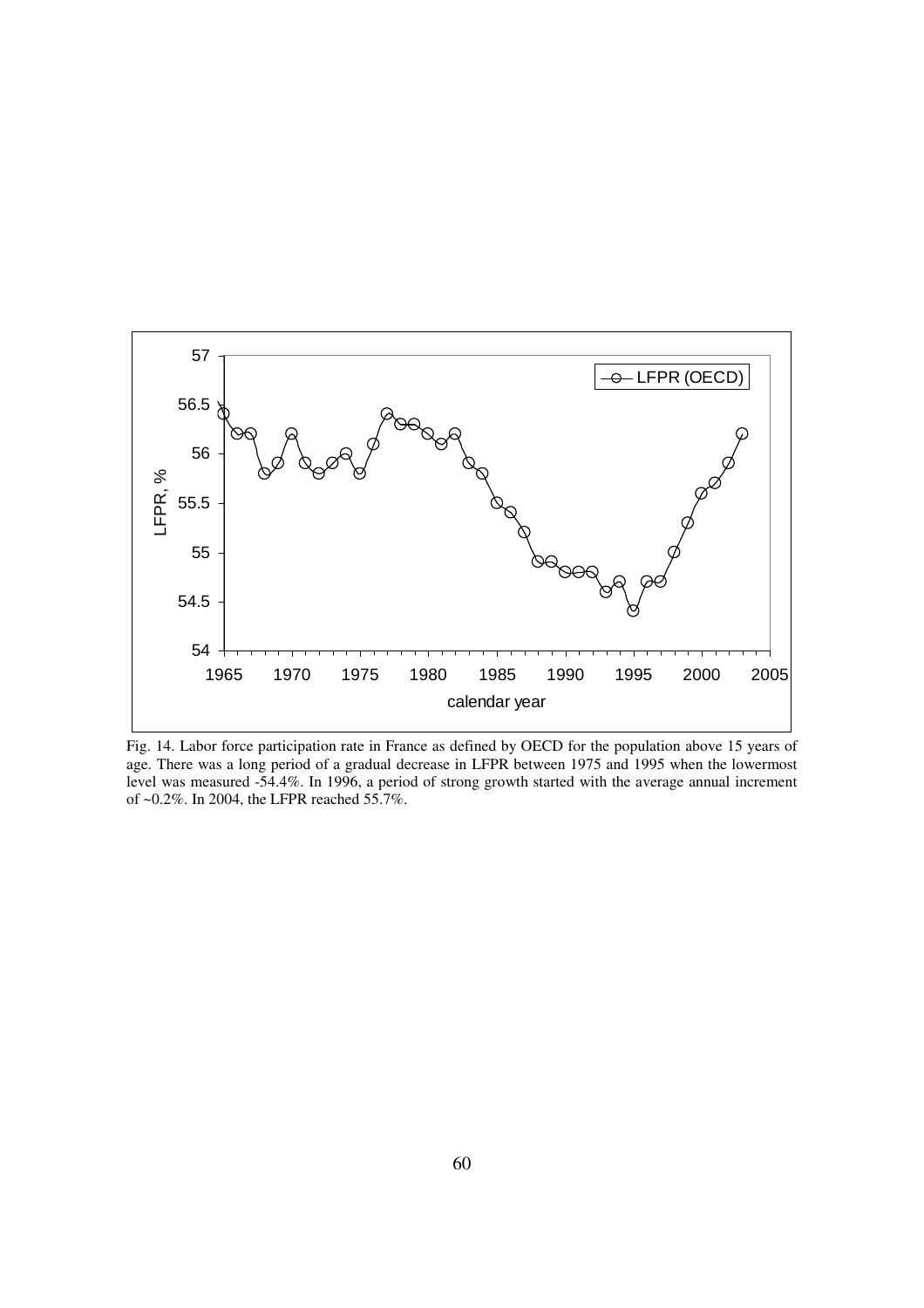

Fig. 15. Comparison of the observed and predicted unemployment in France: the upper frame for the annual readings and the lower for the cumulative values of the unemployment since 1970. There is no time lag between the unemployment and labor force change. Notice the discrepancy started in 1996 – the year when the labor force participation rate started to grow fast, and two years after the Banque de France obtained a new status and introduced a new monetary policy - price stability. The predicted unemployment is about twice as low as the observed one, as presented in the upper panel. The period after 1996 can be described by a different dependence of the unemployment on the labor force with a higher intercept (0.195) and a lower (in absolute value) linear coefficient (-11), as given in the legend. Results of corresponding regression analysis are given in Table 2.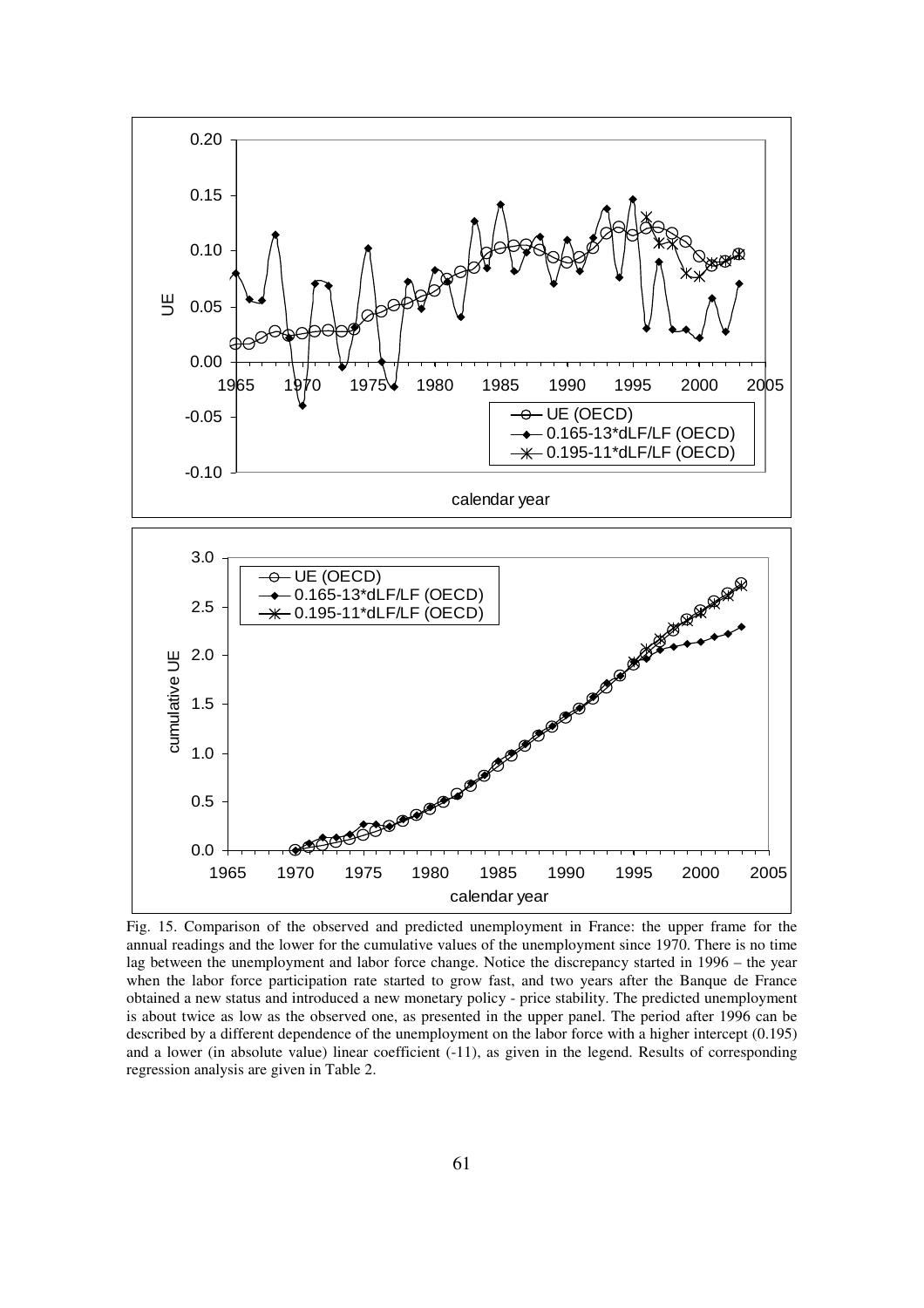

Fig. 16. Same as in Fig. 15a, but with the predicted curve smoothed by a 2-year moving average. There is a better agreement between the observed and predicted time series, especially between 1978 and 1995. Notice a slightly higher intercept 0.167 instead of 0.165 for the annual readings in Fig. 15.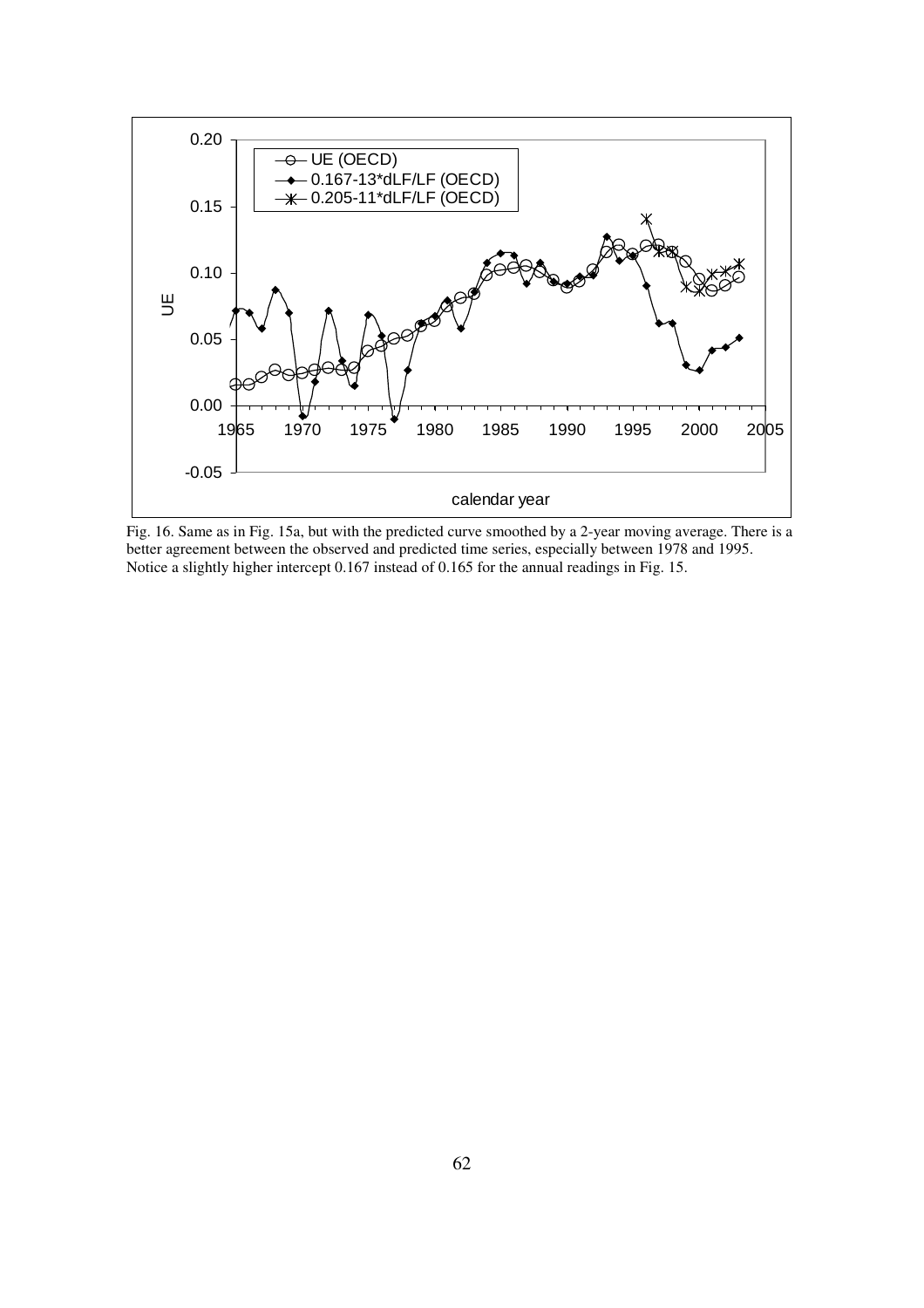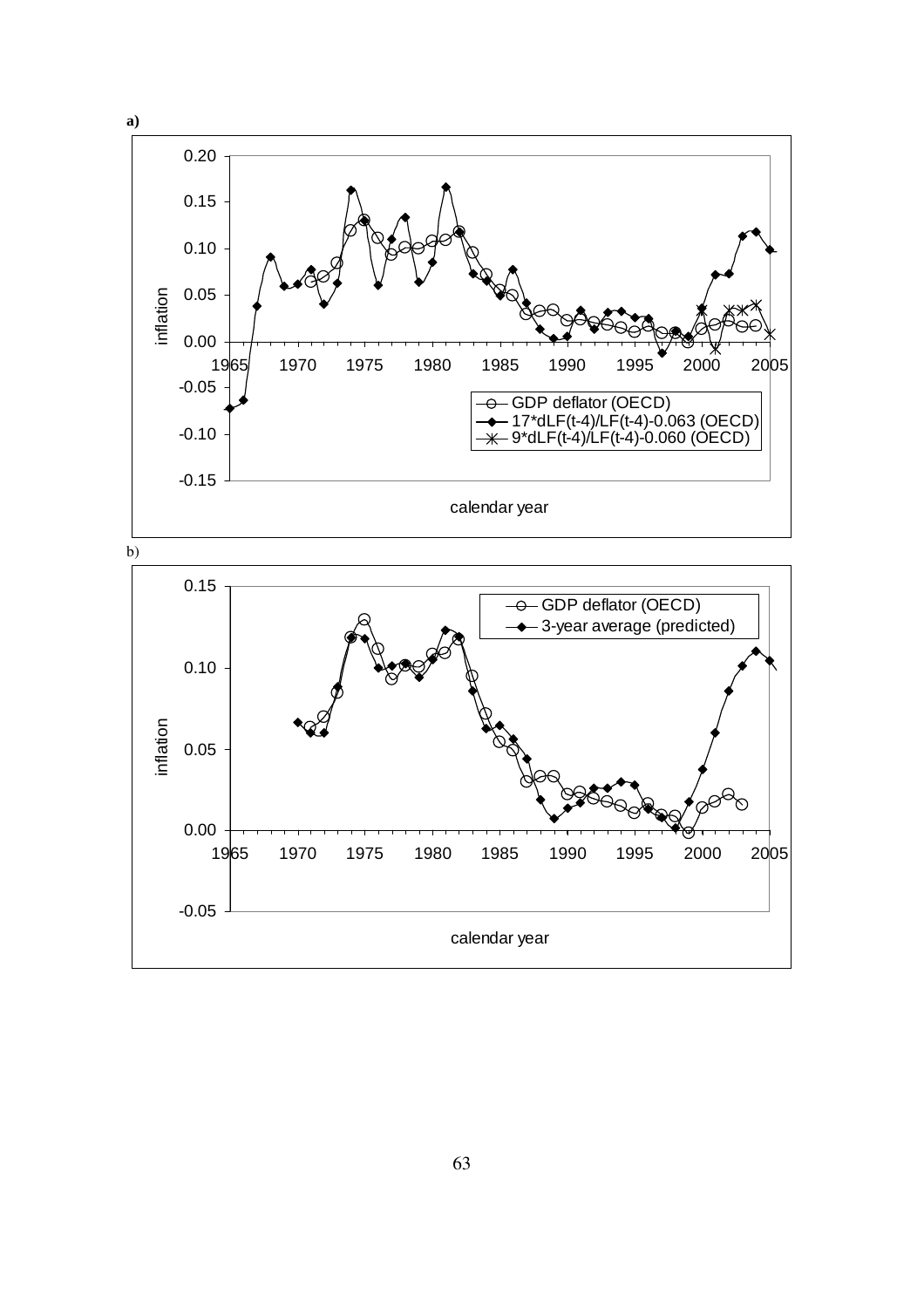

Fig. 17. Comparison of the observed and predicted inflation, as defined by the relationship given in the text and in the legend (OECD GDP deflator) in France: a) annual readings, b) real annual readings and predicted readings smoothed by a 3-year moving average, c) cumulative inflation since 1970. The inflation lags by four years behind the labor force change. Notice the discrepancy started in 2000 – four years after the start of the labor force. The predicted inflation oscillates around 10% after 2000. The period after 1999 can be described by a different dependence of the GDP deflator on the labor force with a slightly larger intercept (-0.060 instead of -0.063) and a much lower linear coefficient (9 instead of 17), as given in the legend.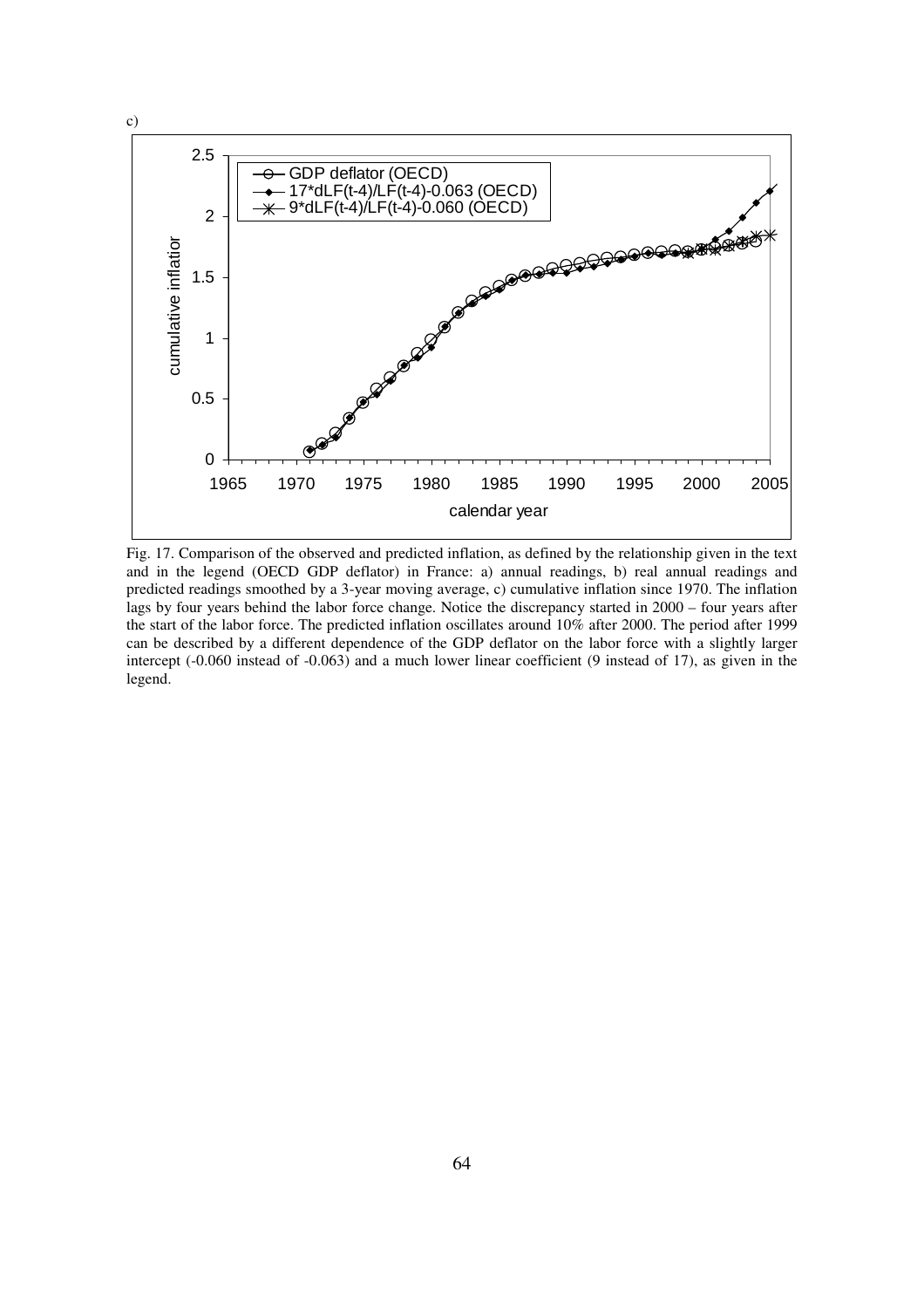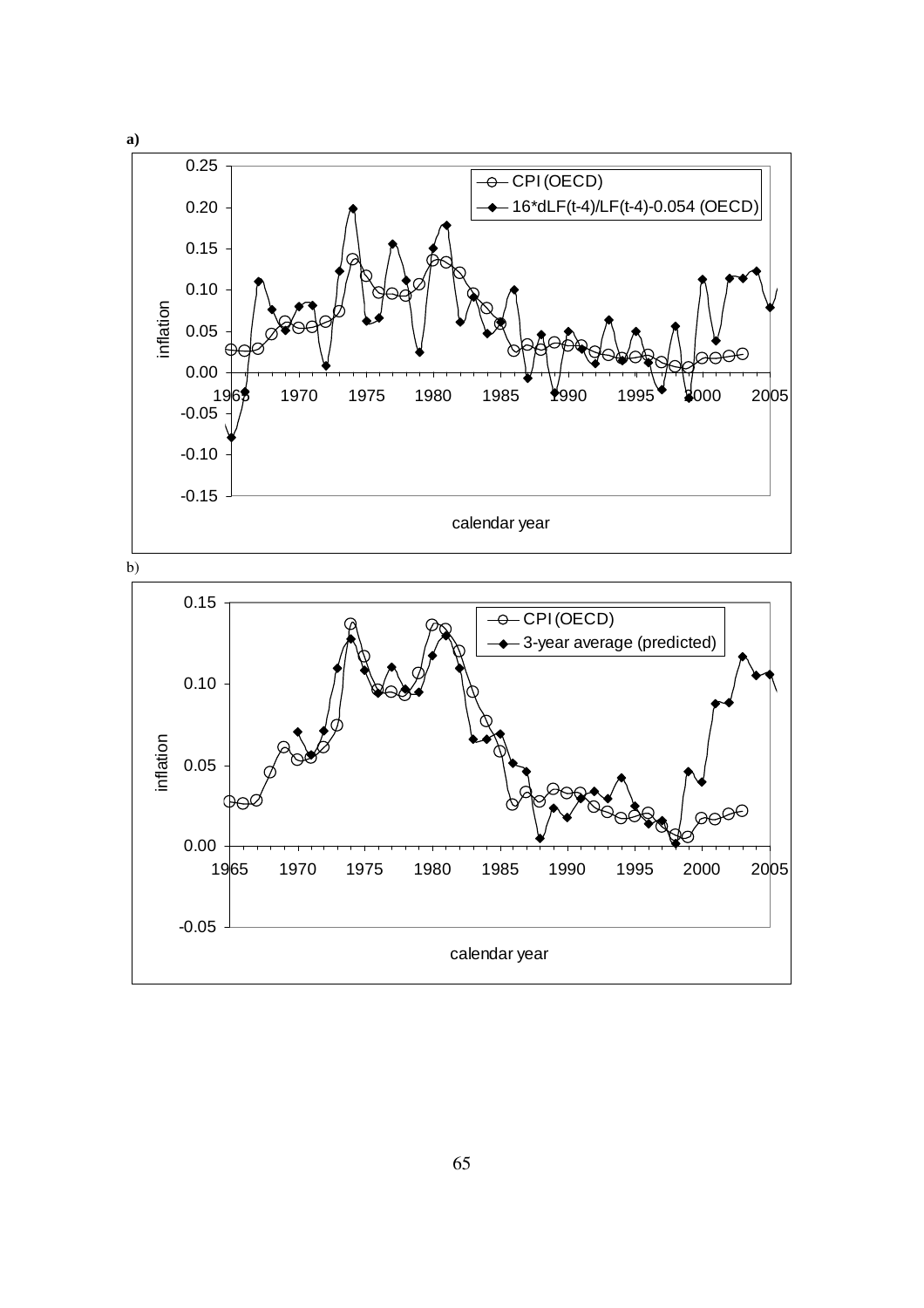

Figure 18. Same as in Figure 17, for the observed inflation expressed by the OECD CPI.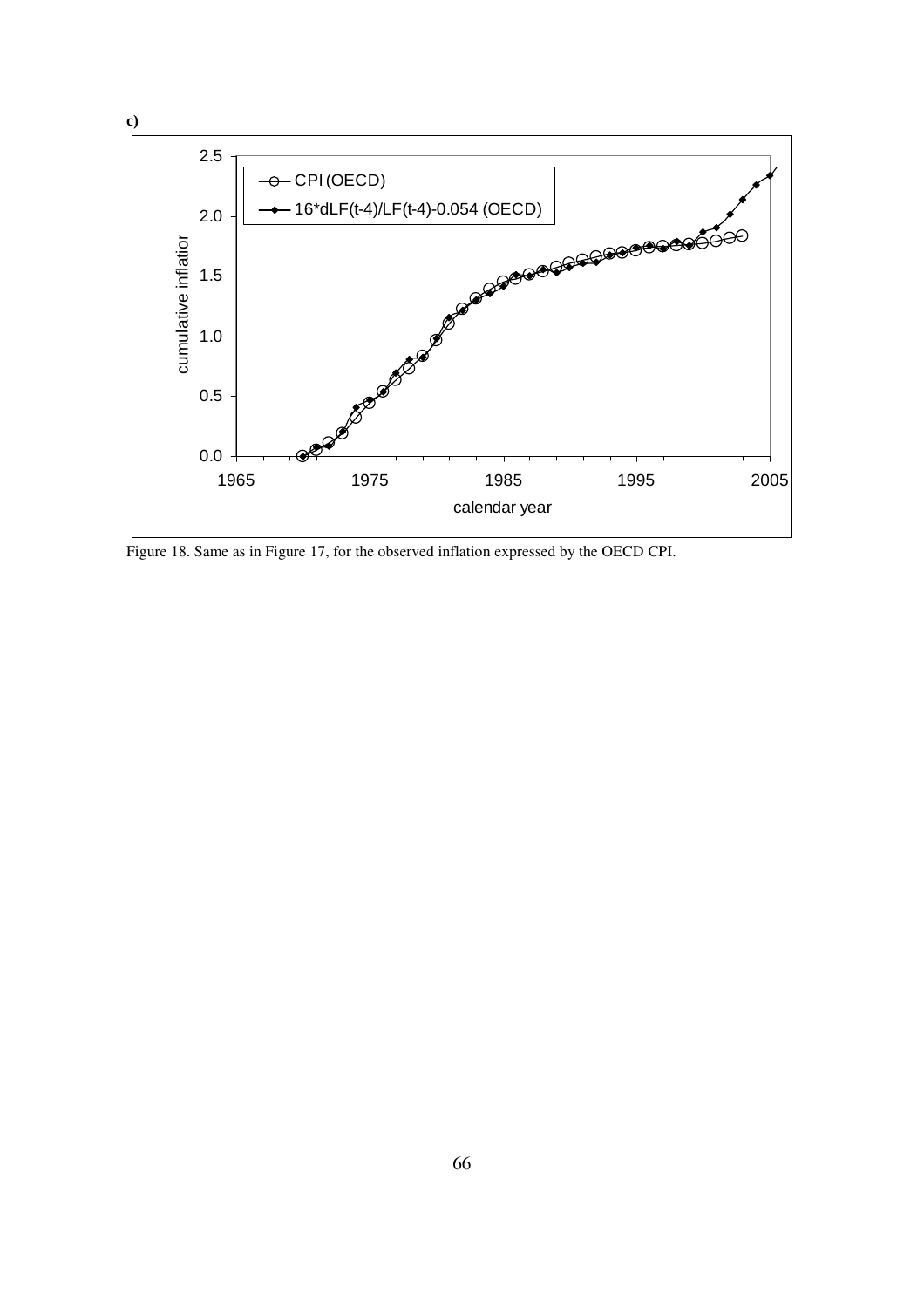